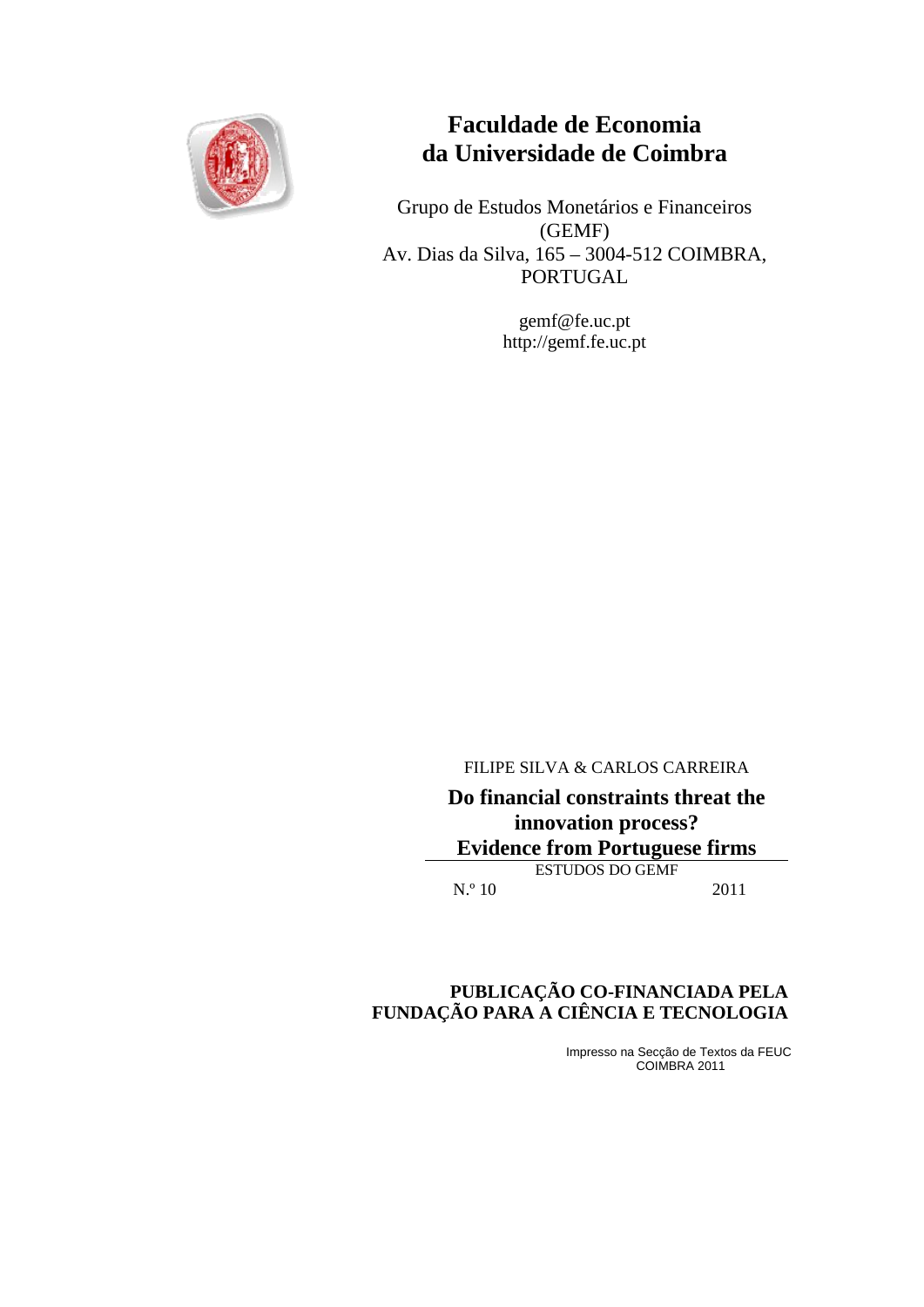## **Do financial constraints threat the innovation process? Evidence from Portuguese firms**

Filipe Silva<sup>\*a</sup> and Carlos Carreira<sup>a</sup> *a Faculty of Economics/GEMF, University of Coimbra, Coimbra, Portugal (October 2011)* 

## **Abstract:**

l

This paper broadly addresses the financing problems of the innovation process, by analysing the extent to which financial constraints hinder firms' investment in R&D and innovation, as well as investigating the role of public financial support in alleviating such constraints. In order to overcome the problems associated with measuring financial constraints, we make use of both indirect and direct measures of constraints. Our findings suggest that while financial constraints have a perverse effect upon R&D investment and innovation, there is no evidence that subsidies mitigate such constraints. Accordingly, we raise a number of questions regarding the efficiency and effectiveness of subsidies in alleviating firms' financial constraints.

**Keywords:** innovation; R&D investment; financial constraints; subsidies; Portugal. **JEL Classification:** O30; D92; G32; L00; L20.

<sup>\*</sup> Corresponding author. Email: filipeourico@gmail.com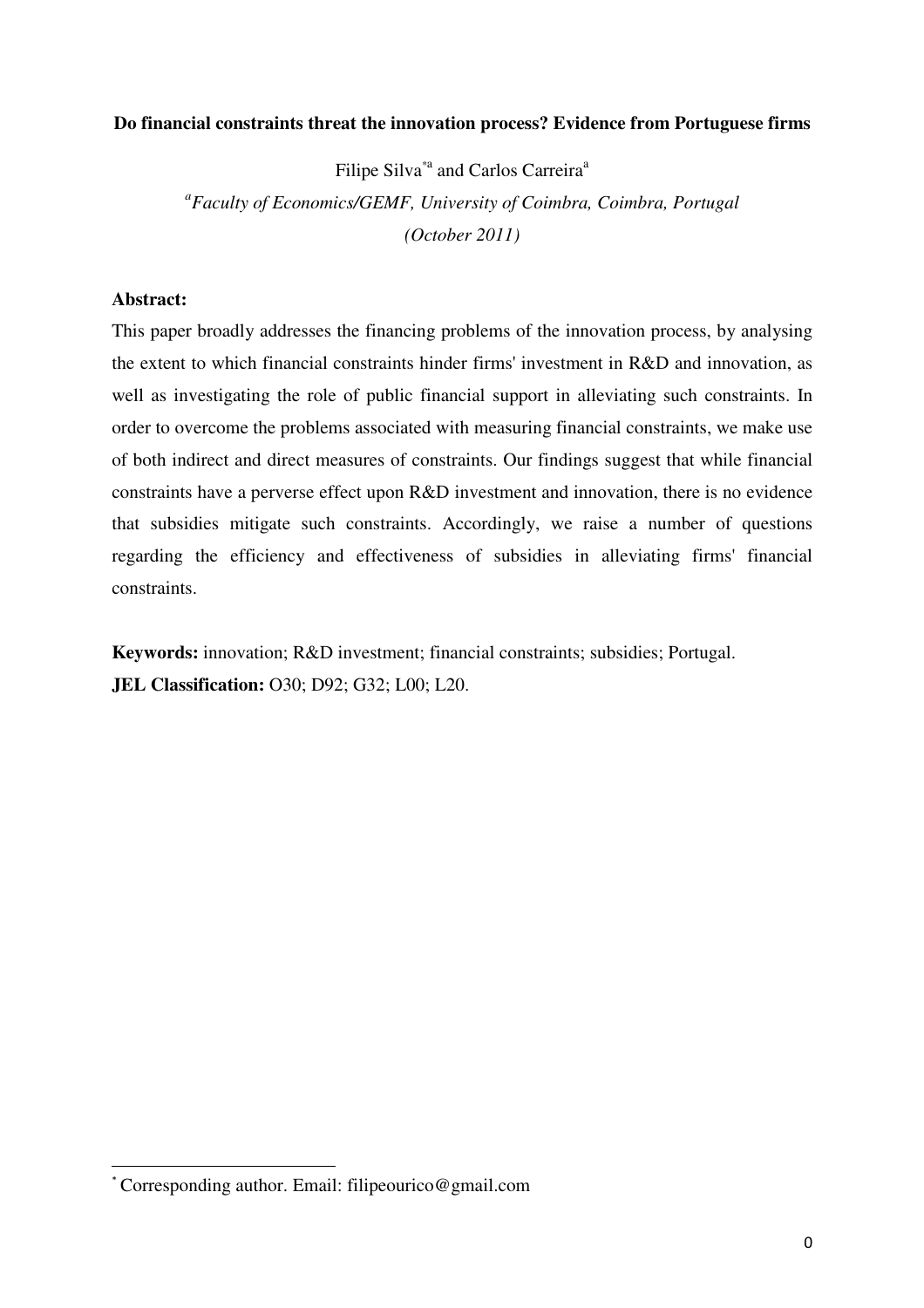### **1. Introduction**

The recent shortage of financial resources has raised new interest on the role of financial constraints in firm dynamics. As a consequence, it is crucial to verify and quantify the extent to which R&D investment and ultimately innovation is affected by these constraints. If innovation is to be one of the main drivers of economic growth and if indeed such constraints are present, hindering firms' ability to work as main drivers of innovation and distorting the selection process, then financial constraints and policies to mitigate them, must be a priority in microeconomic research.

 Accordingly, the goal of this paper is to broadly analyse the financing problems of the innovation process. In particular, we investigate the impact of financial constraints upon R&D investment and innovation, as well as the role of public financial support in alleviating such constraints. In order to provide robust findings, we use different approaches and both direct and indirect measures of constraints. For this purpose, we construct an unique dataset that contains firms' characteristics, balance sheets, information on innovation activity and a direct (self-assessed) measure of financial constraints. Upon this data, we first estimate the cash-flow sensitivity of cash (CCFS), by distinguishing different subsamples of firms that either or not innovate, invest in R&D and receive public financial support. Secondly, to investigate the impact of financial constraints upon R&D investment, we test different specifications, controlling for selection and endogeneity. Thirdly, in order to account for endogeneity of financial constraints on innovation, we specify a simultaneous equations probit model that we further extend to the ordered probit case. Finally, we explore the impact of public financial support (subsidies) upon firms' perception of constraints, through both a probit and a simultaneous equations probit (and ordered probit) specifications.

 Our findings suggest that firms that do not innovate (but are potential innovators), those that do not invest in R&D, and those that do not receive public funding are financially constrained. Moreover, controlling for endogeneity, we find that financial constraints severely reduce the amounts invested in R&D and seriously hamper innovation. Finally, we question the extent to which subsidies effectively alleviate firms' financial constraints.

 This paper is the first, as far as we know, to combine different methodologies to evaluate the role of financial constraints on the innovation activity of firms. More importantly, it contributes to the extant innovation literature by being the first, to our knowledge, to explicitly analyse the nexus between financial constraints and public financial support, bridging two closely related lines of research within innovation studies. Finally, we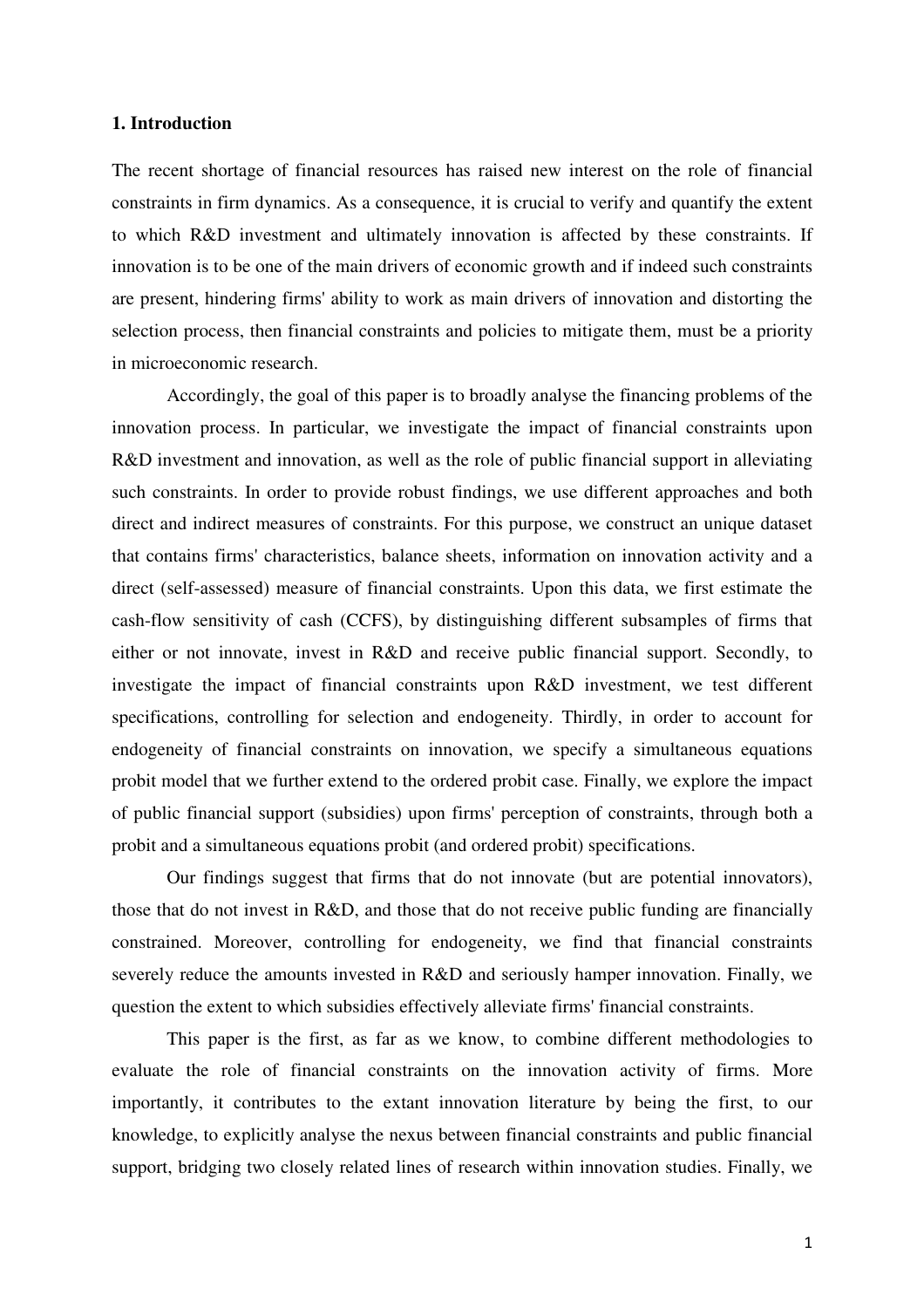make use of an unique dataset that covers the period 1996-2004 and combines firms' characteristics with both balance sheet data and information on the innovation activities of firms, drawn from three different waves of Community Innovation Surveys (CISs II, III and IV). This has barely been done and is a novelty with respect to Portugal.

 The paper is organized as follows. Section 2 makes a brief incursion on the empirical literature concerning financial constraints, innovation and public financial support, as well as it puts forward the main hypothesis to be tested. In Section 3 we briefly discuss the dataset used, while Section 4 describes the empirical methodology followed. Section 5 presents the main results, that are followed by a discussion in Section 6. Finally Section 7 pulls the pieces together and concludes.

### **2. Financing problems of the innovation process**

### *2.1. Measuring financial constraints*

The abstract nature of the concept of financial constraints—albeit for subjective firm selfevaluation, it is not directly measurable—has challenged researchers, mostly on empirical grounds, to consistently measure constraints and to provide robust estimates of its impact upon R&D investment and innovation. In fact, even on theoretical grounds, it is difficult to come up with a clear-cut definition of financial constraints. For the purpose of this paper, we define financial constraints as the inability of a firm to raise the necessary amounts (usually due to external finance shortage) to finance its innovation activity.

 Despite theoretical literature identifies difficulties in the access of firms to external funds, empirically there is no consensus on how to measure financial constraints (see Hubbard, 1998 or Carreira and Silva, 2010 for a discussion). Most of the empirical studies resort to the primordial Fazzari, Hubbard and Petersen (1988) measure of Investment-Cash Flow Sensitivities (ICFS), by adapting it to R&D investment and innovation (e.g. Bond et al., 2003, Magri, 2010). Another approach is to check if parameter restrictions of a derived reduced form Euler equation for R&D investment, based on Whited (1992), are satisfied (e.g. Harhoff, 1998). Recently, within a perspective of demand for cash, Almeida et al. (2004) suggested that financial constraints might be measured through the sensitivity of cash to cashflows (CCFS). The rationale is that only financially constrained firms will need to optimize their cash stocks over time in order to maximize their profits and hedge future shocks by holding cash. In fact, for R&D investment, but using an approach in line with Bond et al. (2003), Brown and Petersen (2011) suggest that financially constrained firms manage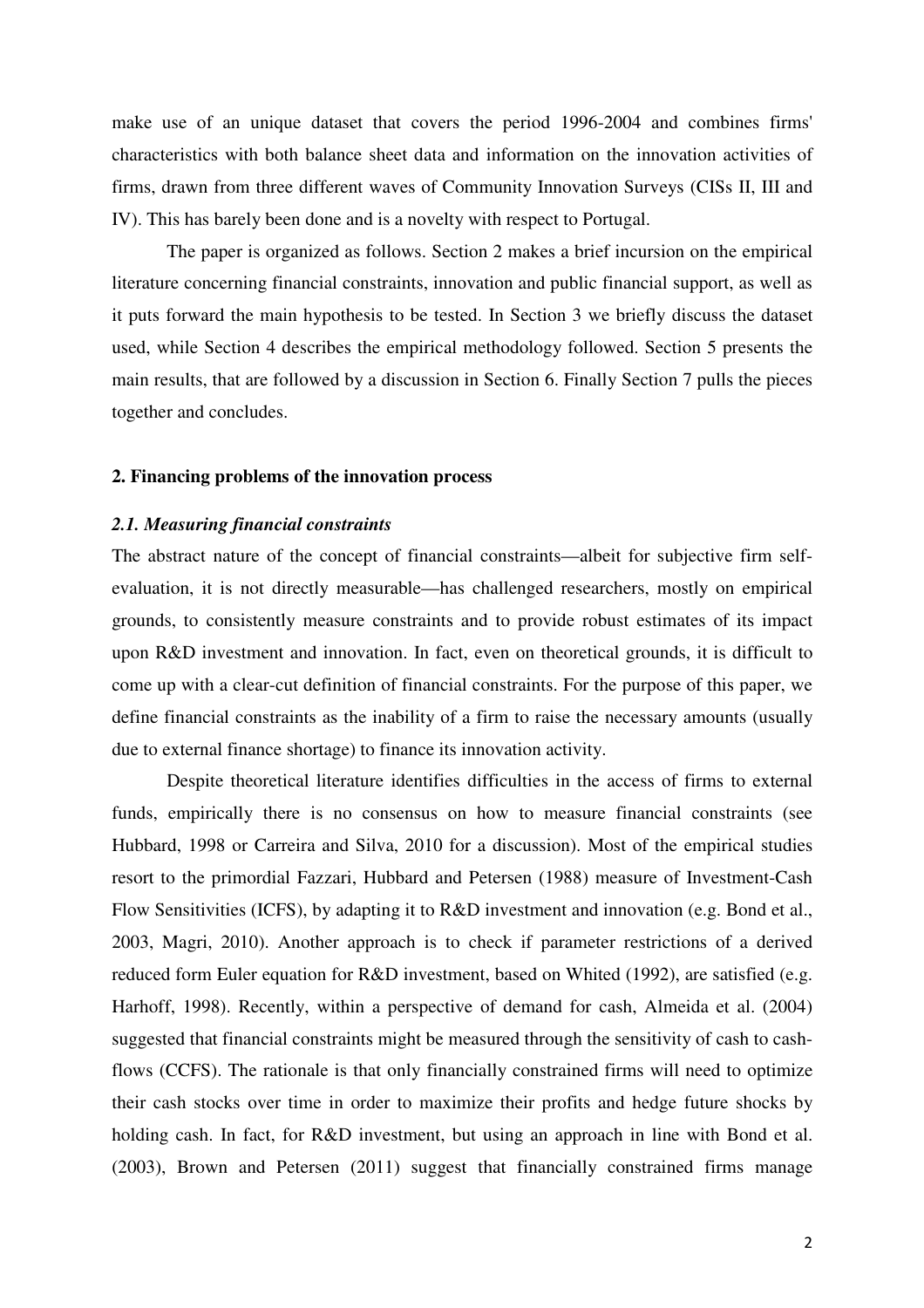liquidity to smooth their R&D spending. Other strategies include the construction of indexes of variables that are generally agreed to be good proxies of constraints (e.g. Musso and Schiavo, 2008; Hovakimien and Hovakimien, 2009) or, if data is available, resort to firms' self-evaluation of constraints (e.g. Angelini and Generale, 2005; Savignac, 2008).

### *2.2. Financial constraints, R&D investment and innovation*

When it comes to R&D investment and innovation, assuming that the effort to innovate draws from the capacity that firms have to invest in R&D (input for innovation), then this type of investment is expected to be more financially constrained than investment in physical capital. This results from the fact that R&D, in opposition to physical capital is not only harder to use as collateral (possible credit multiplier effects), but is also of a riskier nature and entails significant information asymmetry problems (Hall and Lerner, 2010). In particular, these information asymmetries may be further amplified if firms try to conceal their R&D projects, fearing any leak of information to competitors, that could prove to be fatal in their attempt to innovate. $\frac{1}{1}$ 

 Notwithstanding, empirical literature on the impact of financial constraints upon innovation has mostly relied on datasets composed mainly of firms' financial information, patents and R&D expenses (e.g. Harhoff, 1998, Scellato, 2007 or Brown and Petersen, 2011) that are not as specific as for example (for the European case) the Community Innovations Surveys (CISs), that are particularly designed to evaluate the innovation activity of firms see Mairesse and Mohnen, 2010 for a survey of findings using CIS. Additionally, they also include extremely useful information on firms' perception of financial constraints.

 To our knowledge, only a reduced number of tests have been performed with a combined dataset of CIS (or other specific innovation survey) and financial information, of which Mueller and Zimmermann (2006), Savignac (2008), Gorodnichenko and Schnitzer (2010) and Czarnitzki and Hottenrott (2011a) are examples.

 While initial results using CISs found that the impact of obstacles on the innovation activity of firms was positive, subsequent literature has found that, after controlling for endogenous variables, such as financial constraints, the reported estimates on the impact of obstacles were found to be negative, as expected (e.g. Savignac, 2008, Tiwari et al., 2008).

l

<sup>&</sup>lt;sup>1</sup> We should note, however, that besides the usual, but distinct, forms to raise external finance (see Majumdar, 2011 for heterogeneous impacts of different debt types in R&D investment)—such as bank lending, issuing debt and equity in capital markets or even trade credit—business angels and, notoriously, venture capital play a central role when it comes to innovation (see Hall and Lerner, 2010 for an overview). Nevertheless, an analysis of the role of venture capital on the financing of innovation is not in the scope of this paper. Effectively, we do not have information on start-ups and very young firms due to the CIS sample design.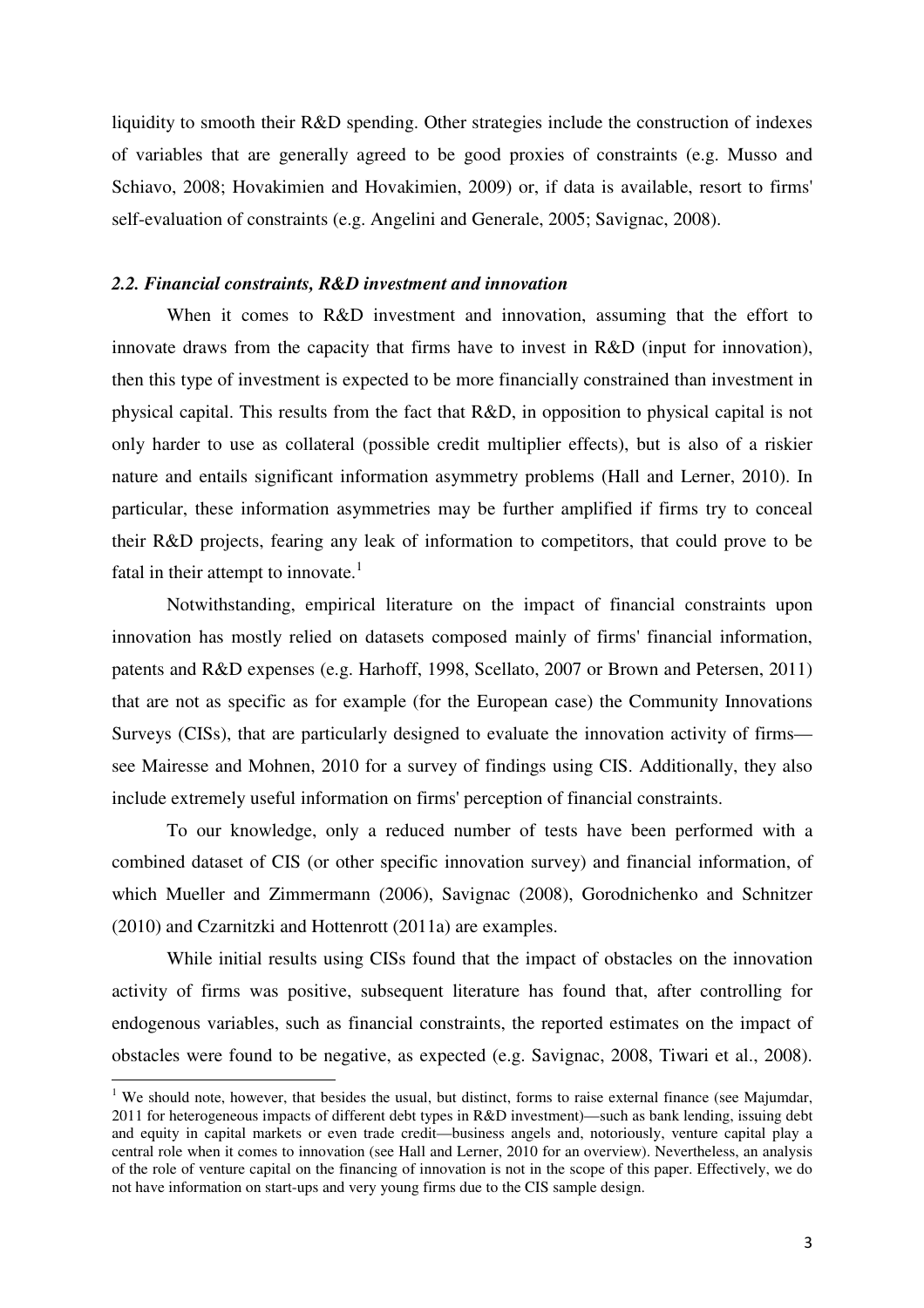This endogeneity, for the specific case of financial constraints, results from unobservables that correlate both with financial constraints and innovation\R&D investment. This is the case of firm-specific R&D investment project uncertainty, duration and confidentiality (see Savignac, 2008). We should also note that innovators might be expected to face lower constraints due to a better financial position associated with a possibly better economic performance, which further adds to the endogeneity problem. Moreover, the decision to apply for credit and the probability of credit approval, may well depend upon firms' R&D intensity (Guiso, 1998; Azteni and Piga, 2005).<sup>2</sup> Therefore, once endogeneity is taken into account, we expect that: $3$ 

*H1) Financial constraints reduce the amounts invested in R&D H2) The probability that a firm innovates is negatively affected by financial constraints* 

## *2.3. Pubic financial support*

l

Financial constraints and subsidies are two closely related lines of research within innovation studies. On one hand, as previously discussed, researchers have strived to measure the impact of financial constraints upon R&D investment and innovation. On the other hand, the effects of public policy, and specifically subsidies, on R&D spending and innovation performance, have been given particular attention in recent years (e.g. Bloom et al., 2002; Almus and Czarnitzki, 2003; Aerts and Schmidt, 2008; Schneider and Veugelers, 2010). However, as far as we know, the role of public financial support to R&D investment and innovation (hereafter subsidies for simplicity purposes) in alleviating firms' financial constraints has never been analysed explicitly.<sup>4</sup>

 Subsidising private R&D and innovation activities is generally agreed by researchers to be desirable in order to foster economic growth, as well as it is in the agenda of several policymakers. The main theoretical argument for public support of R&D and innovation activities resides in higher social than private returns to R&D investment, due to incomplete

 $2$  Not to mention the possible endogeneity stemming from the survey-based financial constraints variable we use, since the probability that a firm reports as constrained might well increase as it is committed to more innovation projects. Additionally, more innovative firms are also more aware of such constraints (e.g. Tiwari et al., 2008; Savignac, 2008).

 $3$  Even though it is not the purpose of this paper to explore such effects, we should note that innovation may also be hampered by other constraints that relate to the ability of firms to absorb new technology (Cohen and Levinthal, 1990) and enhance competitiveness (e.g. Teece et al., 1997). Namely, a set of resources and capabilities at the human, organizational, networking and legislatory levels, as argued by the resource-based literature, may significantly constrain innovation (e.g. Hewitt-Dundas, 2006).

<sup>&</sup>lt;sup>4</sup> We should note that the impact of public intervention upon financial constraints, that are not specific to the innovation process, has been previously analysed, even though with different methodologies (e.g. Zecchini and Ventura, 2009).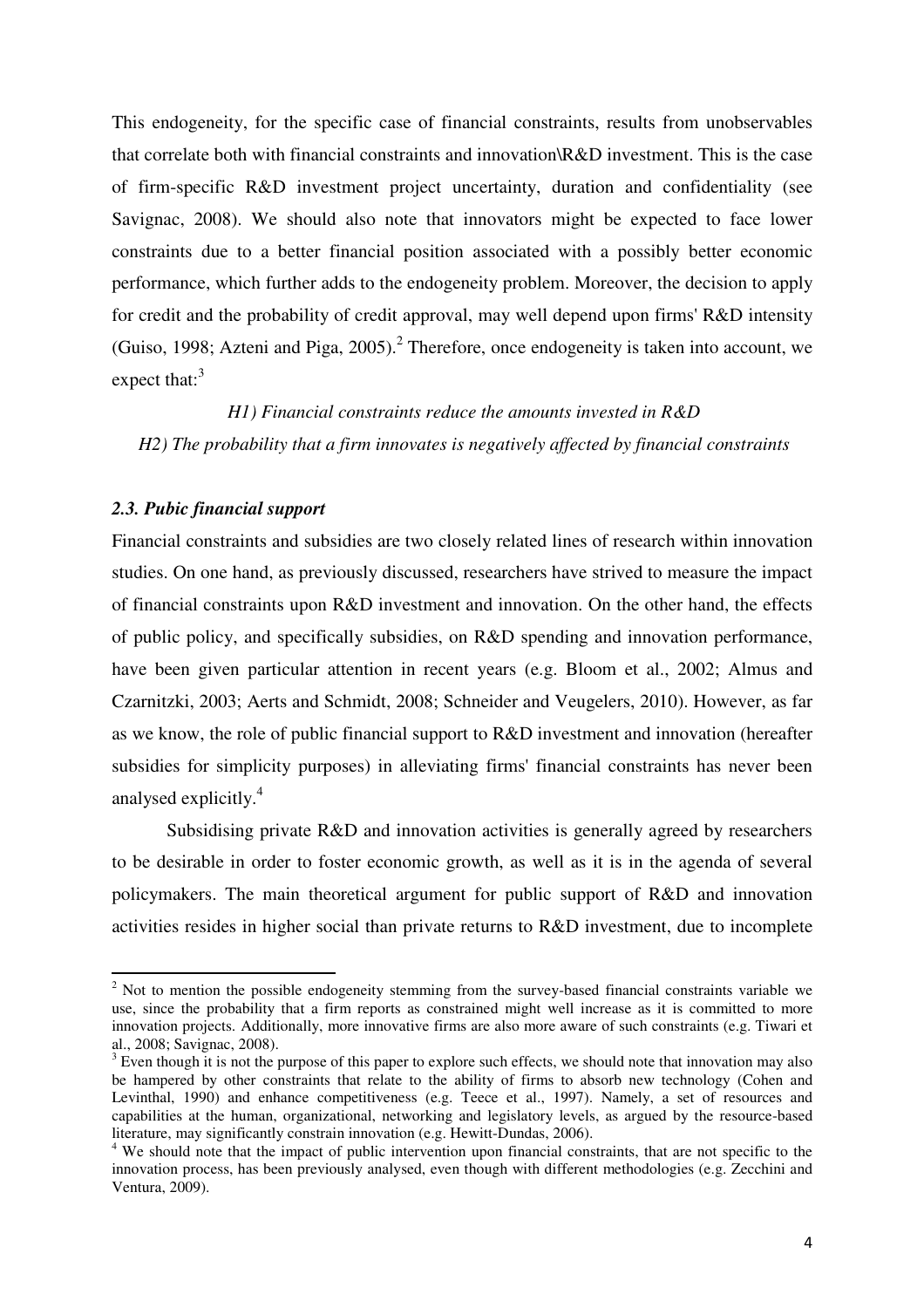appropriability and knowledge spillovers (Hall and Lerner, 2010). In this line, the main empirical issue is whether subsidies stimulate or replace R&D spending (David et al., 2000). Recent empirical literature suggests that the former hypothesis holds—subsidies have a significant additionality effect on R&D spending (e.g. Aerts and Schmidt, 2008; Czarnitzki and Bento, 2011). This effect seems to be particularly relevant for research activity in comparison to development, where subsidies appear to have a "crowding out" effect (Clausen, 2009). This distinction—in line with the findings that point that the former is more prone to financial constraints than the latter (Czarnitzki et al., 2011)—suggests that subsidies may prove to be particularly efficient when aimed at financially constrained firms.

 Accordingly, besides the market inefficiencies argument, associated with the "public good" nature of knowledge, the existence of financial market frictions (financial constraints) might also be ground for public intervention. Therefore, the question of interest is whether public financial support effectively reduces financial constraints? It is apparent that subsidies directly increase firms' financial capacity. However, when it comes to information asymmetries and firm access to external funds, the effect is not as clear—except for other public intervention forms such as special credit lines and backed debt policies. Nevertheless, provided that subsidies are specifically designed and correctly allocated to financially constrained firms, they signal favourable growth (innovation, in this particular context) prospects to investors. Additionally, such subsidies in the current period, may enhance current economic performance and therefore reduce financial constraints in the future. As a consequence, we expect that:

## *H3) Subsidies reduce the extent to which R&D investment\innovation is financially constrained*

 Overall, the analysis of the impact of financial constraints upon the innovation process usually relies on either subjective self-assessed measures or on methodologies that can be questionable on theoretical and empirical grounds. In fact, there appears to be no consistent measure of financial constraints, even though strong policy implications are drawn from investigations using a sole measure of such constraints with strong underlying assumptions (Coad, 2010). Keeping this caveat in mind, and resorting to different measures, we attempt to contribute to the clarification of the financing problems (and possible remedies) of the innovation process.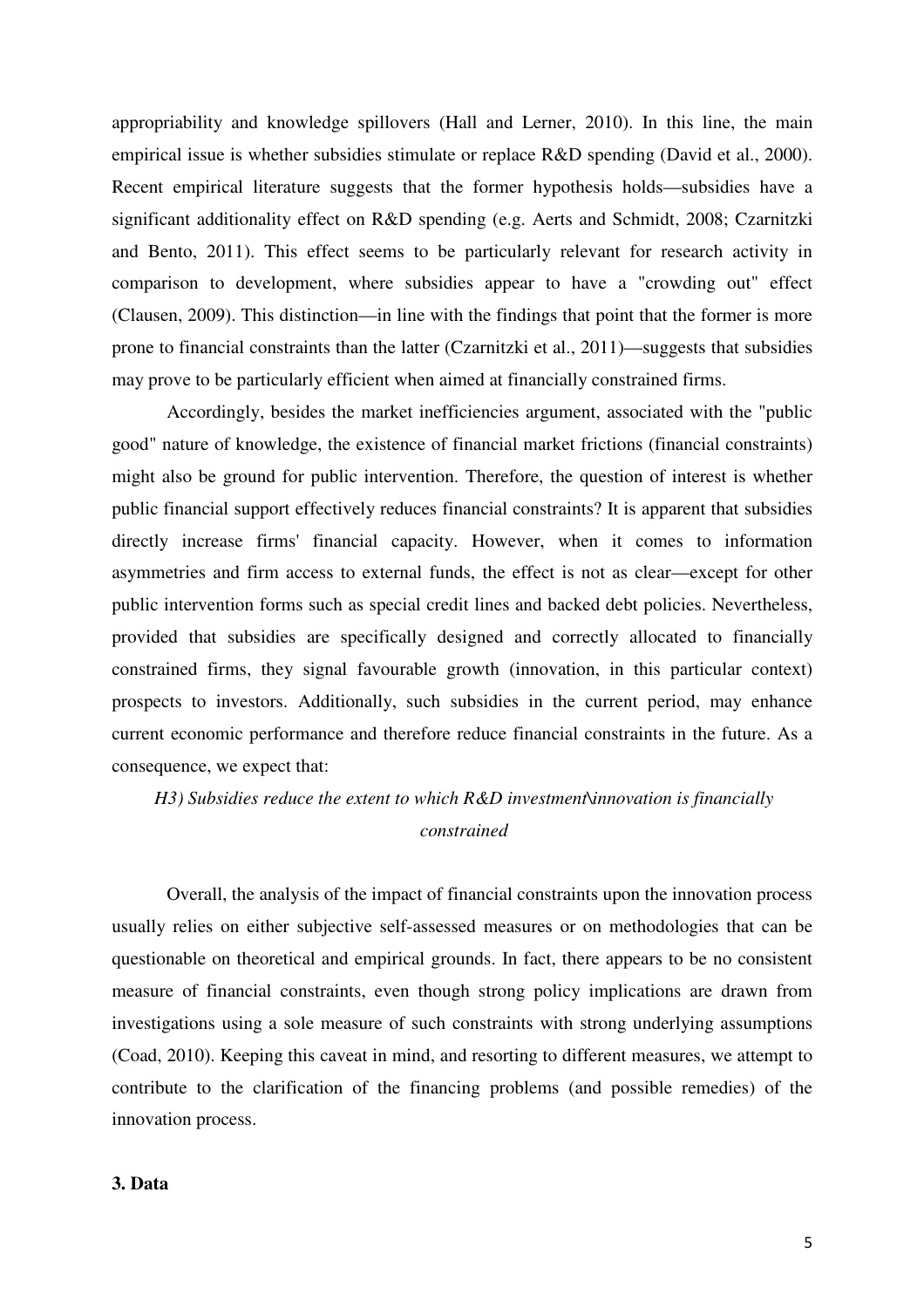We construct an unique dataset from the combination of three different data sources through a code number provided by the Portuguese National Statistical Office (INE). The first, is formed by the successive Portuguese CIS, referring to the periods 1995-1997 (CIS2), 1998- 2000 (CIS3) and 2002-2004 (CIS4). Secondly, by resorting to *Inquérito às Empresas Harmonizado* (IEH), we have access to the balance sheets (though at a relatively low level of disaggregation), on an early basis, of the universe of Portuguese firms with more than 100 employees and a random sample of firms with less than 100 employees. Finally, we have detailed information of firms' generic characteristics, as well as we are able to track firms through time, by resorting to *Ficheiro de Unidades Estatísticas* (FUE)—is conducted every year and includes the universe of Portuguese firms. As a result, we are able to construct a panel, for variables on firms' financial status and generic characteristics, that covers the period 1996-2004 and is representative of the Portuguese economic sector disaggregation, further enriching the information on CISs surveyed firms. Therefore, our final dataset is composed by 8,132 CIS observations (CIS 2, 3 and 4) appended by an unbalanced panel of the respective 7,079 firms for the period 1996-2004, corresponding to 30,177 observations.

 The main caveat of this dataset is the great loss of observations when we try to make use of both the panel structure and the CIS waves (with 1997, 2000 and 2004 as reference years) simultaneously, since not all firms in the CIS data are present in the panel data—note that the panel, for firms with less than 100 employees, is composed by a random sample. Moreover, the 3 different CISs surveys are not exactly identical, so we had to abandon some variables in order to homogenise the CISs information (e.g. the use of information technologies).

 Additionally, the waves of CIS refer to a certain time span (1995-97, 1998-2000 and 2000-04) meaning that—only for the case of CCFS estimation—we must either assign a reference year for each wave, or assume that the reported information represents the average during the time span. Initially we opted for the former, however, the greatly reduced number of observations forced us to implement the later, so to have consistent estimates and to be able to use more appropriate estimation techniques.<sup>5</sup> Still, we expect that access to the corresponding datasets for 2004 onwards, once available, will allow us to improve these results.

 $\overline{a}$ 

<sup>&</sup>lt;sup>5</sup> The assumption on average values during the corresponding wave period is fairly strong, however, it is a necessary evil in order to achieve consistent estimation when we split the sample to estimate CCFS in a GMM style. For robustness checks we also calculate the wave period averages of the variables in IEH and FUE, when applicable, and construct a panel of the 3 corresponding waves.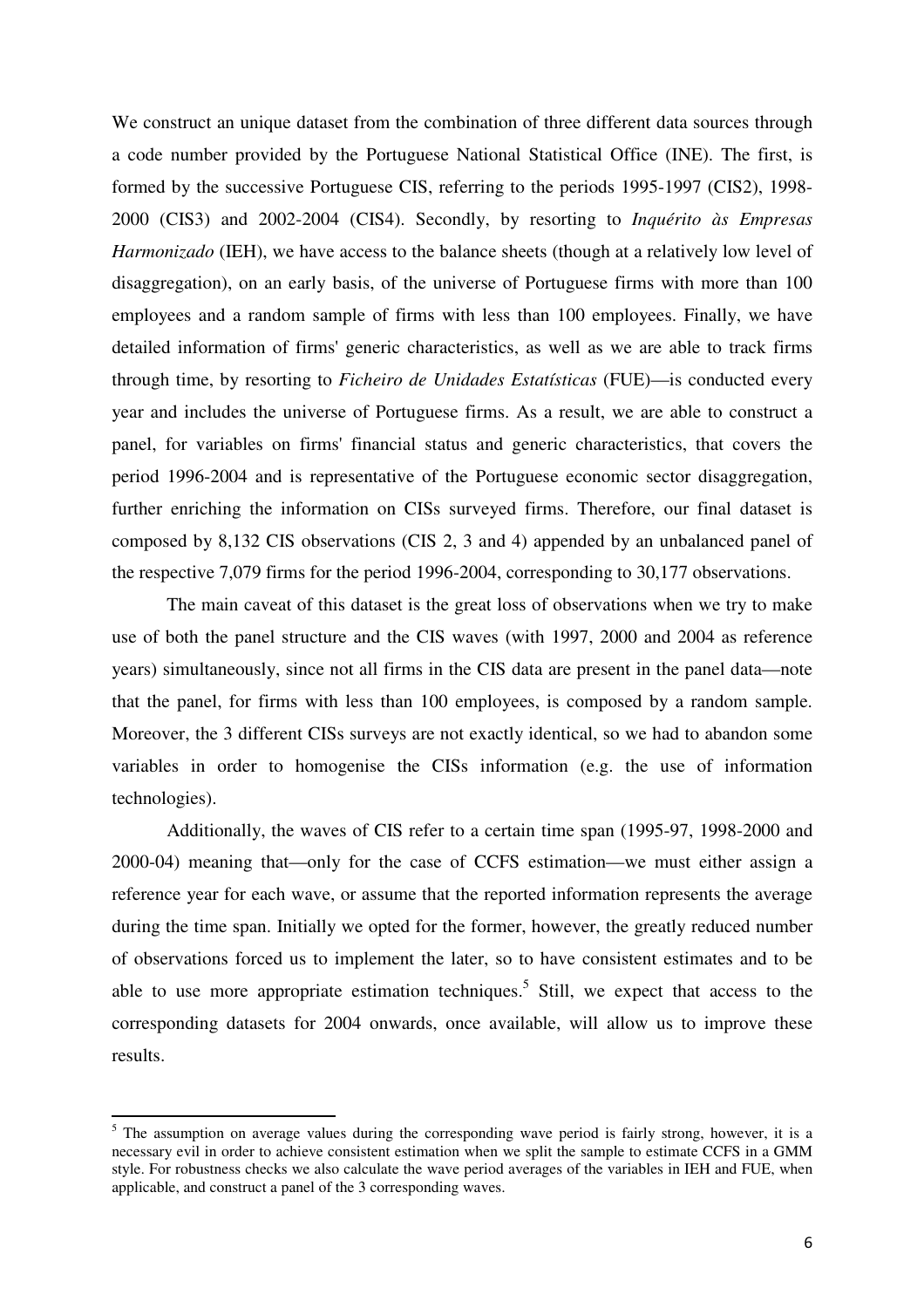Furthermore, the subjective nature of the self-assessed variables means that potential biases, resulting from individuals perception, may exist. As an extreme example, while for some changing the colour of a product might be a significant improvement of the product (accounted as product innovation), for others it is not the case. This will also apply to variables such as reported financial constraints, where we might have respondents that feel that their firm is highly financially constrained, when it actually is much less constrained than another firm reporting low constraints.<sup>6</sup>

 Finally, the inclusion of the partially qualitative, subjective and censored CIS data, in our panel of balance sheets and firms' characteristics, raises an additional number of methodological issues that must be carefully dealt with (Mairesse and Mohnen, 2010). Examples can be found in the binary variables that identify if a firm has introduced innovations, in the ordinal categorical and subjective nature of the variable that identifies the availability of external finance as a factor hampering innovation, or in the censored variable of R&D expenses (only reported for those firms that decide to invest). For detailed description of the variables used and their construction, please see the Appendix.

## **4. Methodology**

l

### *4.1. Model A: Measuring financial constraints using CCFS*

Almeida et al. (2004) construct a model of liquidity demand and derive an empirical equation to estimate the sensitivity of cash to cash-flows. Briefly, the rationale is that a constrained firm will save cash out of cash flows in order to take advantage of future investment opportunities and hedge against future shocks, incurring in opportunity costs of present foregone investments. Conversely, unconstrained firms will not need to optimize their cash stocks over time since they have access to external funds. Therefore CCFS should be positive and significant for the former while no such relation should be found for the latter. The financial nature of the cash stock variable is a shield against miss-measurements in Q (sales growth in our case) and investment opportunities hidden in cash-flow. The reason being that it is not expected that firms will increase their cash stocks if cash-flow signals a new\better investment opportunity, unless they are financially constrained. However, constrained firms may use cash to reduce debt if hedging needs are low (Acharya et al, 2007), which we try to control trough debt issuances and sales growth (proxying investment opportunities).

 $6$  Some studies overcome this problem by using data on the credit requested and effectively granted (e.g. Russo and Rossi, 2001; Angelini and Generale, 2005). We do not have such information.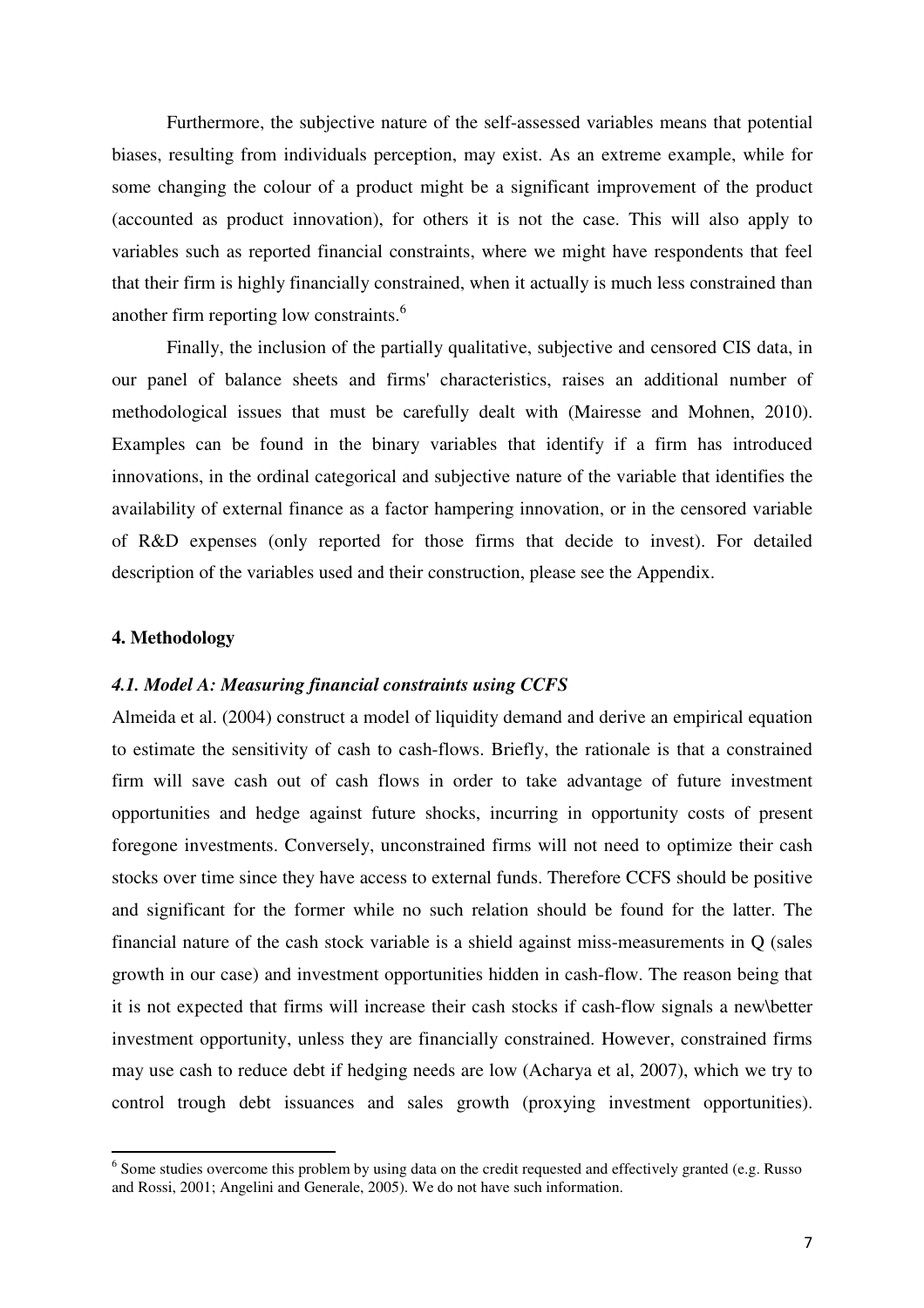Additionally, as pointed by Almeida et al. (2011) in a subsequent paper, investment in relatively liquid assets, other than cash, may be used to transfer resources across time (we include financial investments).<sup>7</sup> Keeping these caveats in mind, we have the following empirical specification:

$$
\Delta CS_{i,t} = \beta_1 CF_{i,t} + \beta_2 \Delta y_{i,t} + \beta_3 S_{i,t} + \beta_4 I_{i,t} + \beta_5 \Delta NWC_{i,t} + \beta_6 ISS_{i,t} + + \beta_7 \Delta INT_{i,t} + \beta_8 FinI_{i,t} + \varepsilon_{i,t}
$$
 (A1)

where  $\Delta CS_{i,t}$  is the variation in cash stocks for firm *i* in year *t*,  $CF_{i,t}$  is cash-flow,  $S_{i,t}$  is a control for firm size (log of total assets),  $I_{i,t}$  is investment,  $\Delta NWC_{i,t}$  is the variation of noncash net working capital and  $\varepsilon_{i,t}$  the error term. We shall use sales growth  $(\Delta y_{i,t})$  instead of Q as a proxy for investment opportunities (please see the Appendix). Additionally, we implement a slight modification to the original model. In the spirit of Lin (2007), we substitute the variation of short term-debt by the sum of net debt and equity issuances  $(ISS<sub>i,t</sub>)$ and changes in interest paid  $(\Delta INT_{it})$ . The former modification is due to the fact that debt and equity issuances, while being a signal of easier access to external funds, might have a significant impact upon cash stocks (by accounting procedures), so we control for such effect. With respect to the latter, firms may decide to reduce their borrowings or pay back debt according to expected interest expenses. However, instead of benchmark interest rate variations, we use variations of interest paid, which allows for firm variation and thus can also be seen as a form of credit rating. Furthermore, we also control for financial investments  $(FinI<sub>i,t</sub>)$ , that not only are a demand for cash but may also work as an alternative way to transfer resources across time.<sup>8</sup> The above mentioned variables (except *S*) are scaled by total assets.

 The financial and investment covariates are endogenous, so there is a need to estimate the model using instrumental variables, along with fixed effects to take account of unobserved firm-level heterogeneity and panel-robust standard errors. The cross-sectional nature of the different CIS waves (1997, 2000 and 2004) entails significant problems for the estimation of CCFS. The endogeneity of the financial covariates recommends the use of

 $\overline{a}$ 

 $<sup>7</sup>$  In the original model they assumed that firms transfer resources only through cash.</sup>

<sup>&</sup>lt;sup>8</sup> We test the different specifications departing from Almeida et a. (2004). CCFS estimates range from 0.1 to 0.26, where major differences are driven by the replacement of short-term debt by equity and debt issuances and interest payments. The inclusion of financial investments (always strongly significant) leads to a slight reduction of CCFS estimates, possibly capturing the effect (for financially constrained firms) of the use of these investments to allocate present resources (cash-flows) to future states as an alternative to cash holdings (see Table A1 in Appendix).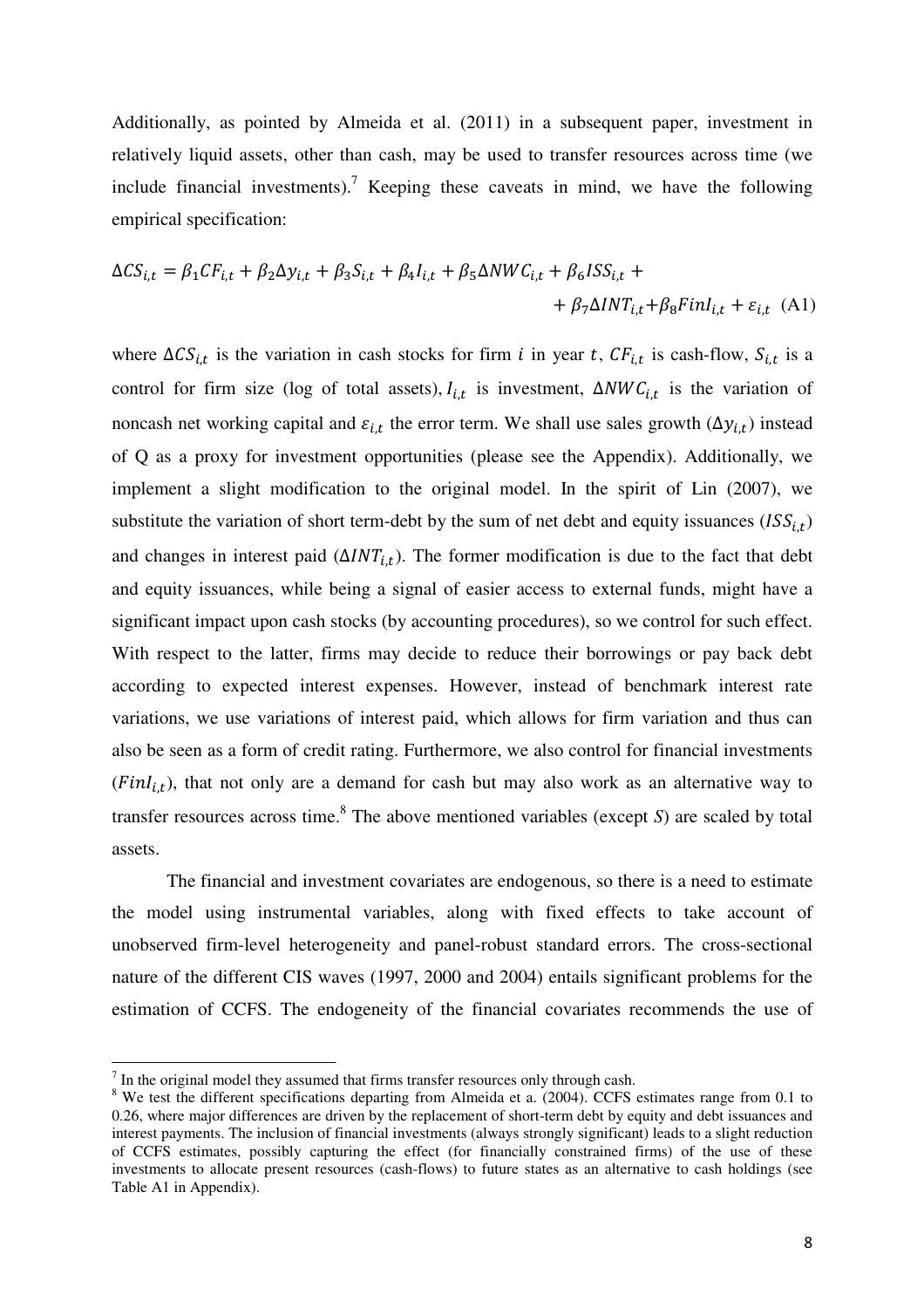instrumental variables. However, the most appropriate instruments would be lagged—in some cases twice and further lagged because of the exogeneity condition, in order to provide consistent estimates—values of these variables. Unfortunately, the use of lagged values particularly those of variables built upon differenced values—will require at least 2 periods of data to be lost, meaning that the first wave of CIS (1997) would not be taken into account.<sup>9</sup> Therefore, for this model, we assume that the CIS information represents averages for the corresponding wave span and make use of the full length of the panel.

 In order to compare financial constraints across different types of firms, we split our sample into subsamples of firms that: (i) innovated (*INNOV*=1) and those that did not (*INNOV*=1); (ii) decided to invest in R&D  $(RD=1)$  and those that did not  $(RD=0)$ ; (iii) received public financial support (*SUB*=1) and those that did not (*SUB*=1). For the case of investment in R&D, we additionally estimate an interaction of total R&D expenditures (I\_RD) with cash-flow of the form:

$$
\Delta CS_{i,t} = \beta_1 CF_{i,t} + \alpha_0 I\_RD_{i,t} + \alpha_1 CF_{i,t} * I\_RD_{i,t} + \beta_2 \Delta y_{i,t} + \beta_4 I_{i,t} + \beta_5 \Delta NWC_{i,t} + \beta_6 ISS_{i,t} + + \beta_7 \Delta INT_{i,t} + \beta_8 FinI_{i,t} + \varepsilon_{i,t}
$$
(A2)

## *4.2.Model B: Sample selection in R&D investment, with endogenous financial constraints*

In addition to the possible endogeneity of FC for reasons presented in Section 2.2, our R&D investment variable has an excess of zeroes and is highly skewed.<sup>10</sup> Accordingly, we assume that the R&D investment process encompasses two decisions. While the first is firms' decision either to invest or not in R&D, the second is the decision of the amounts that should be invested. However, these are not independent (the errors from two-step equations are correlated, which we confirm further on) and therefore a joint specification is needed. Consequently, this setup falls into the selection models category.<sup>11</sup>

 As a result, to evaluate the impact of financial constraints, as well as other firms' characteristics, on the amounts spent in R&D we build up a model that takes into account both selection and the endogenous nature of the financial constraint variable. The model is described as:

l

<sup>&</sup>lt;sup>9</sup> The set of instruments includes profitability, percentage of sales of innovated products, lagged net working capital two-digit industry indicators, lagged bond issuance, leverage and self assessed financial constraints. While we have  $71\%$  of zeroes, the mean (904324) is much higher than the median (163549).

<sup>&</sup>lt;sup>11</sup> We recognize the possibility of an alternative specification that relates to the Poisson distribution, usually associated with count data (GLM with a log-link that extends to the GMM version for instrumenting FC). See Nichols (2010) for a reference.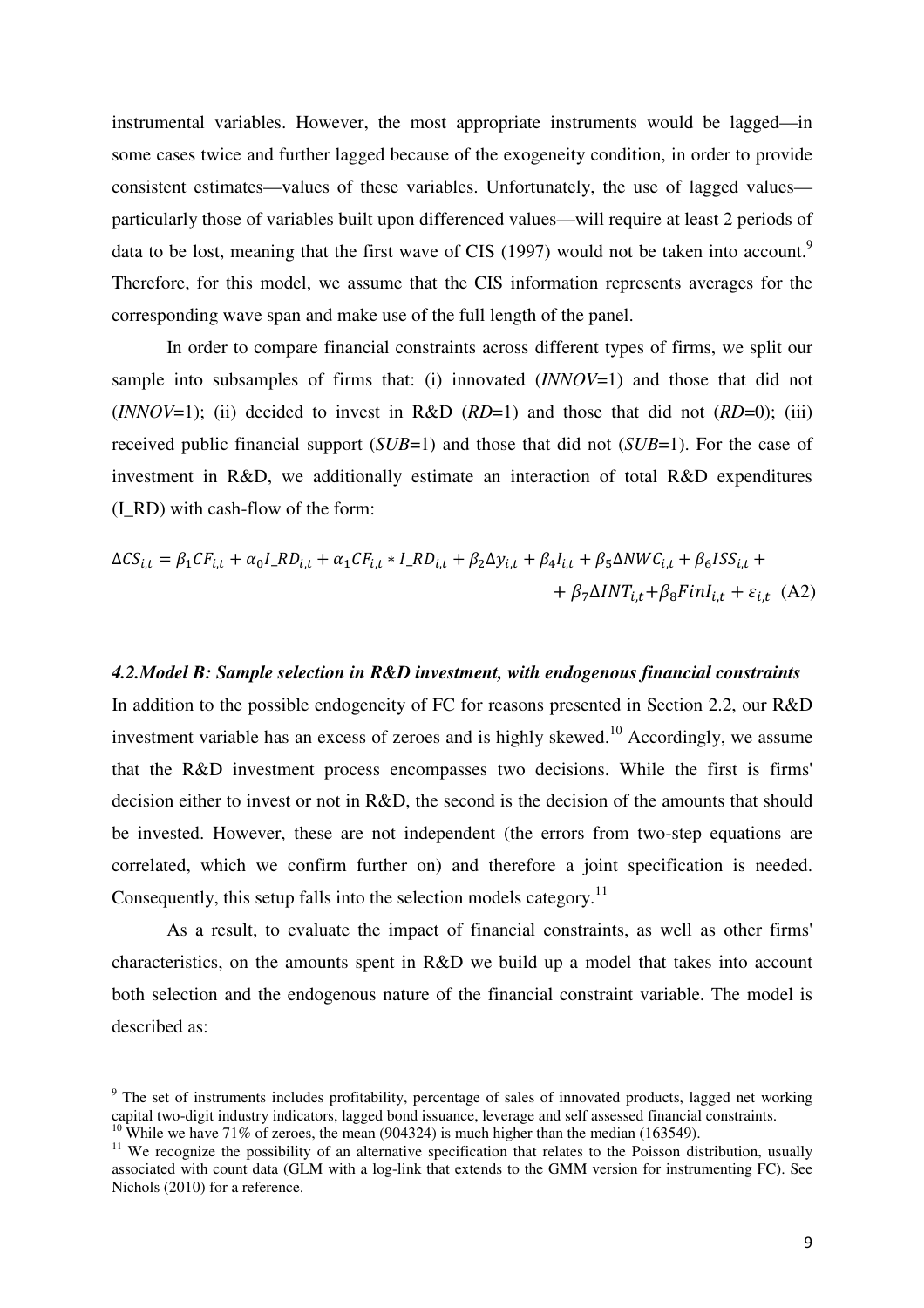$$
RD\_I = Z_1 \beta_1 + \alpha FC + \varepsilon \tag{B1}
$$

$$
FC^* = X\beta_2 + u \tag{B2}
$$

$$
RD = 1(Z\beta_3 + v > 0) \quad , \qquad v \sim N(0,1) \tag{B3}
$$

where (B3) describes the selection process, since we only observe the amount invested in R&D ( $RD_I$ )—measured in logarithms—when firms decide to invest in R&D ( $RD = 1$ ). This decision is based on a latent variable that can be seen as the propensity to invest  $(RD^* =$  $Z\beta_3 + v$ ). Both Z and RD are always observed. Additionally, self-assessed financial constraints ( $FC$ ) is also always observed (note that the latent variable  $FC^*$  is not), but is an endogenous variable in (B1). Finally, we allow for arbitrary correlation among  $v, u$  and  $\varepsilon$ .

 The estimation procedure takes two steps: (a) we estimate a probit model for equation (B3) upon the full sample and obtain the estimated inverse Mills ratios ( $\hat{\lambda}_{i3}$  =); (b) using that information, we estimate

$$
RD_{i} = Z_{i1}\beta_1 + \alpha FC_i + \gamma \hat{\lambda}_{i3} + e_i
$$
\n(B4)

upon the selection sample. So far, this is similar to the traditional Heckit estimator (after Heckman, 1976, 1979). However, the suspected endogeneity of the ordinal FC requires that we take into account  $(B2)$  (see Wooldridge, 2002 pp. 567-570).<sup>12</sup> Note that at least one covariate in Z must be excluded  $(Z_i)$  in the estimating equation (B4) in order to guarantee identification.

 In order to obtain correct standard errors we use the bootstrap pairs method, instead of a more complex derivation of the necessary correction of the standard errors. Accordingly, we bootstrap following procedure: 1) estimate a probit of the R&D investment decision; 2) construct the inverse Mills ratio; 3) estimate the volume of R&D investment, taking into account the inverse mills and the endogeneity of financial constraints.

 To take into account the endogeneity of financial constraints we use different consistent approaches in the last step, namely: 3.1) Ignore the ordinal nature of FC and estimate a regular optimal GMM; 3.2) Obtain fitted values of FC by resorting to the

 $\overline{a}$ 

<sup>&</sup>lt;sup>12</sup> This equation explains financial constraints through the combination of both firms' characteristics and financial variables: firm size (SIZE); firm age (AGE); 2-digit industry dummies (CAE rev 2.1); percentage of public and foreign capital (PUB K and FOR K, respectively); investment opportunities *(*Δ*Y*); cash stocks (CS); cash-flow (CF); leverage (LEV); debt and equity issuances (ISS); changes in interest paid (∆INT); returns on financial investments (R\_FIN); exports (EXP); market share (MKTS) and a dummy for firms that received subsidies (SUB). With the exception of PUB\_K, FOR\_K,  $\Delta Y$ , ISS and  $\Delta NWC$ , we use the year lag values to account for the wave span.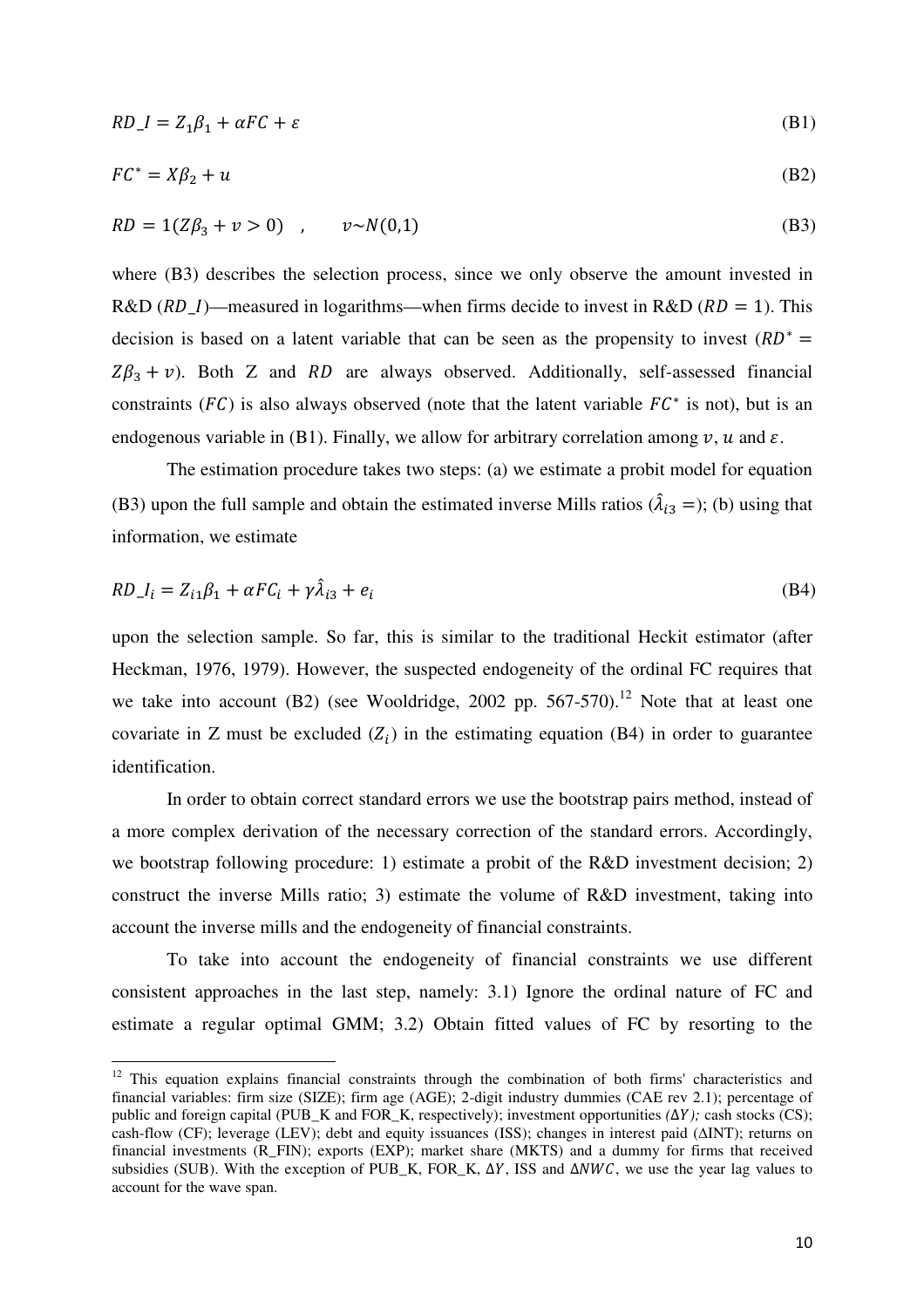appropriate ordered probit estimation and then use these as instrument for FC —see Cameron and Trivedi, 2005 pp. 193.

 Once again, the data imposes us some constraints in estimating the selection model. Not only the same problem with the inclusion of covariates persists, but there is an additional issue with our dependent variable (expenditures in R&D). If we opt to scale those expenses by either total assets or sales, there is a significant loss of observations (approximately half of initial number of observations). As a result we will work with non-scaled logarithm of total expenditures in R&D. Our full set of variables Z includes: firm size; age; industry dummies; exports *(EXP)*; labour productivity (*LPROD*); investment opportunities to R&D investment (*Y\_IN*); investment opportunities *(*∆1*)*; percentage of R&D employees (*RD\_WORK*), public funding (*SUB*); cooperation with other firms and institutions (*COOP*); leverage; market share (MKTS) and other barriers to innovate (*B\_TRAB*, *B\_TECH* and *B\_MARK*). In the estimating equation (B4) we exclude *MKTS, LPROD,* leverage and other barriers to innovate in order to guarantee identification.<sup>13</sup>

 We compare the estimates with those of a simple OLS, a "hurdle" model and a selection model with no endogeneity, where we should note that, in these cases, non-linear FC can not be used directly in the estimating equation. Accordingly we collapse it into a binary indicator of whether or not a firm reported any financial constraints  $(FC^c)^{14}$ 

## *4.3.Model C: Impact of financial constraints directly upon innovation*

l

Following Savignac (2008), we estimate the impact of financial constraints directly upon innovation. This is achieved by estimating a simultaneous equations model (specifically a bivariate normal specification of errors within a simultaneous equations probit model) of underlying latent variables—propensity to innovate (INNOV<sup>\*</sup>) and level of financial constraints  $(FC^{c*})$ —of the following form:

$$
\begin{aligned} \n\{INNOV^* &= X_1\beta_1 + \alpha_1 FC^c + \varepsilon_1\\ \n\{FC^{c*} &= X_2\beta_2 + \alpha_2 INNOV + \varepsilon_2 \n\end{aligned} \tag{C1}
$$

<sup>&</sup>lt;sup>13</sup> If  $Z_1 = Z$ , then  $\beta_1$  is only identified because of the nonlinearity of the inverse mills ratio. This can lead to multicollinearity problems. As a rule of thumb, at least two variables should not appear in the selected regression.

 $14$ <sup>14</sup> The "hurdle" model is set as a pair of independent equations: a) decision equation, estimated through a probit; b) volume equation, estimated by OLS. We additionally estimate the corresponding two parts model taking into account the endogeneity of FC. For that purpose we estimate the corresponding simultaneous equations and IV regressions that allow us to test for endogeneity, since such tests are rather difficult to compute for the full Model B.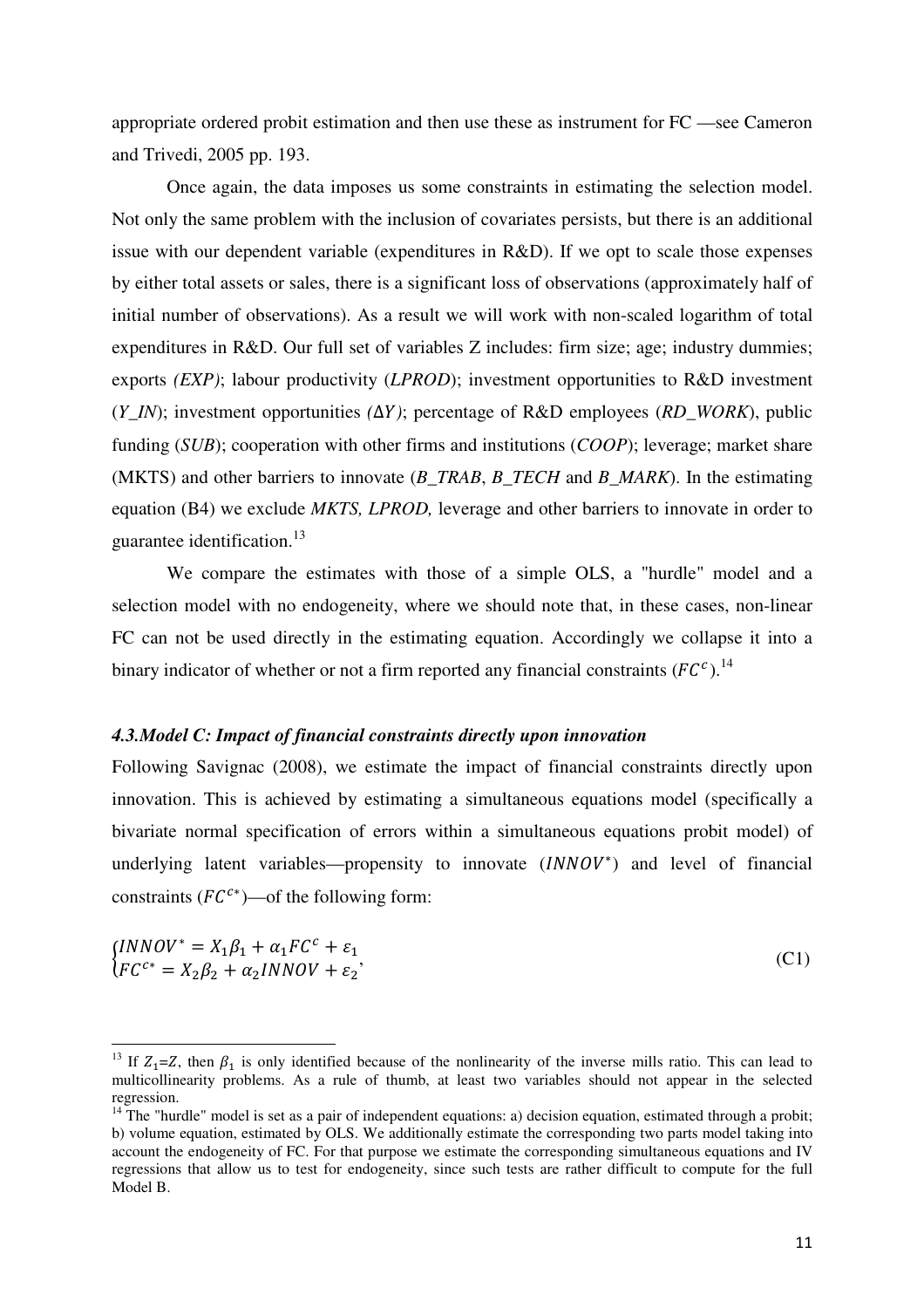For logical consistency purposes we set ( $\alpha_2 = 0$ ) and additionally normalize the variance of the errors:

$$
\begin{aligned}\n\left\{\n\begin{aligned}\n\left[ NNOV^* = X_1 \beta_1 + \alpha_1 FC^c + \varepsilon_1, & \begin{pmatrix} \varepsilon_1 \\ \varepsilon_2 \end{pmatrix} \sim \Phi_2 \begin{bmatrix} 0 \\ 0 \end{bmatrix} \begin{bmatrix} 1 & \rho \\ \rho & 1 \end{bmatrix} \right]\n\end{aligned}\n\right\}.\n\tag{C2}
$$

where  $X_1$  includes the investment in R&D ( $RD_1$ ), firm size, age, other barriers to innovate (*B\_TRAB*, *B\_TECH* and *B\_MARK*), subsidies (*SUB*), cooperation with other firms and institutions *(COOP)*, percentage of R&D employees (*RD\_WORK*), investment opportunities  $(\Delta Y)$  and market share (*MKTS*). In the vector  $X_2$  we include the usual determinants of FC, in accordance to (B2) in Model B. If there are no omitted or unobservable variables that affect simultaneously the probabilities of a firm reporting financial constraints and innovating  $(\rho = 0)$ , these equations can be estimated separately, meaning that FC can be treated as exogenous.

 We further extend the model to allow FC outcomes to be ordinal and estimate the corresponding ordered probit model (see Greene and Hensher, 2010 pp. 222 for details and Sajaia, 2008 for STATA implementation).<sup>15</sup> Finally, we discriminate between product and process innovation in order to provide robust results.

### *4.4. Model D: Subsidies and financial constraints*

l

The last group of estimations in this paper attempts to clarify the link between public financial support and financial constraints. Specifically, we estimate the impact of subsidies upon the reported levels of constraints.

 There are some reasons to believe that subsidies are endogenous. Firstly, if a firm is financially constrained, there in an higher probability that it applies for subsidies (we do not have data on subsidy requests), as well as it might be seen as a potentially more appropriate target for public policy. Secondly, the possibility of artificial survey positive correlation being present may require that we use balance sheet variables as instruments. Finally, potential correlated unobservables, such as public policy goals and budgets, firms' applications for subsidy programs and the quality of the underlying project (Jaffe, 2002; Schneider and Veugelers, 2010) imply that treating SUB as endogenous should be considered.

<sup>&</sup>lt;sup>15</sup> Note that since the estimation of marginal effects in this case are of rather hard computation and above all interpretation we refrain from estimating them.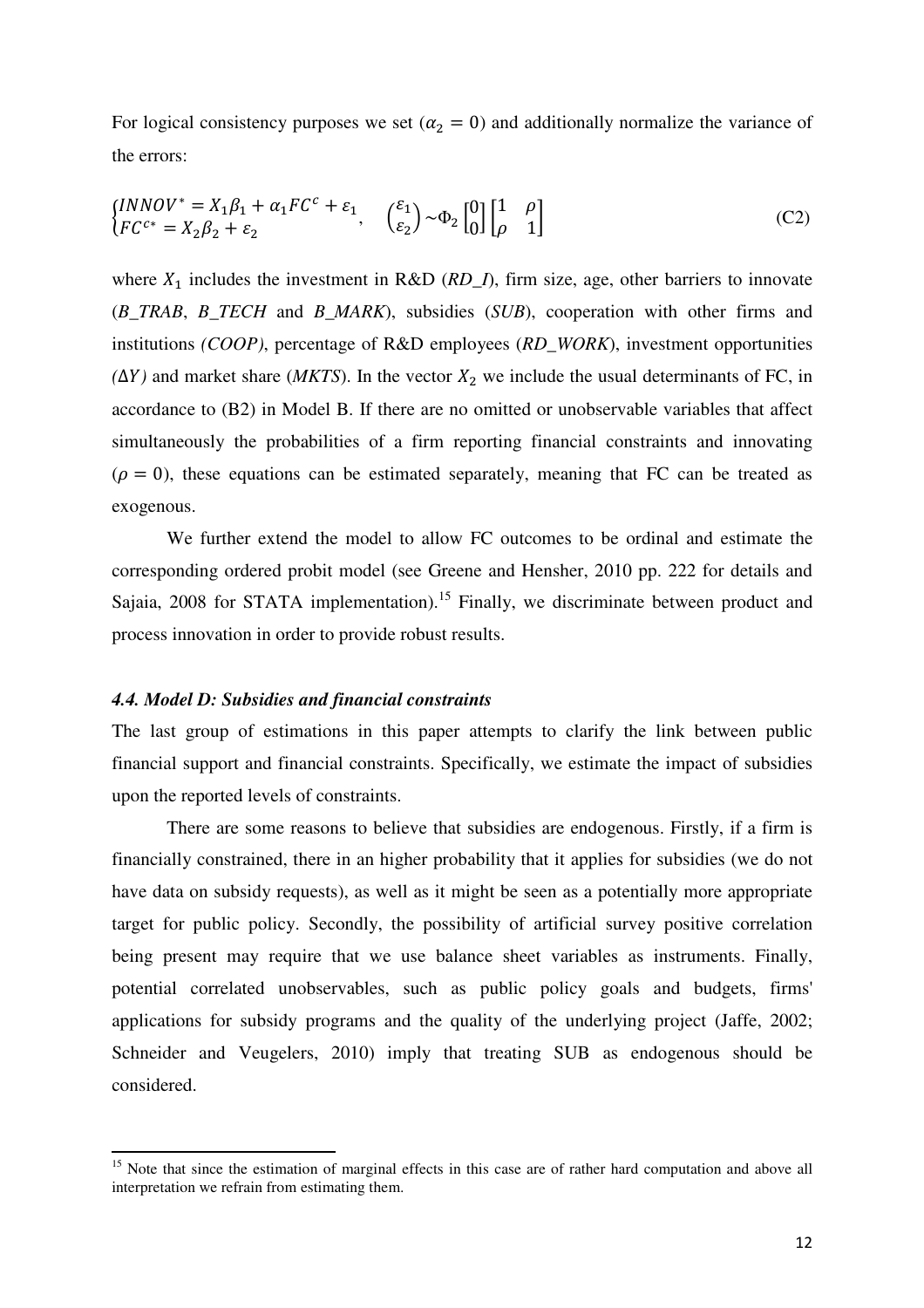Accordingly, as in the previous section, we specify a simultaneous equations probit model (with the corresponding latent variables specification), that we further extend to the ordered probit case in order to fully explore the FC variable. The same logical consistency constraint applies and we also normalize the variance of the errors. Therefore, we simultaneously estimate the following model:

$$
\begin{cases}\nFC^{c*} = X_1 \beta_1 + \alpha_1 SUB + u, & \text{if } u & \text{if } u & \text{if } u & \text{if } u & \text{if } u & \text{if } u & \text{if } u & \text{if } u & \text{if } u & \text{if } u & \text{if } u & \text{if } u & \text{if } u & \text{if } u & \text{if } u & \text{if } u & \text{if } u & \text{if } u & \text{if } u & \text{if } u & \text{if } u & \text{if } u & \text{if } u & \text{if } u & \text{if } u & \text{if } u & \text{if } u & \text{if } u & \text{if } u & \text{if } u & \text{if } u & \text{if } u & \text{if } u & \text{if } u & \text{if } u & \text{if } u & \text{if } u & \text{if } u & \text{if } u & \text{if } u & \text{if } u & \text{if } u & \text{if } u & \text{if } u & \text{if } u & \text{if } u & \text{if } u & \text{if } u & \text{if } u & \text{if } u & \text{if } u & \text{if } u & \text{if } u & \text{if } u & \text{if } u & \text{if } u & \text{if } u & \text{if } u & \text{if } u & \text{if } u & \text{if } u & \text{if } u & \text{if } u & \text{if } u & \text{if } u & \text{if } u & \text{if } u & \text{if } u & \text{if } u & \text{if } u & \text{if } u & \text{if } u & \text{if } u & \text{if } u & \text{if } u & \text{if } u & \text{if } u & \text{if } u & \text{if } u & \text{if } u & \text{if } u & \text{if } u & \text{if } u & \text{if } u & \text{if } u & \text{if } u & \text{if } u & \text{if } u & \text{if } u & \text{if } u & \text{if } u & \text{if } u & \text{if } u & \text{if } u & \text{if } u & \text{if } u & \text{if } u & \text{if } u & \text{if } u & \text{if } u & \text{if } u & \text{if } u & \text{if } u & \text{if } u & \text{
$$

where  $X_1$  includes the following controls: firm size (SIZE); firm age (AGE); 2-digit industry dummies (CAE rev 2.1); percentage of public and foreign capital (PUB\_K and FOR\_K, respectively); investment opportunities *(*∆1*);* cash stocks (CS); cash-flow (CF); leverage (LEV); debt and equity issuances (ISS); changes in interest paid (∆INT); returns on financial investments (R\_FIN); exports (EXP); market share (MKTS). All these variables, are obtained from balance sheets. Therefore, we use the first lag of these variables to account for the CIS wave span and reduce artificial survey correlation. Exceptions are PUB\_K, FOR\_K, ∆Y, ISS and  $\Delta NWC$ , since they either do not have sufficient annual variation, or their construction is based on the previous period (would imply the loss of all CIS2 observations). When it comes to  $X_2$ , we include size (SIZE), age (AGE), percentage of R&D employees ( $RD\_WORK$ ), market share (*MKTS*), intangibles (INTANG), exports (EXP), percentage of public (PUB\_K) and foreign capital and (FOR\_K), cooperation with other firms and institutions (COOP) and share of subsidies by industry (SUB%I) and region (SUB%R). Again, if there are no omitted or unobservable variables that affect simultaneously FC and SUB ( $\rho = 0$ ), we can estimate the equations separately.

### **5. Empirical Results**

#### *5.1. Summary Statistics*

l

Table 1 reports the means and standard deviations of the main variables used in model (A), by the different subsamples of firms. We should point that mean cash-flow is larger (and less volatile) for firms that innovate, invest in R&D and those that receive subsidies. The same appears to be true with respect to size (total assets) and sales growth.<sup>16</sup>

[insert Table 1 about here]

<sup>&</sup>lt;sup>16</sup> For each variable of interest, the differences between groups are formally tested through both Mann–Whitney and Fligner-Policello tests, as well as also confirmed by quantile-quantile plots. This applies to all results in this section. The statististics are available from authors on request.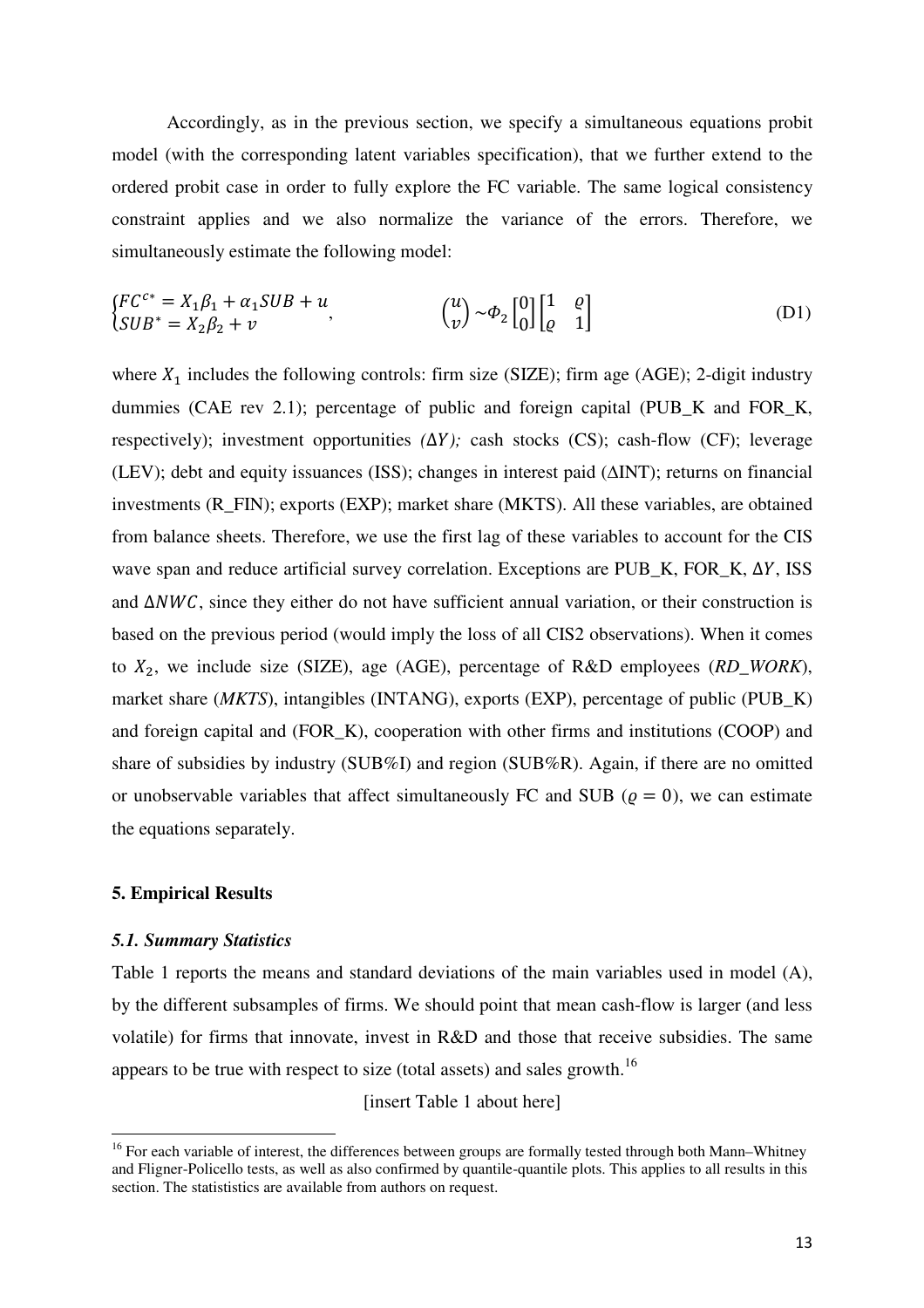Table 2 reports the same statistics for the remaining models. As it is clear from columns (2) and (3), firms that invest in R&D are larger (number of employees), older, have a larger percentage of R&D workers and export more. Additionally, while they have higher innovation investment opportunities (percentage sales of new products), they have lower physical capital investment opportunites (sales growth). Moreover, within this group, there is a larger number of firms that report higher financial constraints, receive subsidies and cooperate.

 With respect to firms that innovate (columns 5-6), these are found to be larger (number of employees), older, have an higher percentage of R&D workers and higher market shares, but have lower investment opportunities (sales growth). These firms also spend remarkably larger amounts in R&D investment. Furthermore, there is a larger number of firms that innovate and receive subsidies, cooperate, report higher levels of financial constraints as well as other barriers to innovate (except for the case of market barriers).

 Finally, firms that receive subsidies (columns 8-9) are larger (number of employees), older, have larger (lower) percentage of public (foreign) capital, lower cash stocks but higher cash-flow, are less leveraged, issue less debt, have larger variation of non-cash working capital, export more and have larger market shares.

[insert Table 2 about here]

### *5.2 Results for Model A*

 $\overline{a}$ 

Analysing the results on financial constraints to innovation using the CCFS methodology (Table 3), we do not find statistically significant differences in constraints between innovators and non-innovators—the cash-flow coefficients are 0.100 and 0.112, respectively (columns 2-3). However, if we distinguish between non-innovators that are willing to innovate (hampered firms) and those that do not desire to innovate (unwilling to innovate), the figures are different—CCFS of 0.215 against 0.123, respectively (columns 5-6). Please see the Appendix for definition details.<sup>17</sup>

 Evidence on different levels of constraints is clearer if instead of comparing innovators with non-innovators, we distinguish between firms that invested in R&D and

 $17$  Nevertheless, the former estimate is quite imprecise due to a reduced number of observations and the latter is still statistically significant—possibly capturing firms that are financially constrained with respect to other activities, rather than innovation. We should also note that "hampered firms" include those that either faced financial constraints or any other sort of obstacles to innovate. If we restrict the sample to "hampered firms" that report financial constraints, we obtain 34 firms with the corresponding 75 observations and a CCFS estimate of 0.339\*\* (0.148). Conversely, for the remaining firms (hampered by other obstacles) the CCFS estimate is found to be negative but not statistically different from zero.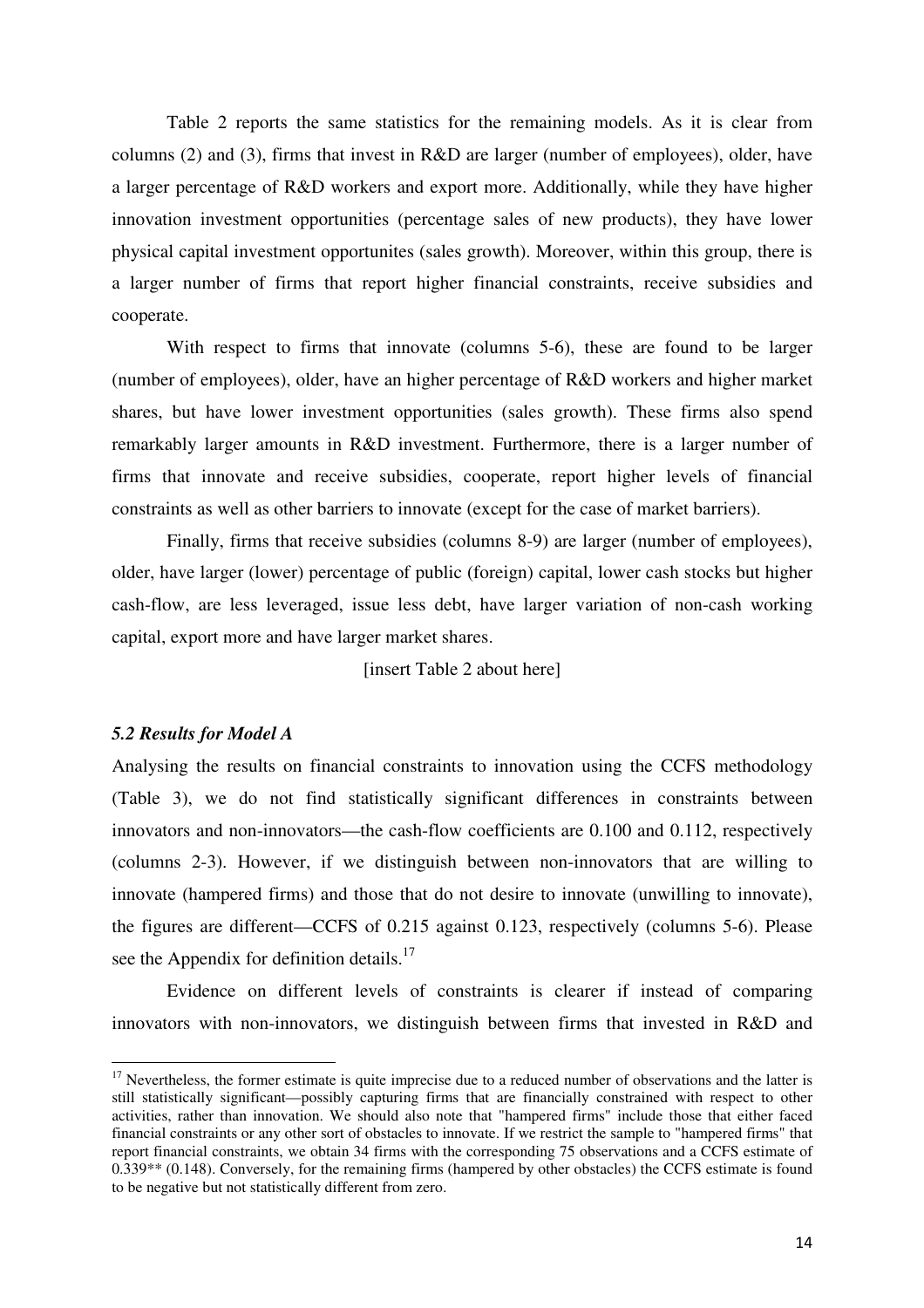those that did not. In fact, as we can see from Table 4, there is a striking difference in CCFS (columns 1-2). While for firms that invested in R&D, the estimated CCFS is not statistically different from zero, firms that did not invest in R&D save, on average, a remarkable amount of 20 cents out of each euro of cash flow.<sup>18</sup> With respect to total R&D expenditures (column 5), the cash-flow interaction term is negative and statically significant (only at 0.1 level), further adding to a potential inverse relationship between financial constraints and R&D investment.

# [insert Table 3 about here] [insert Table 4 about here]

 From the estimates in columns 3 and 4, it may be possible to argue that public finance has a positive effect in reducing financial constraints. Firms that do not have public financial support save, on average, 12 cents out of each euro of cash-flow, which contrasts with the group of firms that received funding (the coefficient is not statistically different from zero).<sup>19</sup>

 With respect to other variables, we should note that investment and non-cash net working capital are demands for cash. Accordingly, the negative sign is not unexpected. Conversely, the positive impact found for equity and debt issuances reflects the importance of these sources of cash, even though there is an associated cost (interest payments) that reduce cash savings. Finally, financial investments are a demand for cash, but may also be used to transfer resources across time. Therefore, while we find a negative impact for those firms that are not expected to be financially constrained, the same is not true when it comes to constrained ones.<sup>20</sup>

 Even though CCFS appear to be able to provide useful insights on the level of financial constraints, this methodology suffers from the fact that it is unable to explore the causality flow between financial constraints (an estimated mean for a given subsample) and R&D investment, innovation or subsidies. Consequently, bearing in mind the subjective

 $\overline{a}$ 

 $18$  The findings obtained using interactions (for the full sample) of cash-flow with dummies indicating if a firm either or not innovated, invested in R&D and received subsidies are not different. These results can be obtained from the authors on request

<sup>&</sup>lt;sup>19</sup> However, a test on the difference between estimates is not able to reject the equality of coefficients, even though this is due to the lack of precision stemming from the low number of observations for the SUB=1 subsample.

<sup>&</sup>lt;sup>20</sup> Financially constrained firms may redirect cash-flows and present liquidity (cash stocks) to future states, in the form of financial investment (relatively liquid assets) to be used as a source of liquidity in the future. However, we should note that a decrease of financial investments may not necessarily mean an increase in cash stocks. The reason is that since both can be used to finance investment (e.g. R&D investment and innovation investment in general) or face financial distress (e.g. service debt, cover operational losses), it may occur a contemporaneous decrease in cash stocks and financial investments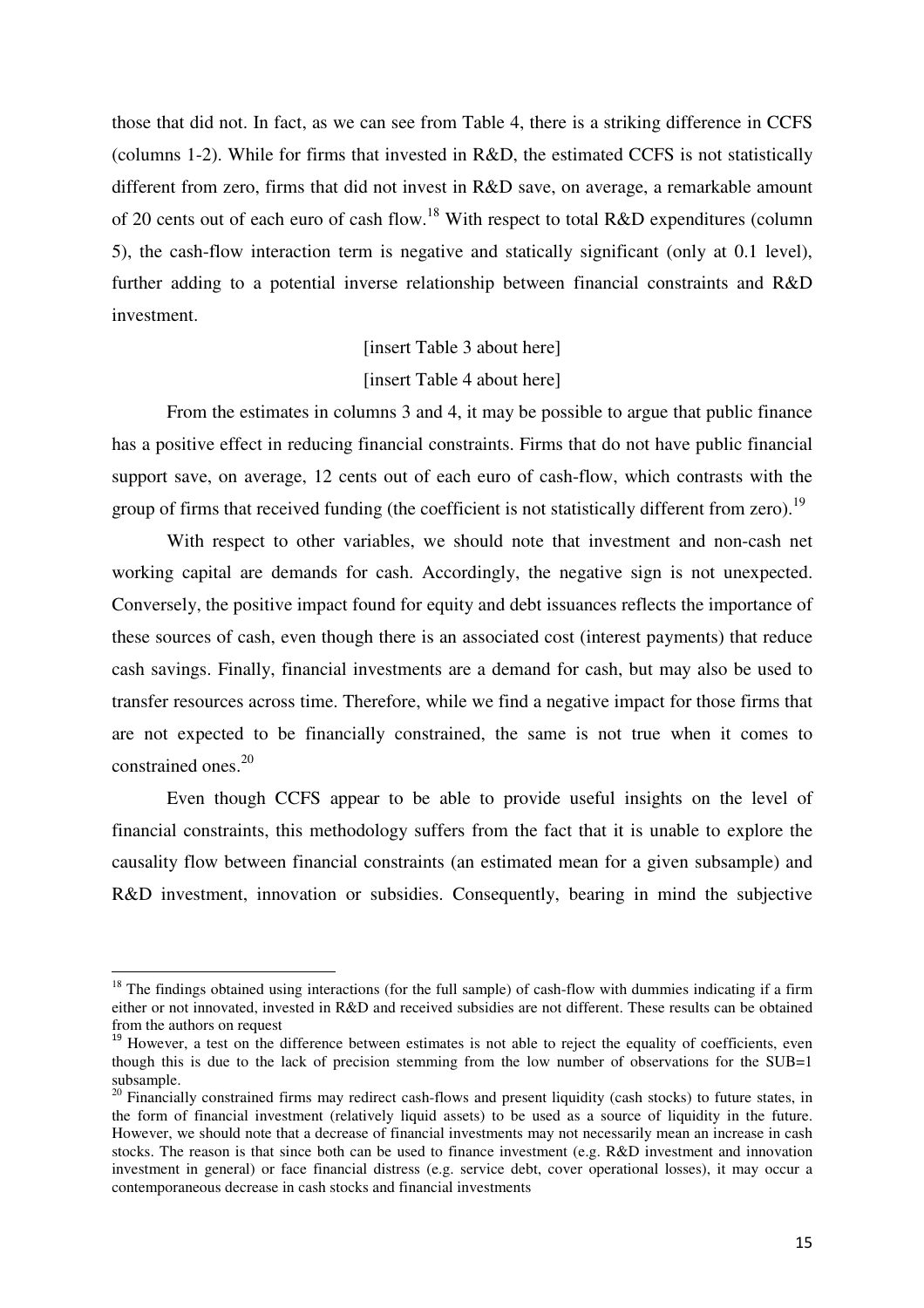nature of such variable, we resort to the reported levels of financial constraints to innovate, as an explanatory variable for these activities in the following sections.

### *5.3. Results of Model B*

l

In Table 5 we report the estimation results of the selection model with endogenous financial constraints. It can be compared with the Heckman-style estimation of the corresponding model, with an additional treatment of endogeneity. While in column (1) we report the estimates of a simple OLS, columns (2-5) report the estimates of a two-parts specification, where we assume that the amount invested in R&D is independent of the decision to invest in R&D (no selection). In column (6) we estimate a model that accounts for selection but not endogeneity (Heckman) and finally, columns (7-8) report the estimates of the model that accounts for both selection and endogeneity.<sup>21</sup>

## [insert Table 5 about here]

 While on one hand the results from columns (2-5) point that endogeneity must be taken into account (statistically significant  $\hat{\rho}$  coefficient on the decision equation and a formal endogeneity test on the volume equation), on the other hand, the necessity to account for selection is confirmed by the statistically significant coefficient on  $\hat{\lambda}_{i3}$  in columns (6-8). Once both selection and endogeneity are taken into account, we show that an increase in financial constraints leads to a decrease in the amounts invested in  $R&D.<sup>22</sup>$  Accordingly, we do not reject *H1*. Additionally, our results suggest that subsidies stimulate R&D investment since, in all specifications, there is a strong positive impact of subsidies upon both the decision to invest and the amounts spent in R&D.

With respect to other variables of interest, we should note the positive impact of size, R&D investment opportunities, percentage of R&D employees and cooperation, which is not unexpected. On the other hand, investment opportunities (sales growth) reduce R&D investment, most probably due to the fact that higher sales growth signal that no innovation efforts are needed since the firm is performing rather well, or alternatively it might suggest

<sup>&</sup>lt;sup>21</sup> Since the derivation of the appropriate correction terms for the asymptotic variance is rather complex, we resort to paired bootstrap estimation with 999 replications.

<sup>&</sup>lt;sup>22</sup> As a check for robustness, we constructed a panel of the 3 wave periods by calculating the averages, over wave period, of financial variables (Table A2, appendix). In this case, there appears to be a reduction in the negative effect of financial constraints on R&D investment along the 3 waves. Additionally, results obtained fitting a Tobit to log(1+R&D investment)—e.g. Czarnitzki and Hottenrott (2011b)—also lead to a negative (but not significant) impact of FC upon R&D investment. Statistics not reported but available from authors on request.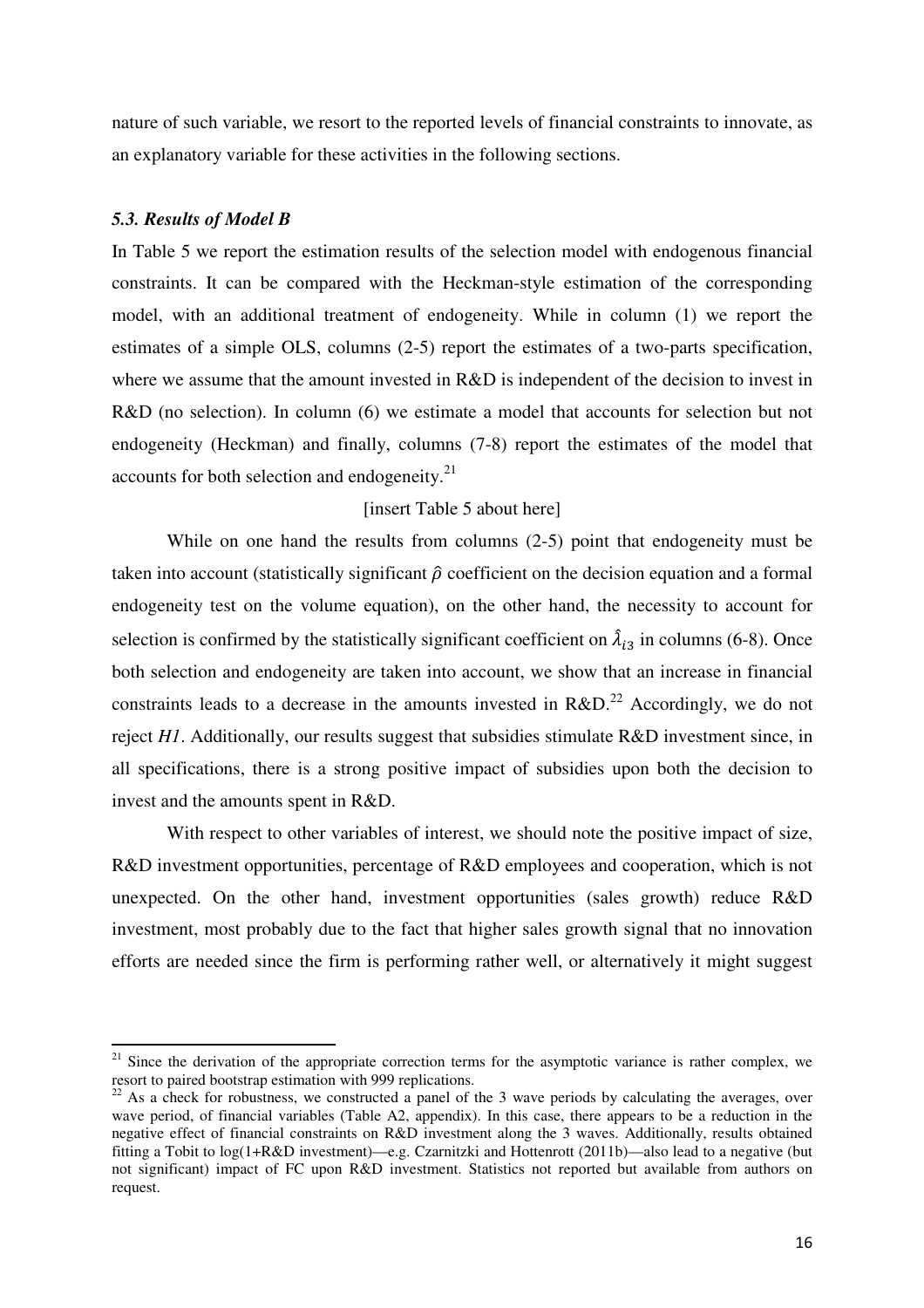that investment in physical capital is warranted.<sup>23</sup> Conversely, a reduction of sales might signal that the firm needs to be innovative and change. Finally, the estimates on firm age are quite unstable. On one hand, the negative signs may indicate that, as firms grow older, they tend to accommodate and invest less in R&D. This can also be related to life cycle of a certain industry and the strength of the selection pressure. On the other hand, the positive signs suggest that as firms age, they increase their knowledge stock and are better suited to pursue R&D activities.

 Overall, financial constraints severely affect the amounts invested in R&D once FC are treated as endogenous.

### *5.4. Results of Model C*

 $\overline{a}$ 

When it comes to innovation, Table 6 reports our estimates of the simultaneous equations probit and ordered probit models (columns 2 and 3, respectively), as well as those of a simple univariate probit model (column 1) that does not account for the possibility of endogenous financial constraints. As expected, the rejection of the hypothesis of independent equations (Wald test of whether  $\rho = 0$ ) confirms that FC must be treated endogenously. Once this endogeneity is taken into account, the impact of FC upon innovation becomes negative and statistically significant for both binary and ordinal specifications. Therefore, we are not able to reject *H2*. Additionally, as naturally expected, the amounts spent in R&D positively affect innovation, even though there is no significant impact of subsidies upon the probability that a firm innovates. Nevertheless, if we observe this effect for each wave, we find that while in the first two waves, there is a strong positive impact of subsidies upon innovation, this is not the case when we analyse the last wave (see table A3 in appendix).

With respect to other variables, cooperation and size (for the ordered specification) are found to significantly increase innovation, which is not unexpected—in contrast with the odd positive coefficient for market barriers. We do not find statistically significant coefficients, within the simultaneous equations specifications, for the remaining variables of interest.<sup>24</sup> Finally, we do not find any statistically significant difference (at 0.1 level) between the impact of financial constraints on product and process innovation (see Table A4 in Appendix). Nevertheless, significant differences are found with respect to investment opportunities, that have a significant positive (negative) impact on product (process)

<sup>&</sup>lt;sup>23</sup> Note that the spearman correlation coefficient of sales growth is positive  $(0.2411*)$  and negative  $(-0.0591*)$ with respect to physical capital investment (I) and total  $R&D$  investment (I\_RD), respectively.

<sup>&</sup>lt;sup>24</sup> As for the case of R&D expenditure, when we divide the sample by CIS wave periods (Table A3, appendix) we find that financial constraints decrease in importance as we move along the CIS waves.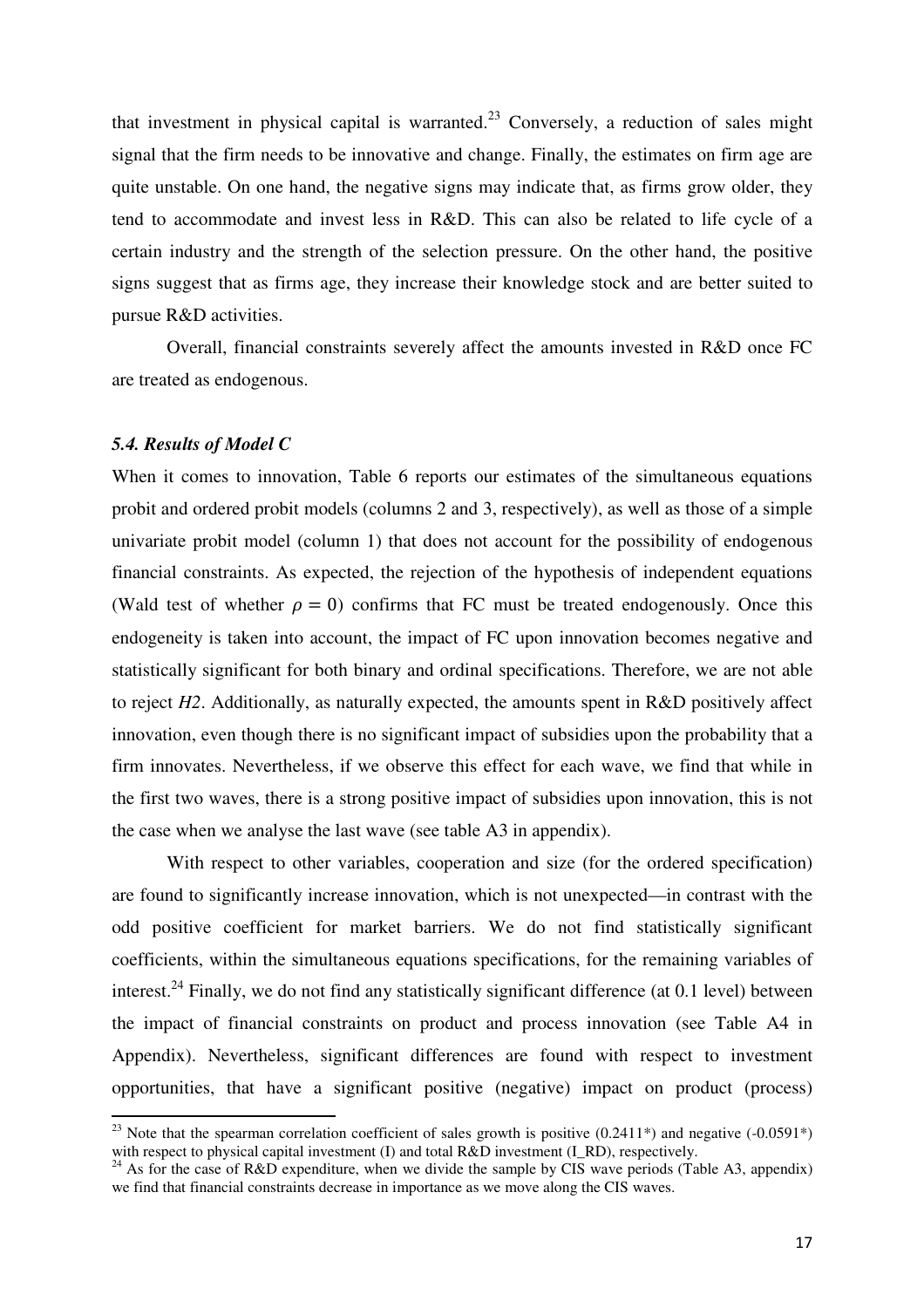innovation, as well as concerning the impact of subsidies—that appears to be only relevant for product innovation.

[insert Table 6 about here]

### *5.5. Results of Model D*

l

The results on the impact of subsidies on financial constraints (Table 7) are quite puzzling. While for regressions that use contemporaneous and lagged balance sheet variables (columns 1, 3 and 4) we find a positive and statistically significant impact of subsidies on financial constraints (regardless of whether we control for endogeneity or not), when we use lagged subsidies and CIS wave variables (columns 2, 5 and 6), the estimated coefficients are not statistically different from zero. Interestingly (but not surprising) when lagged variables are used, one can not reject the null hypothesis that subsidies can be treated as exogenous. With respect to other potential determinants of financial constraints, when significant, they are found to carry the expected sign.

## [insert Table 7 about here]

 This rather puzzling rejection of *H3*, that contrasts with the expectations of an inverse relationship, as suggested by the findings in Section 5.2, deserves a detailed inspection of both survey variables. Specifically, in Table 8, we report the frequencies of FC and SUB. As expected, the majority of firms do not receive subsidies (88.1%), as well as there is a relatively large percentage of firms that face difficulties in obtaining external funds to finance innovation (43.3%, but increasing in the level of constraints). Additionally, for firms that report financial constraints and receive financial support (6.3%), the percentage of subsidies for those that report minor difficulties (12.5%) is lower than those that report high and very high levels of constraints (21% and 19.1%, respectively).

 However, there is a remarkably large number of firms, among those that receive subsidies (11.9%), that reported not to be financially constrained (47.4%). This can either indicate that firms that receive subsidies *ex-ante* do not face significant constraints, or that there is a misallocation of subsidies. We are more inclined towards the second explanation since this value increases to 62.5% if instead of  $FC_w$  we compute the relative frequencies for  $FC_{w-1}$ —i.e. 62.5% of firms that received subsidies during one CIS wave, have reported no constraints in the previous wave (Table A5, appendix).<sup>25</sup> Furthermore, if instead of  $SUB<sub>w</sub>$  we

<sup>&</sup>lt;sup>25</sup> The subscript w stands for CIS wave. Additionally, the impact of financial constraints on the probability that a firm receives subsidies—either in the current or subsequent period—is never statistically significant. Available from authors on request.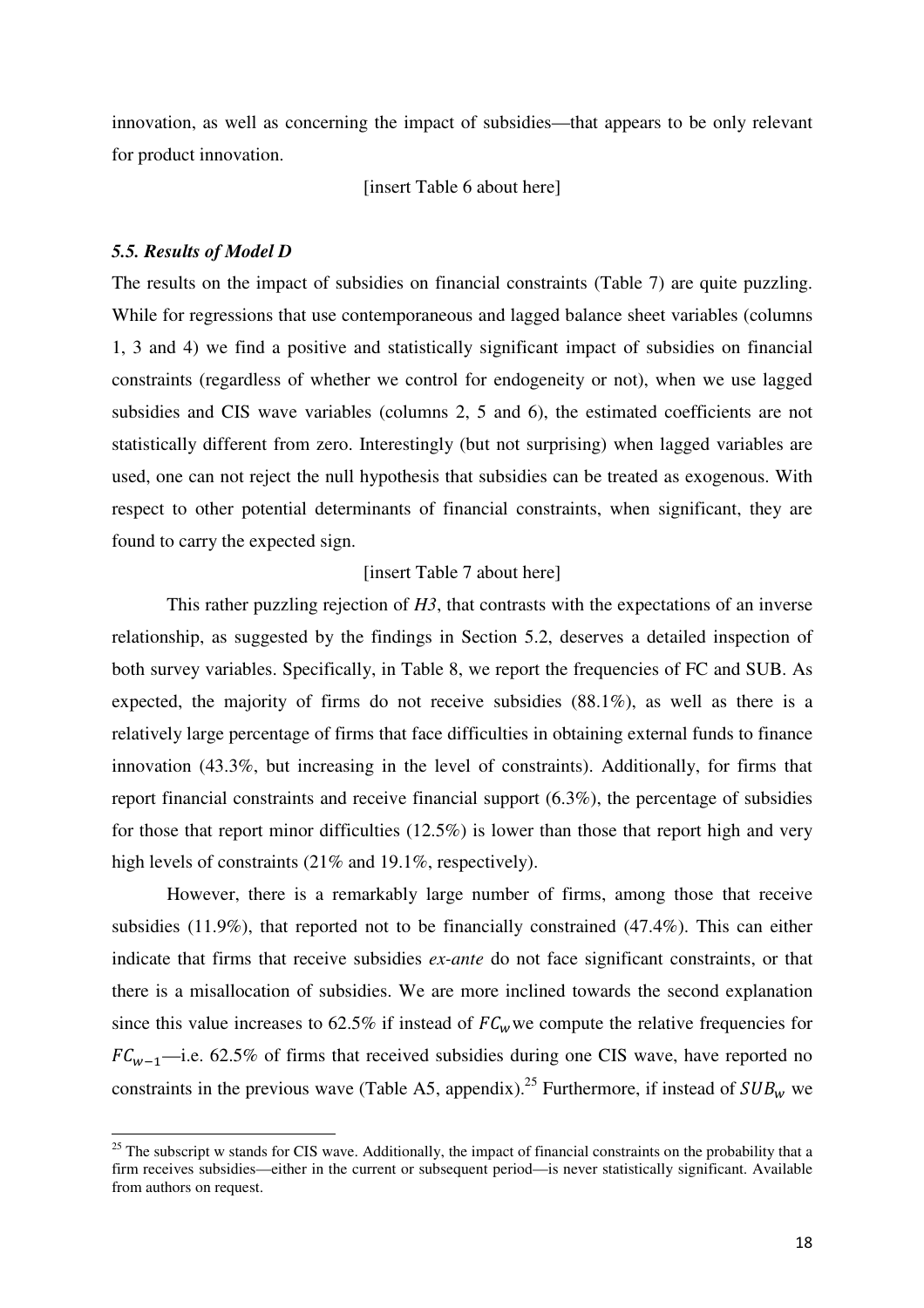use  $SUB_{w-1}$ , one can observe that only 39.3% of firms that received subsidies in one period, report no constraints on the subsequent period. Still, these results may well reflect the idea of "subsidy persistence" (e.g. Hussinger, 2008). In fact, the transition probability of a firm continuing as subsidized is 39.5%, being 40% for firms that report as unconstrained.

## [insert Table 8 about here]

 These results need further testing, preferably using treatment effects estimation techniques. However, our CIS panel is not sufficiently long and the financial constraints variable is not linear (despite we can do a linear projection), not to mention possible problems associated with the subjective nature of this particular survey variable. In fact, we do not exclude the possibility that there are problems associated with the subjective nature of the FC self-assessed variable.

### **6. Discussion**

Overall, our results suggest that the innovation process is negatively affected by financial constraints. On one hand, for the case of R&D investment, both our indirect and direct measures point towards a strong negative impact of financial constraints. Indeed, CCFS estimates are much larger for firms that do not invest in R&D (Model A, Section 5.2)—in line with the findings of Bond et al. (2003) for ICFS. This result meets the expectation that only firms that are not financially constrained are able to invest in R&D. Additionally, once endogeneity is taken into account, higher reported levels of constraints reduce the probability that a firm invests in R&D, as well as the R&D investment volume (Model B, Section 5.3). Accordingly, as stated in our hypothesis *H1*, financial constraints reduce the amounts invested in R&D.

 When it comes to innovation, even though the CCFS estimates do not allow a straightforward conclusion (Model A), the analysis of Model C (Section 5.4) reveals that, once we take into account endogeneity, financial constraints significantly reduce the probability that a firm innovates, as stated in *H2*. Yet, we should spend some time in trying to understand why we do not find clear-cut results using CCFS. In particular, the extent to which the non-innovators (innovators) group will include some firms that are, a-priori, not constrained (constrained)—one would expect significantly lower (higher) CCFS for firms that do (do not) innovate.

 Firstly, this methodology is time-invariant and relies on an *a priori* assignment of firms into distinct groups. Therefore, some lag effects may not be totally captured by the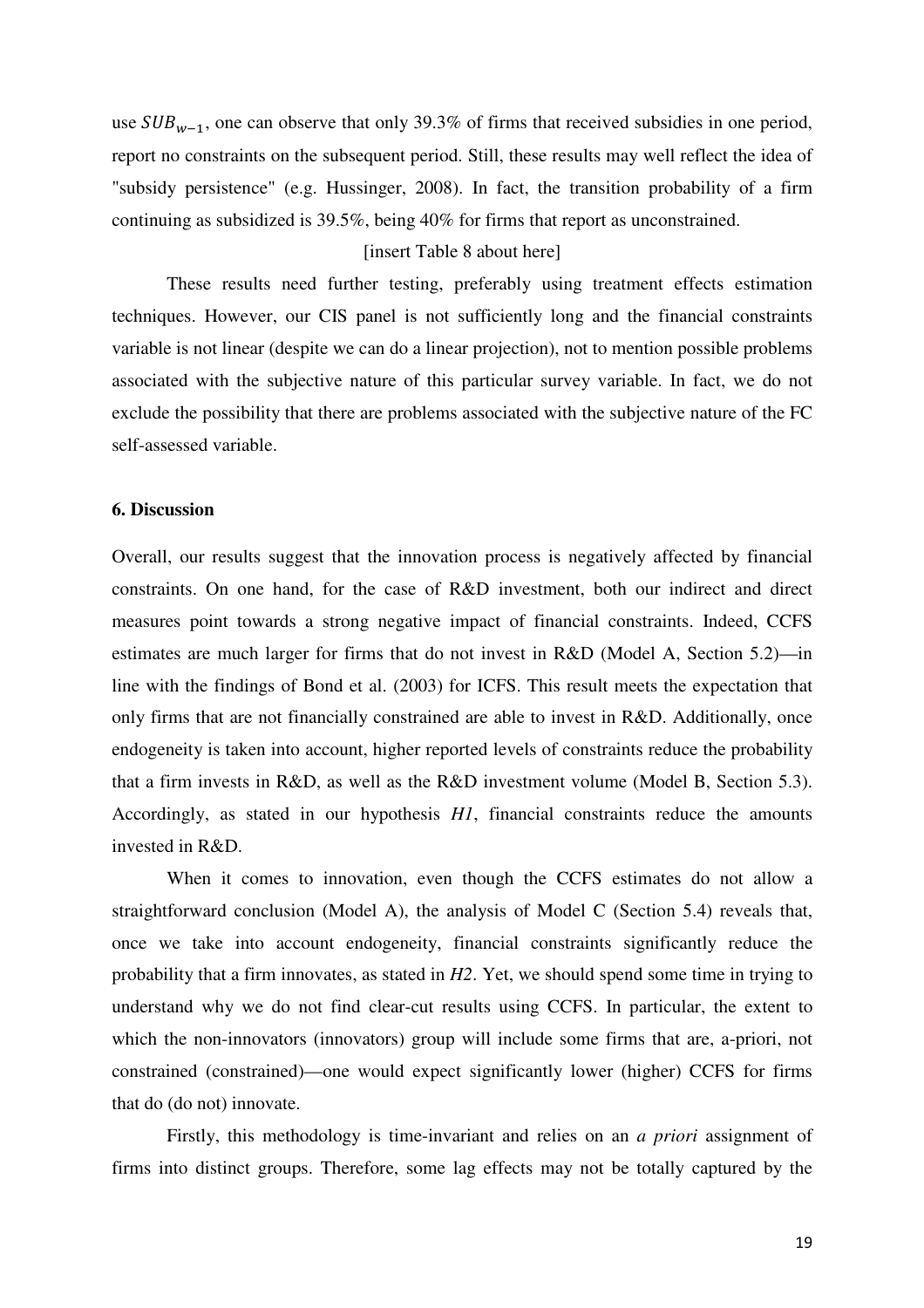methodology and, notoriously, it does not account for endogeneity. Secondly, regardless of being or not financially constrained, firms might just not be interested in innovating in the first step. For example, it might well be the case in industries where the pace of technological change is rather slow (Marsili and Verspagen, 2002; Castellacci, 2007). This is particularly relevant for our CCFS estimation because the question on self-assessed constraints (FC) is answered by all firms in all CIS waves, whether they innovated or not. Using this information, we identify potential innovators (within non-innovators) that, according to our estimates, seem to be more financially constrained than those firms not willing to innovate. Notwithstanding, the question is asked specifically with respect to innovation barriers. As a result, while it is not expected that firms that do not want to innovate report constraints to innovation (FC), the CCFS measure may also capture the extent to which firms—unwilling to innovate—are financially constrained with respect to their operational and physical capital investment activities (other than innovation). This is probably the reason why we still find significant CCFS for firms unwilling to innovate. Thirdly, non-financially constrained firms may try to innovate, even though they are unsuccessful and therefore will belong to the noninnovators group. Finally, since innovation is measured in a rather broad sense, reasonably financially constrained firms, even without putting too much effort, might be able to innovate. As an example, if we would be able to distinguish between "radical" from "routine" types of investment in R&D and innovations, then we could expect significant differences in the impact of financial constraints (Czarnitzki and Hottenrott, 2011b).

 Nevertheless, the combination of both survey and balance sheet information—that allows us to instrument the self-assessed constraints variable—certainly helps to clarify the negative impact that financial constraints have upon R&D investment and ultimately innovation. Consequently, the perverse effect of financial constraints upon the innovation process, calls for policies that help to mitigate such constraints. Accordingly, we evaluate the extent to which public financial support (subsidies) effectively alleviates financial constraints to innovate.

 Our first results, using CCFS, suggest an inverse relationship between subsidies and constraints (Section 5.2.). The immediate interpretation is that firms receiving subsidies are not constrained. In this case, even though we would expect the difference to the subsidised group to be significant, there certainly also exist some firms in the non-subsidised group that are not financially constrained. However, this analysis is static. Accordingly, it neither clarifies if there is a causality flowing from subsidized to unconstrained, nor whether subsidies are actually being allocated to financially constrained firms. In fact, even though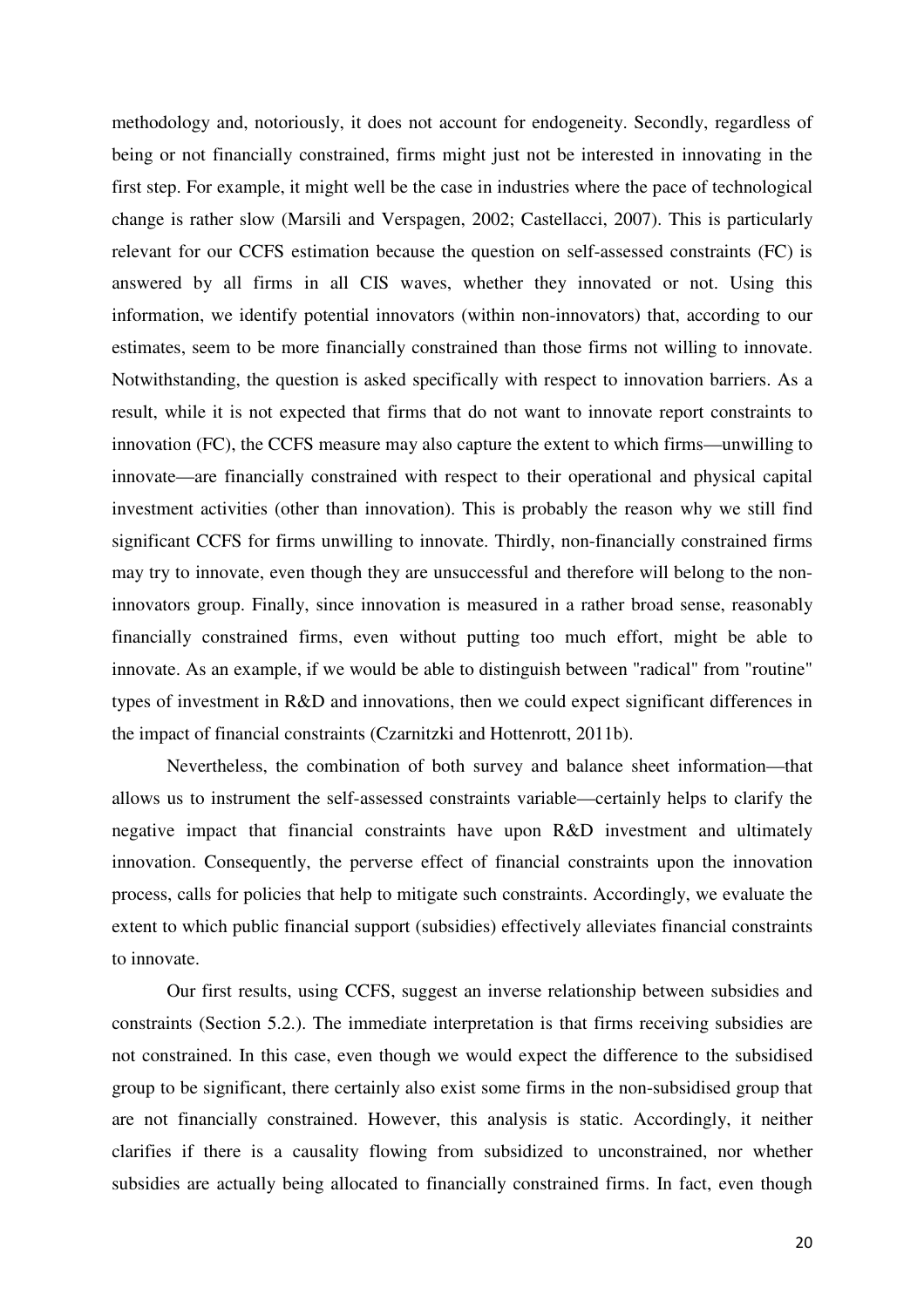the results from the CCFS analysis would suggest an inverse relationship between subsidies and constraints, the findings obtained using Model D (Section 5.5) point towards the rejection of the hypothesis that subsidies alleviate financial constraints (*H3*). This rather puzzling result requires further clarification and some explanations, that we summarize as follows:

 *a) Subsidies are not being allocated correctly*. This is one of the two worrisome possible explanations, that is based on our analysis of relative frequencies. In fact, we report a large number of firms that receive subsidies, despite not reporting as financially constrained in current or previous periods. If this is the case, then policymakers should be more cautious in designing incentives and, notoriously, in scrutinizing firms as potential targets. Nevertheless, this hypothesis needs further testing, in particular with information on the specific incentive schemes.

 *b) Learning and self-selection in applying for subsidies*. This is related to point a). We do not know which firms apply for subsidies. However, if certain firms are more engaged in innovation activities and have a better procedural knowledge, it is possible that they obtain subsidies, even if not financially constrained. Therefore, such subsidies will not affect the levels of constraints faced by such firms. We argue that there is a "learning by applying" effect, in which firms—along the time and consecutive applications for funds—learn own to best satisfy the requirements of subsidies programs, as well as they gain insights on the institutional setup behind subsidy allocation. This is in line with the "subsidy persistence" found in our data. If this is the case, firms that regularly apply for subsidies dominate the application process, regardless of the effectiveness of the subsidy (either from a "constraints alleviating" or "innovation enhancing" perspective). Moreover, firms that already have an "application know-how", may discourage applications from firms that apply for the first time, since the latter know in advance that they lack the expertise and therefore have a lower probability of obtaining the subsidy. Consequently, regular applicants will self-select into subsidies. This self-selection effect may also explain the results of Section 5.2., where we do not find significant CCFS for subsidized firms. However, we should note that the extent to which firms learn how to apply for subsidies, may not signify that they also learn how to elaborate a successful project at the eyes of private lenders. This is due to different goals of private (maximize returns with minimal risk of default) and public lenders (deal with market failures by alleviating financial constraints, fostering innovation, or both). Accordingly, we may have constrained firms that will continue to receive subsidies with their levels of financial constraints remaining unchanged.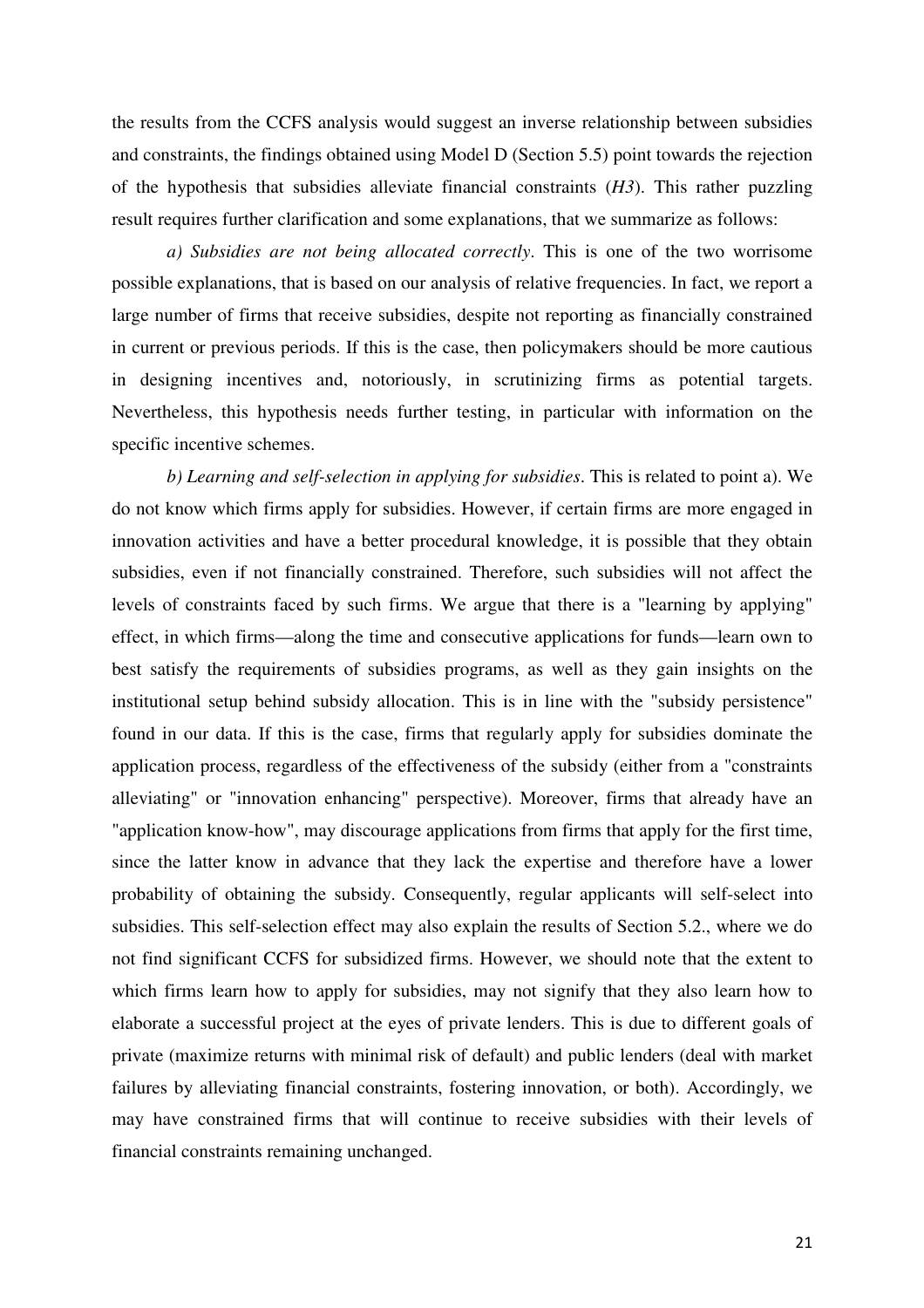*c) Subsidies do not alleviate financial constraints*. In other words, the wedge between external and internal forms of finance remains unchanged after a firm receives a subsidy. This case also requires a serious rethinking of public policy programs. In fact, in addition to our estimation results, the analysis of frequencies using lagged values suggests that there is a significant percentage of firms that, even after receiving subsidies, report high levels of constraints. This may occur mainly for two reasons. On the one hand, such subsidies are strictly designed to foster innovation, regardless of firms' difficulties in raising external funds. This means that there is no "signalling" effect to investors and that ultimately funds are not being allocated to those firms that most need them. On the other hand, subsidies have a "crowding out" effect that does not alter economic performance and subsequent reduction in constraints. However, for a more appropriate causality testing, we would need a dependent variable of financial constraints that is firm-specific (not estimated means), objective, continuous (and not scores) and, most importantly, time varying (in order to allow treatment effects estimation). Unfortunately, to our knowledge, there is no such measure. Moreover, different forms of public incentives (such as special credit lines and backed debt policies), may prove to be more effective in reducing constraints. Regrettably, we do not have sufficient information to distinguish these forms of intervention from subsidies *strictu sensu* (e.g. grants and tax credit).

 *d) The subjective nature of the survey FC variable.* In this particular case, the possible bias would be towards higher reported levels of constraints, since firms would tend to overreport as financially constrained. This would not be a major concern if the bias is transversal and equal to all firms (would only imply a scaling of the effect), which is already a quite strong assumption. However, if this bias is associated with a "subsidy persistence" phenomena, then it is natural to expect that a significant number of firms, that continuously receive subsidies, will still perceive themselves as financially constrained. Nevertheless, this respondent perception problem is not as serious for the other models, since for such cases financial constraints is an explanatory variable that is instrumented with balance sheet data. However interesting, the extent to which firms' self-evaluation of constraints deviates from reality is not in the scope of this paper, but is certainly a topic that deserves detailed investigation in the future.

 While on one hand it appears that subsidies promote innovation (during the first two waves of our data) and particularly foster R&D investment (Sections 5.4. and 5.3., respectively), on the other our results do not support the idea that this is done *via* a reduction of financial constraints (Section 5.5.). In other words, the rationale for subsidies appears to be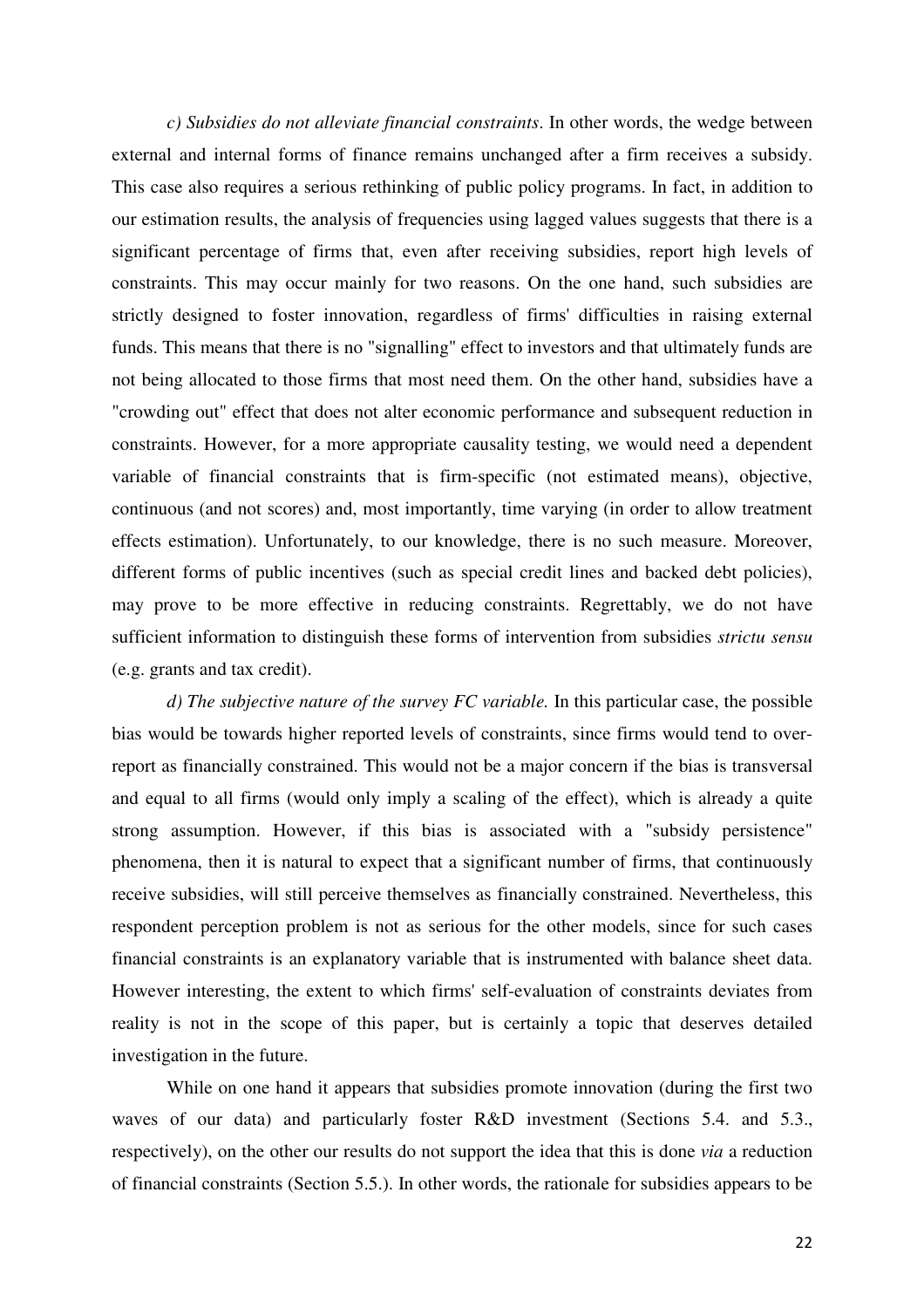solely on the grounds of innovation as a "public good". Accordingly, the allocation of funds to firms that do not suffer financial constraints (if this is the case), may well create inefficiencies, possibly even within a social welfare perspective, since it may reinforce the dominant position of certain firms against other firms (or profitable net present value projects) that either are unable to obtain external finance or do not have the necessary expertise to obtain public financial support—provided explanation c) holds.

 On the whole, even though this paper lacks a simultaneous analysis of the different dimensions (which is econometrically extremely complex), it provides a broad view of the effects of financial constraints upon the innovation process. Furthermore, the paper raises a number of questions and provides ground for debate regarding the allocation and effectiveness of subsidies in alleviating firms' financial constraints.

## **7. Conclusion**

In this paper we broadly analyse the financing problems of the innovation process. Specifically, we explore the impact of financial constraints to R&D investment and innovation, as well as the role of public financial support in alleviating such constraints. Accordingly, we estimate a selection model, simultaneous equations probit models, as well as the sensitivity of cash to cash-flow upon an unique, newly assembled, sample of Portuguese firms.

 Using the CCFS methodology to assess the mean level of financial constraints by subsamples of firms, we find that CCFS are larger for firms that do not innovate (but are potential innovators), for those that do not invest in R&D and for firms that do not receive subsidies. This indicates that R&D investment may be financially constrained and subsidies may help in reducing financial constraints. On the other hand, by analysing the impact of a self-assessed measure of constraints upon R&D investment, we show that only when the endogeneity problem associated with this variable is taken into account, do financial constraints significantly decrease the amounts invested in R&D. Furthermore, also resorting to the same direct measure, innovation (in a broad sense) is only found to be significantly hampered by financial constraints once we allow for a joint specification of errors of both equations. However, when we focus on the effect of subsidies upon the reported levels of financial constraints, we do not find evidence supporting the constraints alleviating effect of subsidies. On the contrary, our evidence raises serious concerns regarding the extent to which subsidies reduce financial constraints.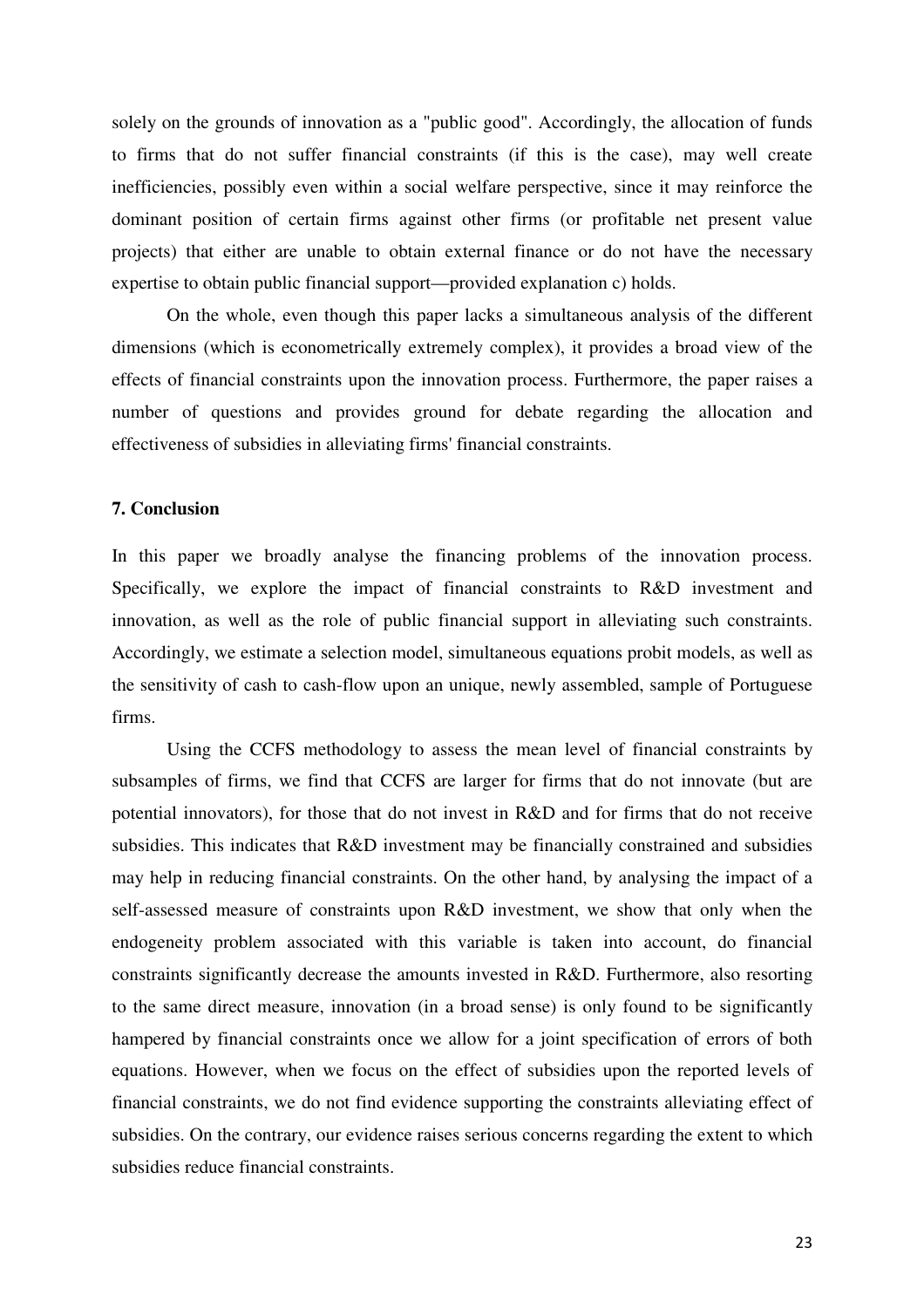Overall, even though financial constraints analysis usually relies on rather fragile relationships to identify and measure constraints, by adopting different strategies to assess the impact of financial constraints upon the innovation process, we are able to provide compelling evidence that constraints to R&D investment and innovation are binding. Nevertheless, we raise a number of questions regarding the efficiency and effectiveness of policy actions to reduce such constraints—despite they seem to increase innovation activity and, most notoriously, R&D investment. Although such relationship needs further testing, this paper opens ground for academic debate on the topic and points towards a reconsideration of corresponding future policy actions.

## **References**

- Acharya, V., H. Almeida, and M. Campello. 2007. Is cash negative debt? A hedging perspective on corporate financial policies. *Journal of Financial Intermediation* 16, no. 4: 515-54.
- Aerts, K., and T. Schmidt. 2008. Two for the Price of One? On Additionality Effects of R&D Subsidies: A Comparison between Flanders and Germany. *Research Policy* 37, no. 5: 806-22.
- Almeida, H., M. Campello, and M. Weisbach. 2004. The cash flow sensitivity of cash. *Journal of Finance* 59, no. 4: 1777-804.
- Almeida, H., M. Campello, and M. Weisbach. 2011. Corporate financial and investment policies when future financing is not frictionless. *Journal of Corporate Finance* 17, no. 3: 675-93.
- Almus, M., and D. Czarnitzki. 2003. The Effects of Public R&D Subsidies on Firms. Innovation Activities. *Journal of Business and Economic Statistics* 21, no. 2: 226-36.
- Alti, A. 2003. How sensitive is investment to cash flow when financing is frictionless? *Journal of Finance* 58, no. 2: 707-22.
- Angelini, P., and A. Generale. 2005. Firm size distribution: do financial constraints explain it all? Evidence from survey data. Temi di Discussione no. 549, Banca d'Italia.
- Atzeni, G., and C. Piga. 2005. R&D investment, credit rationing and sample selection. Discussion Paper Series no. 2005-6, Economics Department, Loughborough University.
- Bloom, N., R. Griffith, and J. Van Reenen. 2002. Do R&D Tax Credits Work? Evidence from a Panel of Countries 1979–1997. *Journal of Public Economics* 85, no. 1: 1-31.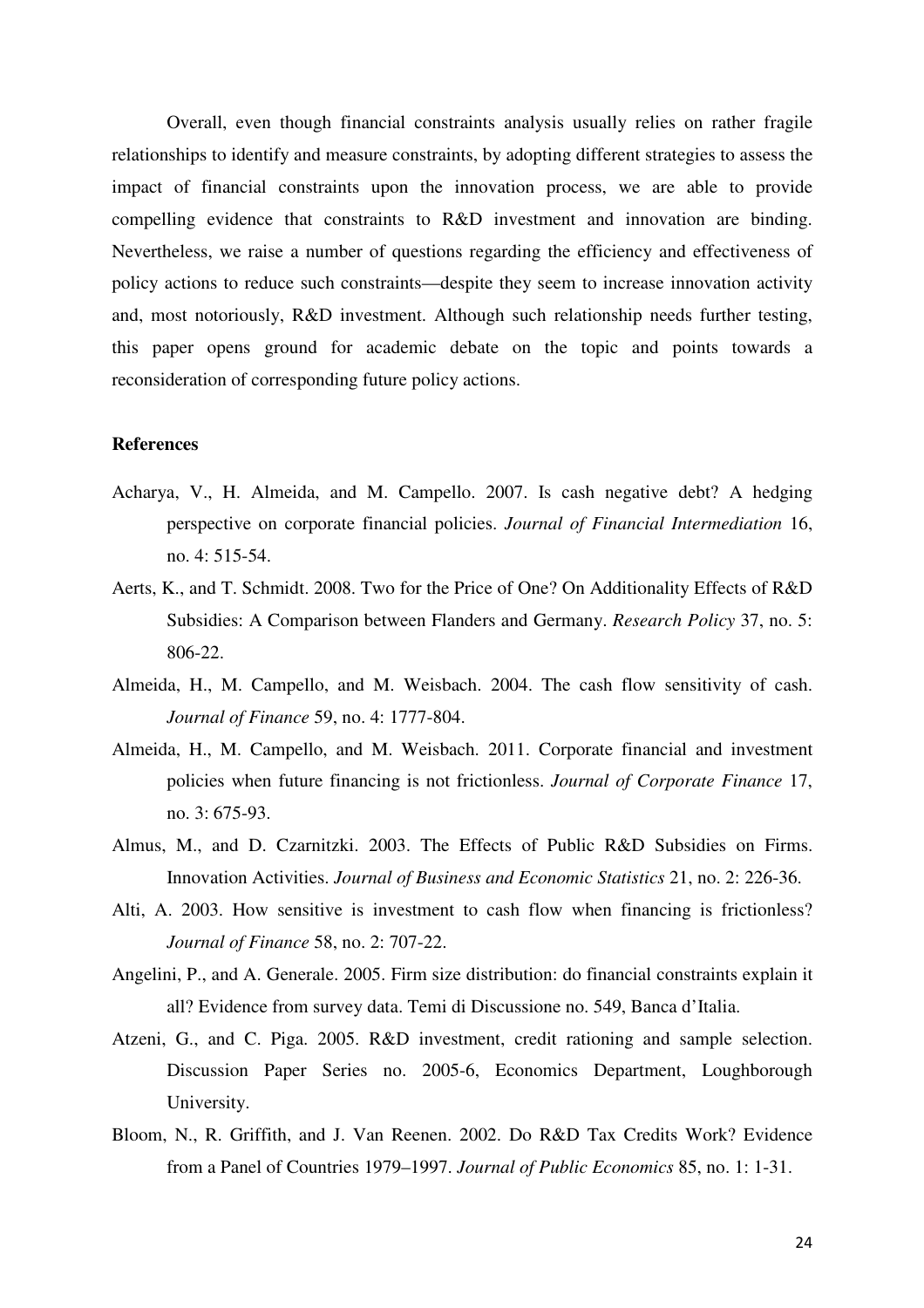- Bond, S., D. Harhoff, and J. Van Reenen. 2003. Investment, R&D and financial constraints in Britain and Germany. *Annales D.Économie et de Statistique* 79\80.
- Brown, J., and B. Petersen. 2011. Cash holdings and R&D smoothing. *Journal of Corporate Finance* 17, no. 3: 694-709
- Cameron, A., and P. Trivedi. 2005. Microeconometrics: Methods and Applications. Cambridge: Cambridge University Press.
- Carreira, C., and F. Silva. 2010. No Deep Pockets: Some stylized results on firms. financial constraints. *Journal of Economic Surveys* 24, no. 4: 593-753.
- Castellacci, F. 2007. Technological regimes and sectoral differences in productivity growth. *Industrial and Corporate Change* 16, no. 6: 1105–45.
- Clausen, T. 2009. Do subsidies have positive impacts on R&D and innovation activities at the firm level? *Structural Change and Economic Dynamics* 20, no. 4: 239-53.
- Coad, A. 2010. Neoclassical vs evolutionary theories of financial constraints: Critique and prospectus. *Structural Change and Economic Dynamics* 21, no. 3: 206-18.
- Cohen, W., and D. Levinthal. 1990. Absorptive Capacity: A New Perspective on Learning and Innovation. *Administrative Science Quarterly* 35, no. 1: 128-52.
- Czarnitzki, D., and C. Bento. 2011. Evaluation of Public R&D Policies: A Cross-country Comparison. ZEW Discussion Paper no. 10-07, Centre for European Economic Research, Mannheim.
- Czarnitzki, D., and H. Hottenrott. 2011a. R&D investment and financing constraints of small and medium-sized firms. *Small Business Economics* 36, no. 1: 65-83
- Czarnitzki, D., and H. Hottenrott. 2011b. Financial Constraints: Routine Versus Cutting Edge R&D Investment. *Journal of Economics & Management Strategy* 20, no. 1: 121–57.
- Czarnitzki D., H. Hottenrott, and S. Thorwarth. 2011. Industrial research versus development investment: The implications of financial constraints. *Cambridge Journal of Economics* 35, no. 3: 527-44.
- David, P. B. Hall, and A. Tool. 2000. Is public R&D a complement or substitute for private R&D? A review of the econometric evidence. *Research Policy* 29, no. 4-5: 497–529.
- Fazzari, S.M., R.G. Hubbard, and B.C. Petersen. 1988. Financing constraints and corporate investment. *Brookings Papers on Economic Activity* 0, no. 1: 141-95.
- Gorodnichenko, Y., and M. Schnitzer. 2010. Financial constraints and innovation: Why poor countries don't catch up. NBER Working Paper No. 15792.
- Greene, W., and D. Hensher. 2010. *Modeling Ordered Choices: A Primer.* Cambridge: Cambridge University Press.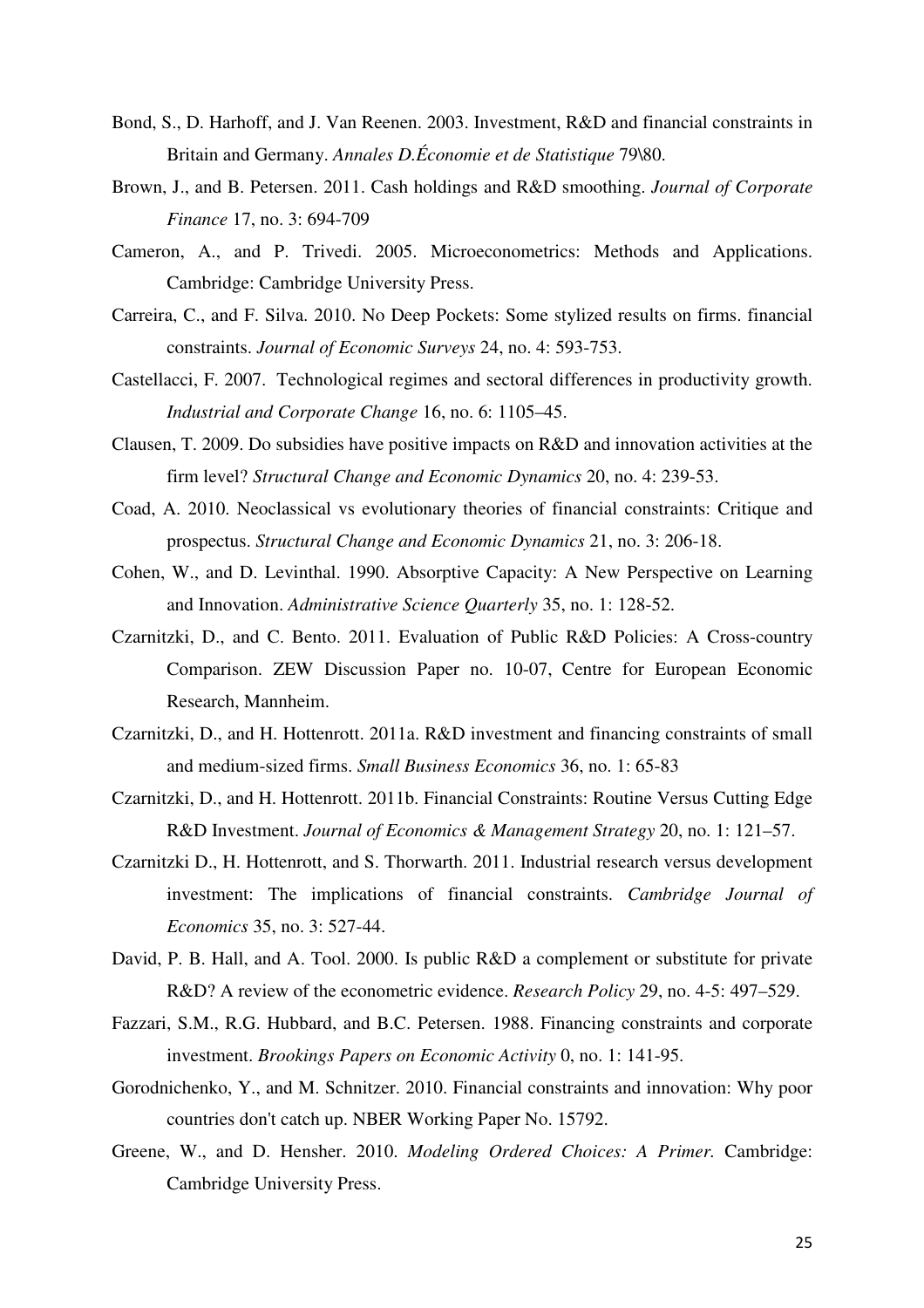- Guiso, L. 1998. High-Tech firms and credit rationing. *Journal of Economic Behaviour and Organization* 35: 39-59.
- Hall, B. H., and J. Learner. 2010. The Financing of R&D and Innovation. In: *Handbook of the Economics of Innovation*, ed. B. H. Hall and N. Rosenberg, 610-38. Amsterdam: Elsevier.
- Harhoff, D. 1998. Are There Financing Constraints for R&D and Investment in German Manufacturing Firms. *Annales d.Economie et de Statistique* 49\50, 421–56.
- Hayashi, F. 1981. Tobin.s Marginal q and Average q: A Neoclassical Interpretation. *Econometrica* 50, no. 1: 213-24.
- Heckman, J. 1976. The common structure of statistical models of truncation, sample selection and limited dependent variables and a simple estimator for such models. *Annals of Economic and Social Measurement* 5, no. 4: 120-37.
- Heckman, J. 1979. Sample Selection Bias as a Specification Error. *Econometrica* 47, no. 1: 153-61.
- Hewitt-Dundas, N. 2006. Resource and Capability Constraints to Innovation in Small and Large Plants. *Small Business Economics* 26, no. 3: 257-77.
- Hovakimien A., and G. Hovakimien. 2009. Cash Flow Sensitivity of Investment. *European Financial Management* 15, no. 1: 47–65.
- Hubbard, R. G. 1998. Capital-Market Imperfections and Investment. *Journal of Economic Literature* 36, no. 1: 193-225.
- Hussinger, K. 2008. R&D and Subsidies at the Firm Level: An Application of Parametric and Semi-Parametric Two-Step Selection Models. *Journal of Applied Econometrics* 23, no. 6: 729-47.
- Jaffe, A. 2002. Building Program Evaluation into the Design of Public Research-Support Programs. *Oxford Review of Economic Policy* 18, no. 1: 22-34.
- Lin, Y. 2007. The cash flow sensitivity of cash: evidence from Taiwan. *Applied Financial Economics* 17, no. 12: 1013-24.
- Magri, S. 2010. The financing of small innovative firms: the Italian case. *Economics of Innovation and New Technology* 18, no. 2: 181–204
- Mairesse, J., and P. Mohnen 2010. Using innovations surveys for econometric analysis. NBER Working Paper No. 15857.
- Majumdar, S. 2011. Retentions, relations and innovation the financing of R&D in India. *Economics of Innovation and New Technology* 20, no. 3: 233–57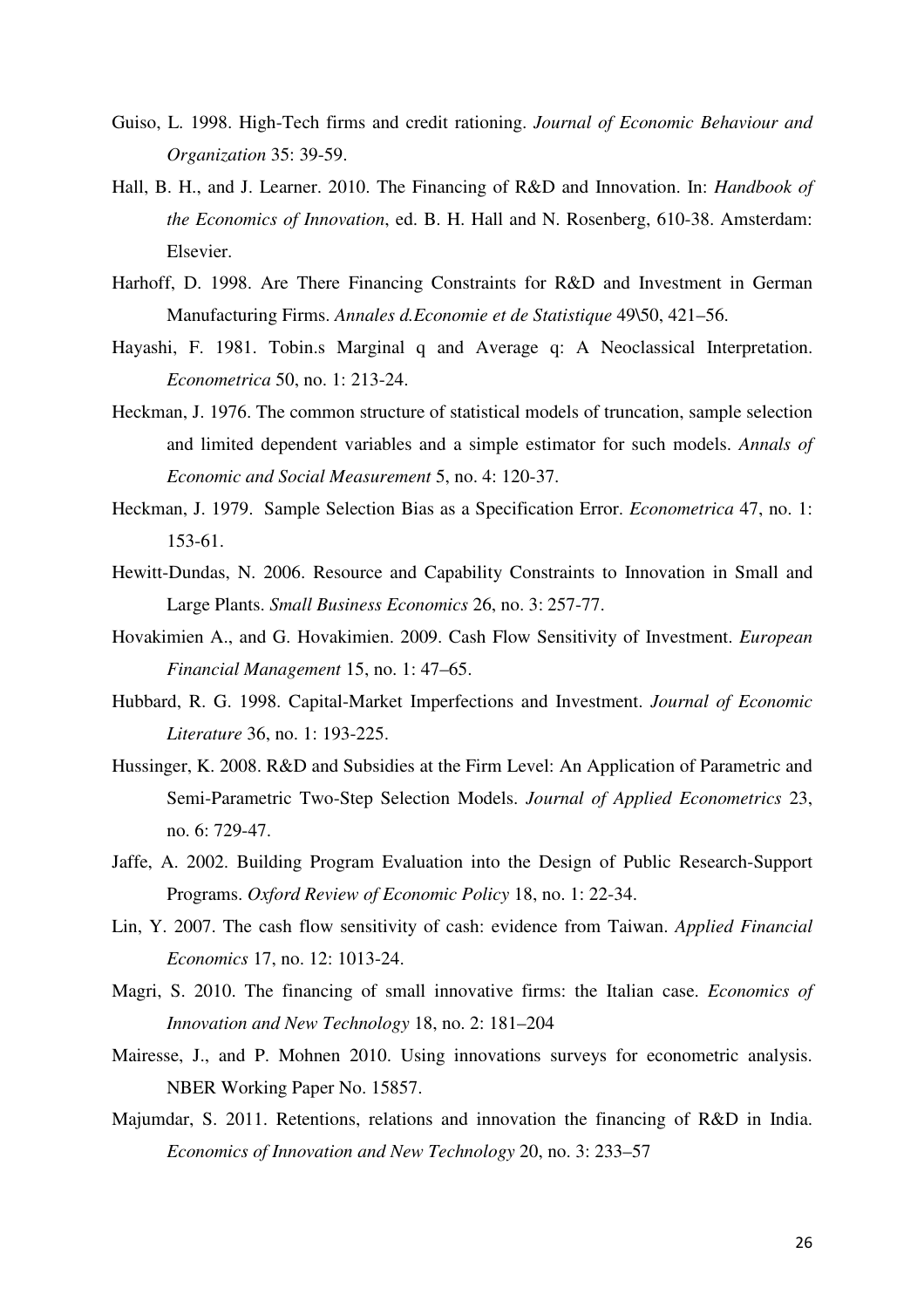- Marsili, O. , and B. Verspagen 2002. Technology and the dynamics of industrial structures: an empirical mapping of Dutch manufacturing. *Industrial and corporate change* 11, no. 4: 791-815.
- Mueller, E., and V. Zimmermann 2009. The Importance of Equity Finance for R&D Activity?. *Small Business Economics* 33, no. 3: 303-18.
- Musso, P., and S. Schiavo. 2008. The Impact of Financial Constraints on Firm Survival and Growth. *Journal of Evolutionary Economics* 18, no. 2: 135- 49.
- Nichols, A. 2010. Regression for nonnegative skewed dependent variables. BOS10 Stata Conference 2, Stata Users Group, July 15–16 in Boston, United States of America.
- Russo, P., and P. Rossi. 2001. Credit constraints in Italian industrial districts. *Applied Economics* 33, no. 11: 1469-1477
- Sajaia, Z. 2008. Maximum likelihood estimation of a bivariate ordered probit model: implementation and Monte Carlo simulations. *The Stata Journal* 4, no. 2: 1-18.
- Savignac, F. 2008. Impact of financial constraints on innovation: what can be learned from a direct measure? *Economics of Innovation and New Technology* 17, no. 6: 553–69.
- Scellato, G. 2007. Patents, firm size and financial constraints: An empirical analysis for a panel of Italian manufacturing firms. *Cambridge Journal of Economics* 31, no. 1: 55- 76.
- Schneider C., and R. Veugelers. 2010. On young highly innovative companies: why they matter and how (not) to policy support them. *Industrial and Corporate Change* 19, no. 4: 969-1007
- Teece, D., G. Pisano, and A. Shuen. 1997. Dynamic capabilities and strategic management. *Strategic Management Journal* 18, no. 7: 509–33.
- Tiwari, A., P. Mohnen, F. Palm, and S. S. van der Loeff. 2008. Financial Constraint and R&D Investment: Evidence from CIS. In *Determinants of Innovative Behaviour. A Firm.s Internal Practices and its External Environment,* ed. C. van Beers, A. Kleinknecht, R. Ortt and R. Verburg, 217-42. Hampshire: Palgrave Macmillan.
- Whited, T. M. 1992. Debt, Liquidity Constraints, and Corporate Investment: Evidence from Panel Data. *Journal of Finance*, 47: 1425-60.
- Wooldridge, J. M. 2002. Econometric Analysis of Cross Section and Panel Data. Cambridge, Massachusetts: The MIT Press.
- Zecchini, S. and M. Ventura. 2009. The impact of public guarantees on credit to SMEs. *Small Business Economics* 32, no. 2: 191-206.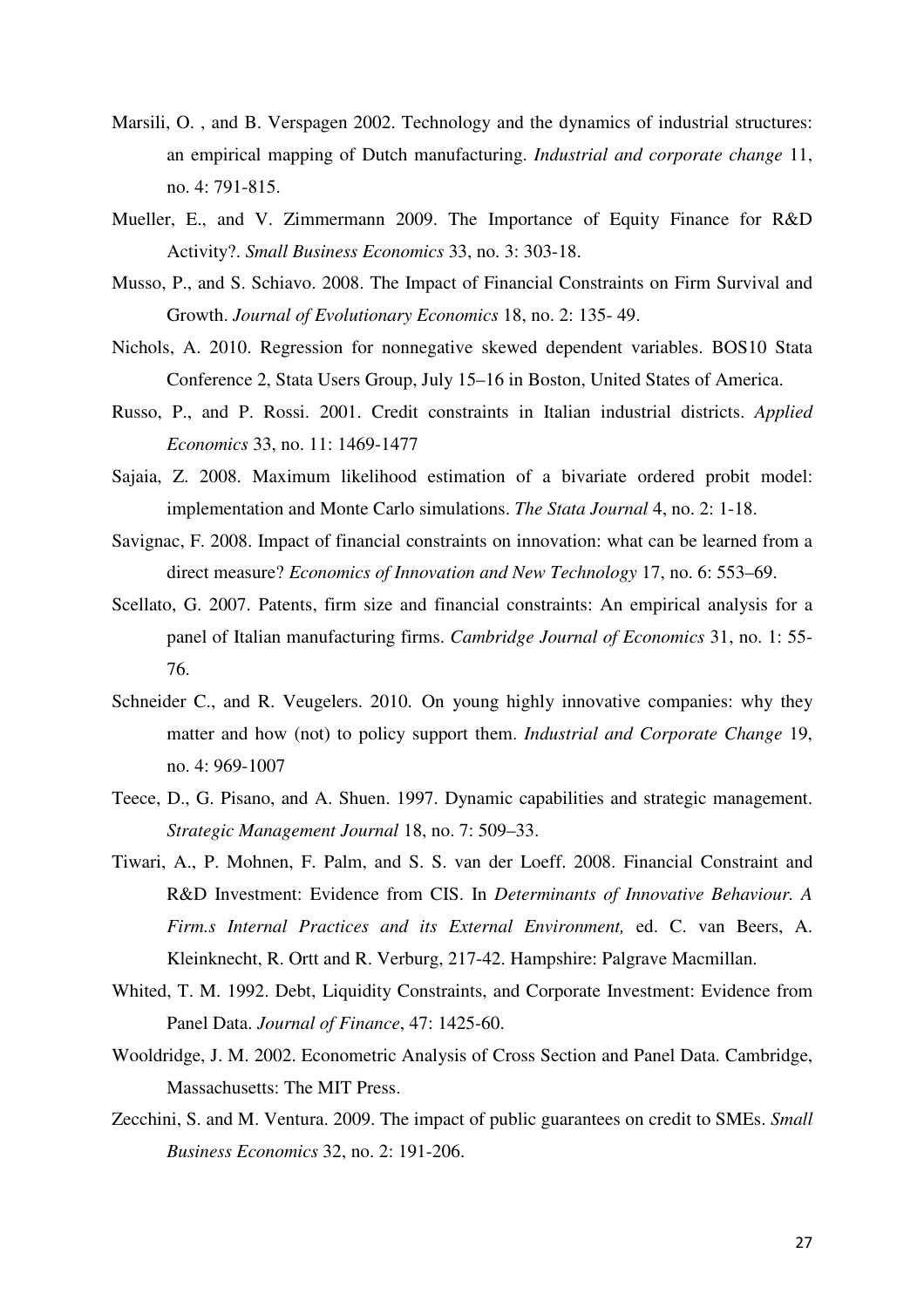### **Apendix 1. Construction of variables**

From the data at our disposal we were able to create the following variables:

#### *Balance sheets variables*

*Size (SIZE):* Measured as log of the number of employees;

*Size (S):* Computed as log of inflation-adjusted assets;

*Age (AGE):* Computed as the difference between the current year and the year of establishment of the firm plus one, in logs;

*Public capital (PUB\_K):* Percentage of capital owned by the public sector;

*Foreign capital (FOR K):* Percentage of capital owned by non-nationals;

*Investment (I):* Measured as additions to plant, property and equipment- gross investment, scaled by total assets;

*Output (Y):* Measured as total sales and services, scaled by total assets. We use the sum of both sales and services as total output and distinguish firms only by their sector of activity legal classification. If distinction was to be made on an output basis, it would be impossible to discern most firms between manufacturing and services. As an example, some manufacturing firms also provide post-sales services;

*Cash- flow (CF):* Computed as net income before taxes plus depreciation, scaled by total assets;

*Cash stock (CS):* Measured as total cash holdings, scaled by total assets;

*Investment Opportunities (ΔY):* In most empirical studies, investment opportunities are measured using average Tobin's Q (the ratio between the total market value and asset value of a firm). However, we refrain from using this measure for two different reasons. The first is due to the fact that we are not able to calculate it since we do not have information on financial markets. Even if it was possible, we would obtain a biased sample with respect to financial constraints, not only because it is generally agreed that smaller and younger firms face severer constraints—only a few are publicly traded—, but also due to the fact that information on quoted firms is legally required and so, information asymmetry problems are diluted for such firms, potentially reducing financing problems. The second reason is more of a theoretical one. Firstly, marginal Q is unobservable, so researchers use average Q as a proxy—see Hayashi, 1981, for the derivation of average Q. Secondly, the introduction of Q directly into the estimation of investment models for the purpose of analysing financial constraints may cause the sensitivities to cash-flows to be overestimated, as they might contain information about investment opportunities that were not captured by Q—Alti, 2003, in a model where financial frictions are absent, shows that, even after Q correction, firms exhibit sensitivities to cash-flow.

*Debt and equity issuances (ISS):* Sum of debt and equity issuances, scaled by total assets. For the year 2001 equity issuances are reported as missing. The reason lies in legal changes that took place with the introduction of Euro (most firms adjusted their equity, not necessarily meaning issuing equity);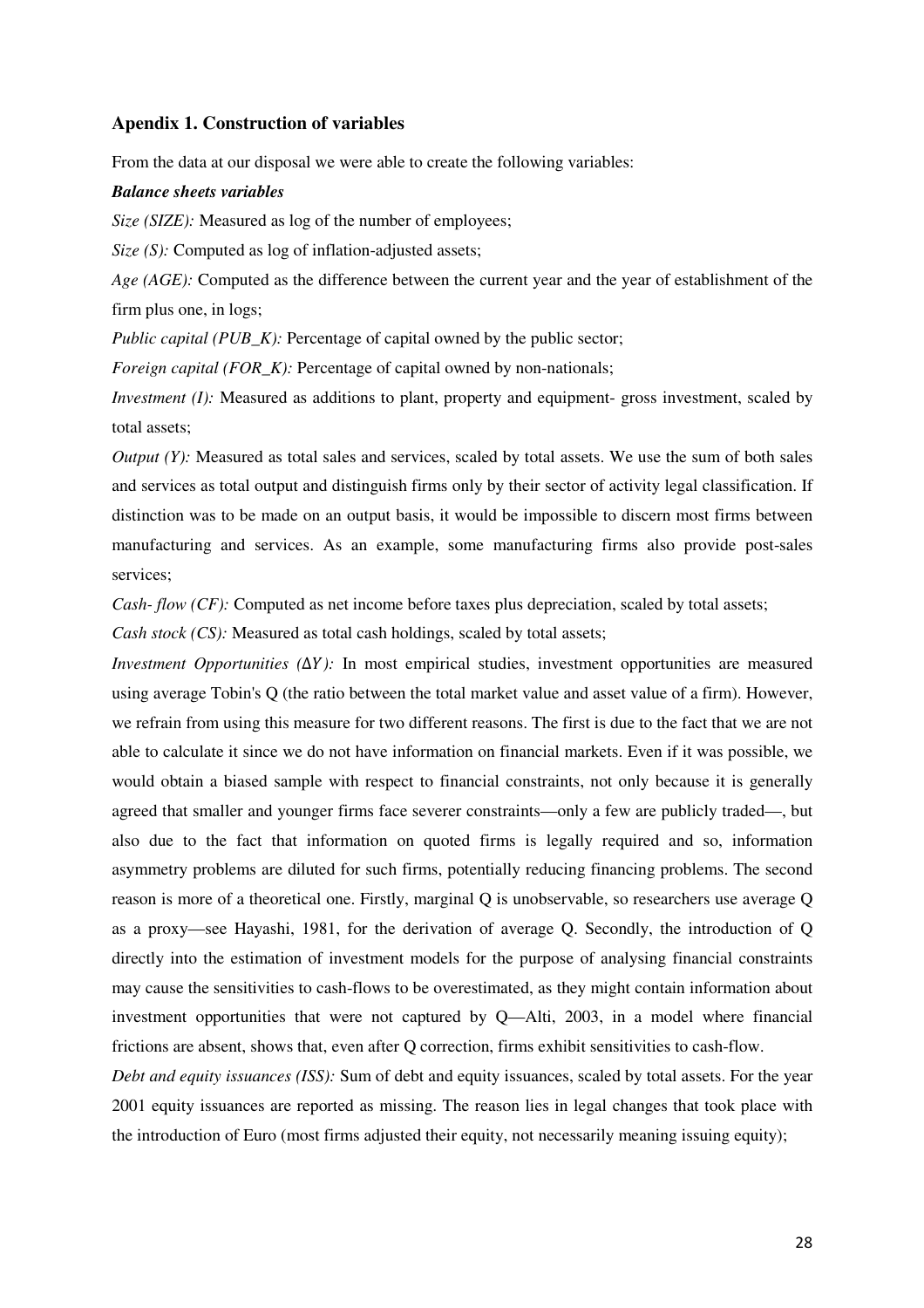*Non-cash net working capital (NWK):* Difference between non-cash current assets and current liabilities, scaled by total assets;

*Interest payments* (*INT*): Interest payments of a firm, scaled by total assets. It can be argued to proxy for the credit rating of the firms;

*Leverage (LEV):* Measured as the ration of liabilities to the total value of a firm;

*Financial investments* (*FinI*): Financial investments of firms, scaled by assets. It can be seen as relatively liquid assets that allow firms to transfer resources across time;

Returns on financial investments (*R\_FinI*): Returns on financial investments of firms, scaled by assets;

*Intangible assets (INTANG):* Computed as intangible assets, scaled by total assets. In the absence of a better alternative, this variable is intended to proxy the knowledge stock, through R&D stock and the patent stock of firms (we do not have detailed information neither on patents, nor on highly disaggregated firm accounts);

*Labour productivity (LPROD):* We compute a standard ratio of value-add to number of employees;

*Exports (EXP):* Firm exports, scaled by assets;

*Market share (MKTS)*: This variable is constructed as a firm's sales over total sales of the corresponding firm's industry (at maximum level of industry classification disaggregation).

#### *CIS wave variables*

*Decision to invest in R&D (RD):* Binary variable for firms that engaged in innovation activities and those that did not;

*R&D investment (I\_RD):* Total expenditure in R&D activities in logs. The logarithm is computed as (1+investment) because of zero expenditures;

*R&D investment (RD\_I):* Volume of expenditure in R&D activities in logs;

*Innovation (INNOV):* Binary variable that indicates if a firm has innovated or not. It is measured in the broad sense and encompasses both product and process innovation;

*Public Finance (SUB):* Binary variable for firms that received public funding and those that did not. For the sake of this paper and simplicity we will refer it as "subsidies";

*Share of subsidized firms-Industry (SUB%I):* Computed as the ratio of number of subsidized firms in each industry (2-digit, CAE rev 2.1) to the total number of subsidized firms;

*Share of subsidized firms-Region (SUB%R):* Computed as *SUB%I* but for each region (NUT2). Both of these variables serve as instruments for subsidies. The rationale is that, in the absence of information on public policy budgets, the share of subsidies by industry and region will reflect policy targets that favour certain industries or regions (see Schneider and Veugelers, 2010);

*Cooperation* (*COOP*): Binary variable that indicates if a firms cooperated with other firms or institutions for the purpose of innovation activities;

*Investment opportunities—innovation (Y\_IN):* Percentage of innovated products in total sales (Y);

*R&D workers* (RD\_WORK): Percentage of employers in the firm that work on R&D;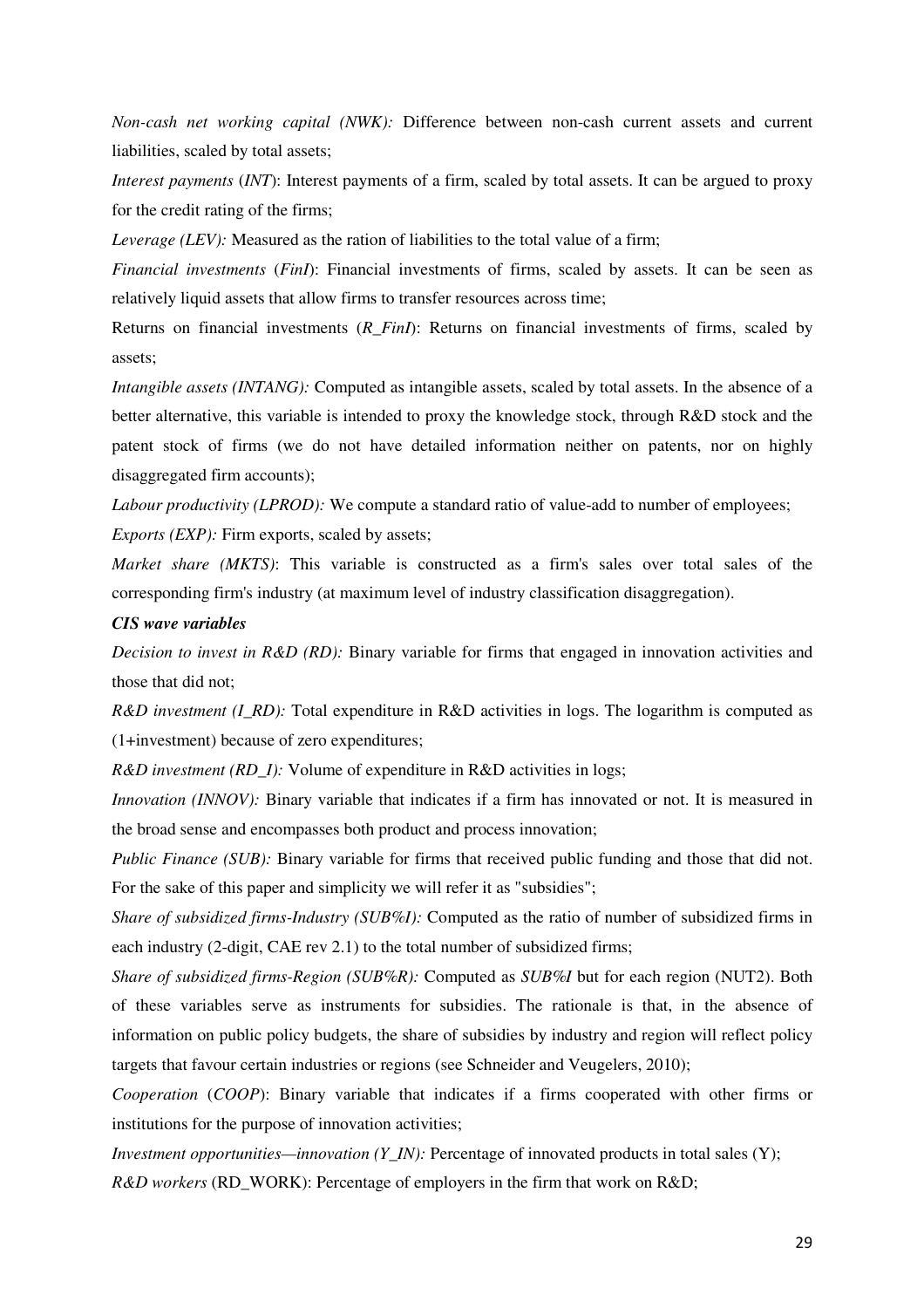*Financial constraints (FC):* Ordinal variable that measures the degree to which firms reported that the lack of external finance hampered innovation activity (self-evaluation). We do not include in this variable the "perception of excessive economic risks" and "high costs of innovation" information reported in CIS. The former can not objectively be seen as financial constraints, while the latter might carry a significant size effect ("high costs" should be normalized by a firm's assets but this is not possible since this the variable of interest is ordinal);

*Financial constraints (FC<sup>c</sup>):* FC is collapsed into a binary variable of whether or not firms report financial constraints;

*Other barriers to innovate*, namely: *Employees qualification* (*B\_TRAB*): Binary variable that indicates lack of qualified personnel as a barrier to innovate; *Technology information* (*B\_TECH*): Binary variable that indicates lack of technological information as a barrier to innovate; *Market information* (*B\_MARK*): Binary variable that indicates lack of market information or other market-related barriers as a barrier to innovate.

*Potential innovators*: For the estimation of Model A, we identify potential innovators, in order to distinguish firms that do not innovate (even though they are willing to so) from firms that have no intentions to innovate. *Potential innovators* are those firms that innovated (*INNOV=1*), or attempted to innovate (either with an abandoned or ongoing project), or reported some kind of obstacle to innovate (either *FC* or other barriers). Conversely, firms that did not innovate and did not attempt to do so and reported no obstacles to innovation are classified as *firms unwilling to innovate*. Finally, of the non-innovating firms (*INNOV=0*), potential innovators are classified as *hampered firms*.

 All continuous variables of interest were winsorized at 1% level in order to avoid problems with outliers in the estimation procedures. Deflators used include the Industrial Production Price Index and Labour Cost Index, both drawn from INE, and the GDP deflator, drawn from the Portuguese Central Bank (BdP). Nevertheless, no deflators were used when a variable was constructed as a ratio of two nominal values (normalized). In such cases we assume that the price growth rates are homogeneous.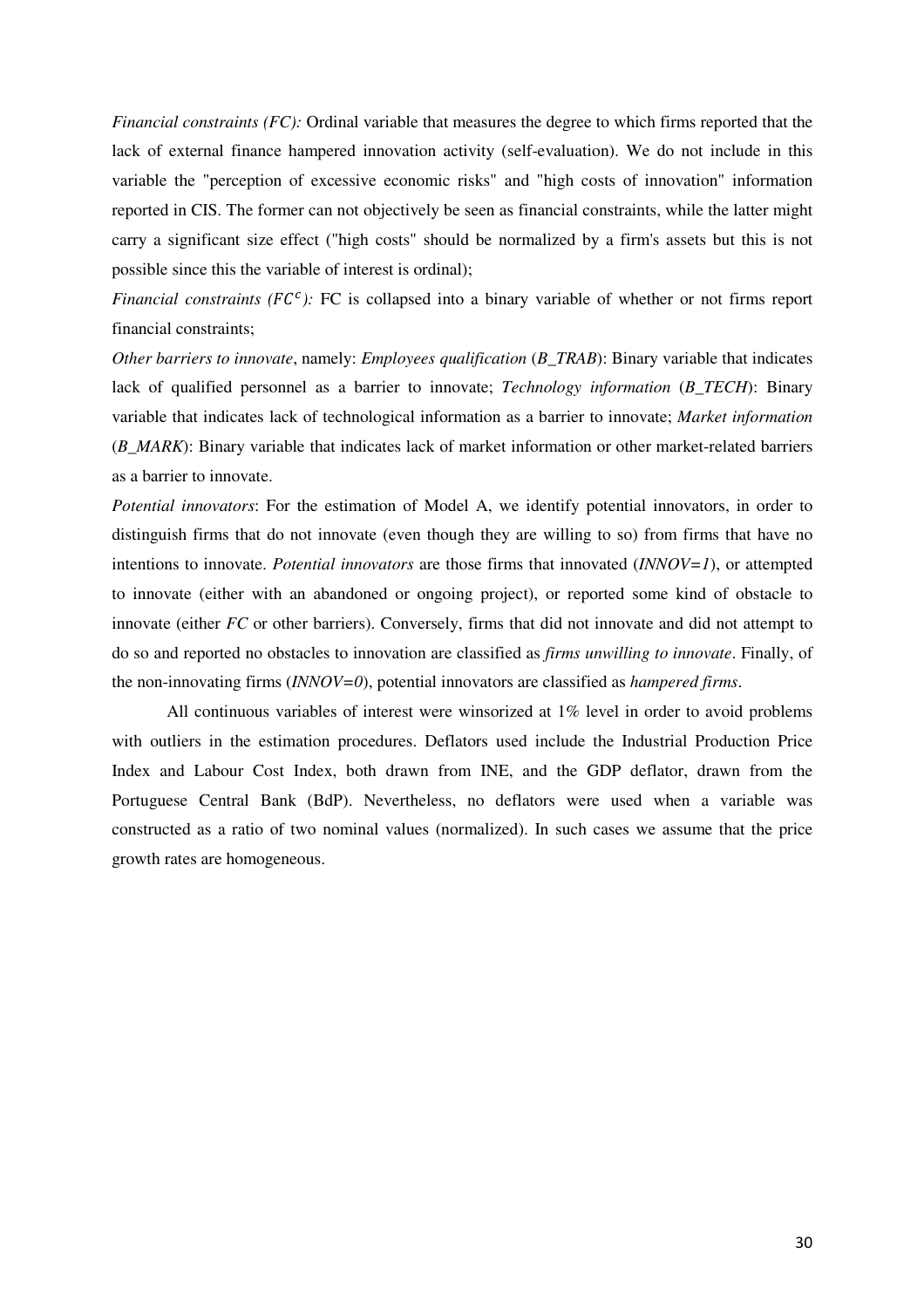### **Apendix 2. Additional results**

| ruste The Burelone specifications of modern |             |             | Specifications |             |
|---------------------------------------------|-------------|-------------|----------------|-------------|
| <b>VARIABLES</b>                            | (1)         | (2)         | (3)            | (4)         |
| $CF_{i,t}$                                  | $0.101**$   | $0.126***$  | $0.100**$      | $0.117***$  |
|                                             | (0.050)     | (0.043)     | (0.050)        | (0.043)     |
| $\Delta y_{i,t}$                            | $0.030***$  | $0.024**$   | $0.030***$     | $0.024**$   |
|                                             | (0.010)     | (0.010)     | (0.010)        | (0.010)     |
| $S_{i,t}$                                   | $0.033***$  | $0.015*$    | $0.038***$     | $0.018**$   |
|                                             | (0.009)     | (0.008)     | (0.009)        | (0.009)     |
| $I_{i,t}$                                   | $-0.128***$ | $-0.138***$ | $-0.132***$    | $-0.143***$ |
|                                             | (0.022)     | (0.023)     | (0.022)        | (0.023)     |
| $\Delta NWC_{i.t}$                          | $-0.183***$ | $-0.154***$ | $-0.186***$    | $-0.154***$ |
|                                             | (0.021)     | (0.018)     | (0.022)        | (0.018)     |
| $\Delta STDEBT_{i.t}$                       | $-0.058***$ |             | $-0.060***$    |             |
|                                             | (0.016)     |             | (0.016)        |             |
| $ISS_{i.t}$                                 |             | $0.035**$   |                | $0.035**$   |
|                                             |             | (0.014)     |                | (0.014)     |
| $\Delta INT_{i.t}$                          |             | $-0.082$    |                | $-0.090$    |
|                                             |             | (0.279)     |                | (0.280)     |
| $FinI_{i,t}$                                |             |             | $-0.108***$    | $-0.097***$ |
|                                             |             |             | (0.034)        | (0.034)     |
|                                             |             |             |                |             |
| Observations                                | 3,320       | 3,320       | 3,320          | 3,320       |
| Number of firms                             | 1,458       | 1,458       | 1,458          | 1,458       |
| Hansen p-value                              | 0.142       | 0.697       | 0.162          | 0.650       |
| R-squared                                   | 0.181       | 0.164       | 0.185          | 0.167       |

Table A1. Different specifications of Model A.

*Notes:* Regression of different specifications for the estimation of CCFS upon the full sample. Column (1) reports the results using Almeida et al. (2004) specification. In column (2) the variation of short-term debt ( $\triangle STDEBT_{i,t}$ ) is replaced by the sum of net debt and equity issuances ( $ISS_{i,t}$ ) and changes in interest paid  $(\Delta INT_{it})$ . Column (3) adds financial investments to the baseline specification of column (1), while column (4) reports the results from the specification used throughout the paper—equation (A1). See Section 4.1 for further explanation. Robust standard errors in parenthesis. \*\*\*, \*\*, and \* denote statistical significance at the .01, .05, and .10 levels, respectively. Further test statistics and confidence intervals available from the authors on request.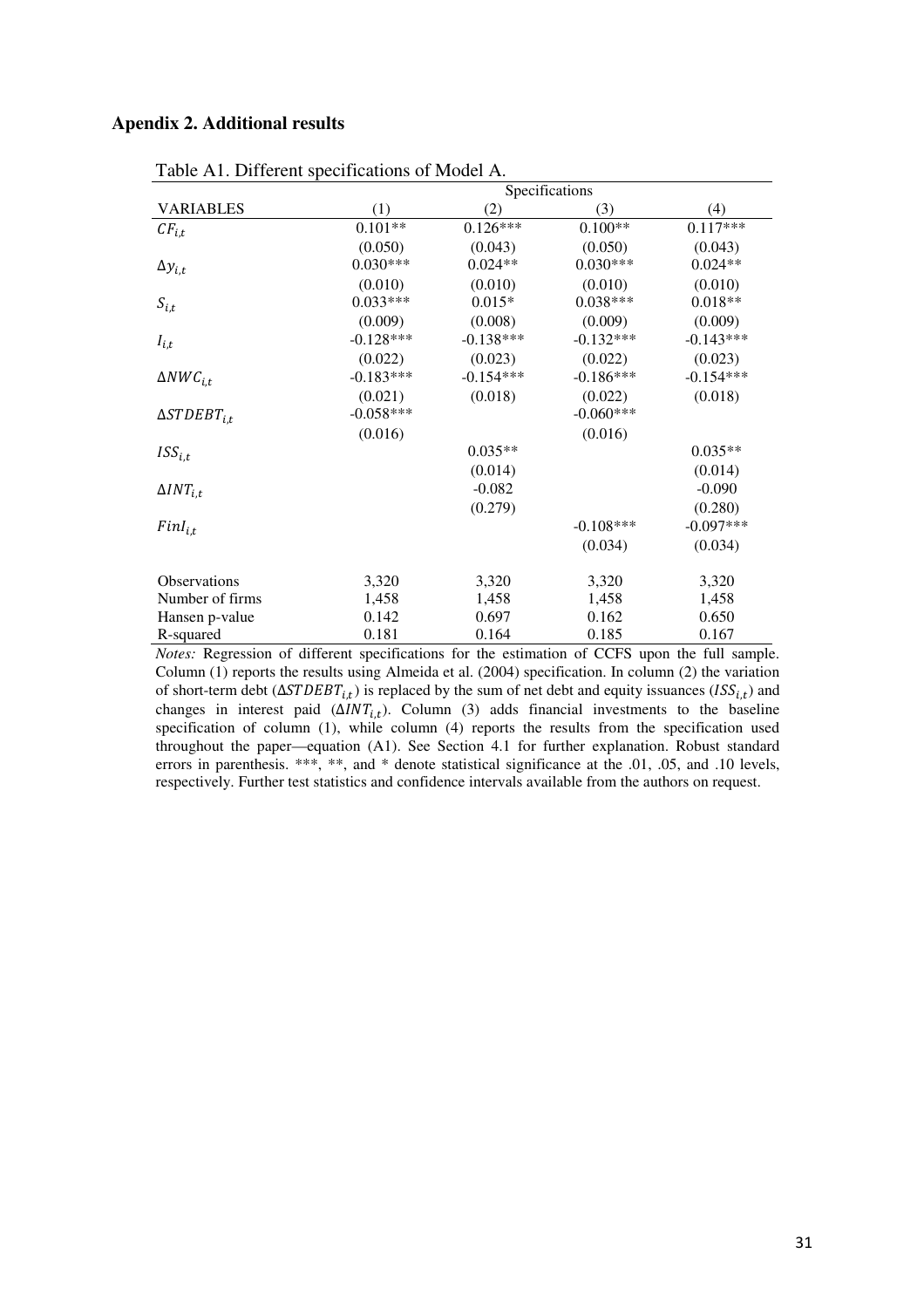| <b>VARIABLES</b>    | Wave dummies |              | By wave     |            |
|---------------------|--------------|--------------|-------------|------------|
|                     | (1)          | $(2)$ CIS2   | $(3)$ CIS3  | $(4)$ CIS4 |
| FC                  | $-0.937***$  | $-2.789**$   | $-0.708***$ | $-0.436$   |
|                     | (0.329)      | (1.244)      | (0.29)      | (0.579)    |
| <b>SIZE</b>         | $0.981***$   | 1.634***     | 1.054***    | 1.072***   |
|                     | (0.072)      | (0.153)      | (0.141)     | (0.073)    |
| AGE                 | $0.326***$   | $0.683**$    | 0.15        | $0.312*$   |
|                     | (0.104)      | (0.328)      | (0.186)     | (0.195)    |
| <b>EXP</b>          | $-0.006$     | 0.095        | $-0.146$    | 0.197      |
|                     | (0.132)      | (0.431)      | (0.246)     | (0.188)    |
| Y_IN                | $1.165***$   | 1.409*       | $0.697***$  | 2.713***   |
|                     | (0.266)      | (0.903)      | (0.273)     | (0.497)    |
| $\Delta Y$          | $-0.709***$  | a            | $-2.499*$   | 0.139      |
|                     | (0.26)       |              | (1.603)     | (0.640)    |
| <b>RD WORK</b>      | 4.952***     | 26.712       | $2.335*$    | 6.259***   |
|                     | (1.388)      | (22.231)     | (1.524)     | (1.250)    |
| <b>SUB</b>          | $0.693***$   | a            | 0.281       | $1.52***$  |
|                     | (0.188)      |              | (0.228)     | (0.300)    |
| <b>COOP</b>         | $0.336**$    | 1.173**      | 0.294       | 1.424***   |
|                     | (0.204)      | (0.622)      | (0.243)     | (0.388)    |
| WAVE <sub>2</sub>   | 1.128***     |              |             |            |
|                     | (0.463)      |              |             |            |
| WAVE3               | 0.988**      |              |             |            |
|                     | (0.453)      |              |             |            |
| γ                   | $0.553*$     | 4.957***     | $-0.205$    | $2.505***$ |
|                     | (0.383)      | (1.416)      | (0.324)     | (0.655)    |
|                     |              |              |             |            |
| <b>Observations</b> | 1,270        | 176          | 307         | 767        |
| Chi-squared         | 339.5        | $0.949$ (R2) | 0.980(R2)   | 0.970(R2)  |

Table A2. Investment in R&D: CIS waves.

*Notes:* Estimates for Model B. In these estimations we compute the mean of balance sheet variables for each corresponding CIS wave period Bootstrapped standard errors (999 replications) in parenthesis. \*\*\*, \*\*, and \* denote statistical significance at the .01, .05, and .10 levels, respectively. All regressions include industry dummies. The estimates of the selection variable RD, the dummy variable that represents firms' decision to invest, as well as further test statistics, are available from the authors on request. In all estimations we use the procedure 3.2) of Section 4.2 to take into account FC endogeneity. Statistically significant  $\hat{\gamma}$  coefficients indicate the presence of selection.

a Dropped for collinearity reasons.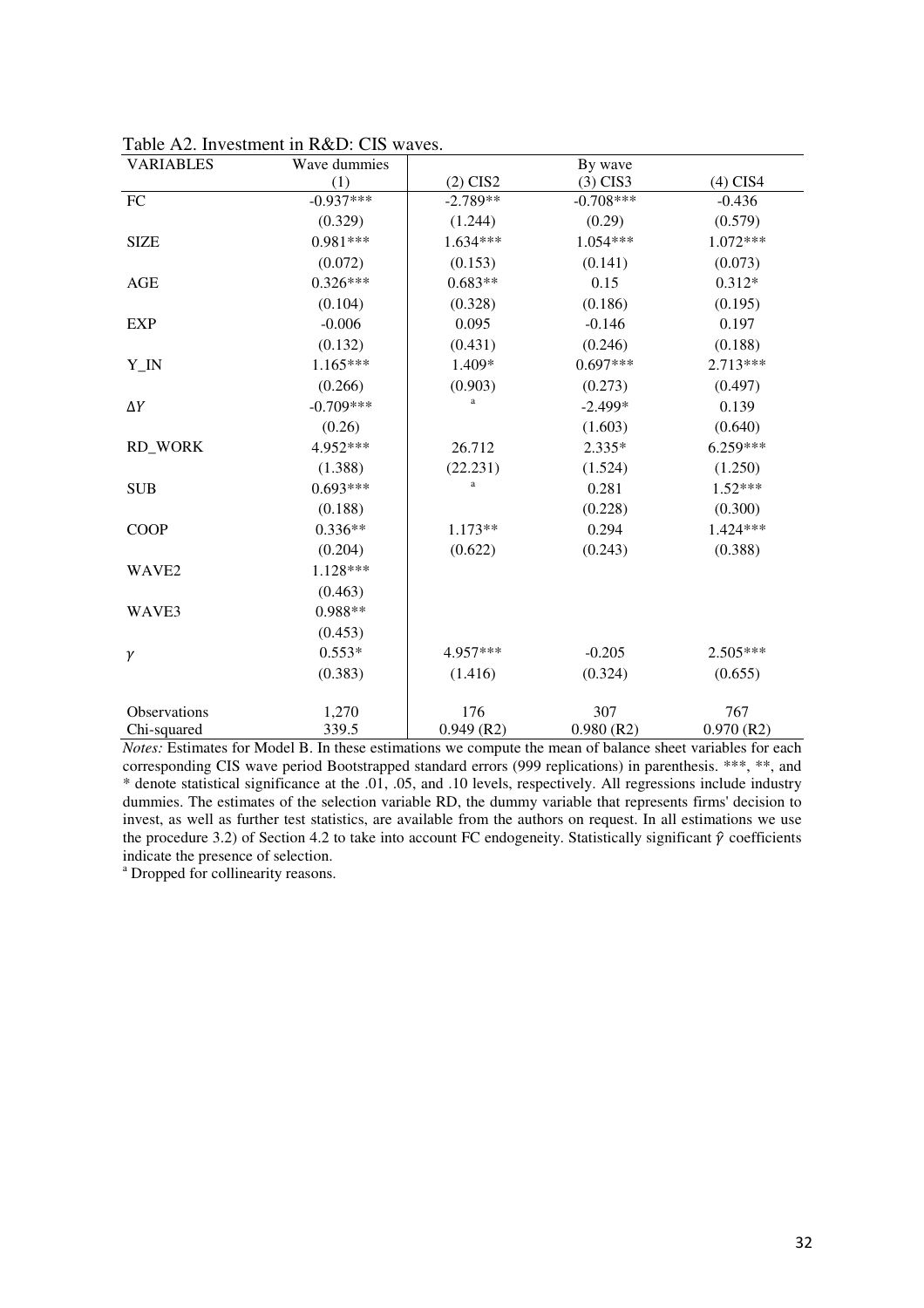|                     |             | CIS <sub>2</sub> |             | CIS3           |             | CIS4           |
|---------------------|-------------|------------------|-------------|----------------|-------------|----------------|
| <b>VARIABLES</b>    | Probit      | Ordered Probit   | Probit      | Ordered Probit | Probit      | Ordered Probit |
|                     | (1)         | (2)              | (3)         | (4)            | (5)         | (6)            |
| $FC^c \setminus FC$ | $-2.858***$ | $-1.205***$      | $-1.217***$ | $-0.722***$    | $-0.898***$ | $-0.566***$    |
|                     | (0.326)     | (0.225)          | (0.301)     | (0.098)        | (0.307)     | (0.191)        |
| $RD_1$              | $0.267***$  | $0.272***$       | $0.239***$  | $0.172***$     | $0.176***$  | $0.208***$     |
|                     | (0.027)     | (0.028)          | (0.032)     | (0.039)        | (0.017)     | (0.038)        |
| <b>SIZE</b>         | $0.174**$   | $0.229**$        | $-0.140*$   | $-0.058$       | 0.024       | 0.047          |
|                     | (0.075)     | (0.105)          | (0.078)     | (0.093)        | (0.035)     | (0.050)        |
| AGE                 | $-0.011$    | $-0.078$         | $-0.098$    | 0.046          | 0.050       | 0.105          |
|                     | (0.114)     | (0.146)          | (0.105)     | (0.132)        | (0.068)     | (0.081)        |
| <b>SUB</b>          | 4.883***    | 7.064***         | $0.609**$   | $0.505*$       | 0.085       | 0.107          |
|                     | (0.301)     | (0.227)          | (0.294)     | (0.287)        | (0.236)     | (0.387)        |
| <b>COOP</b>         | $-0.420$    | 0.066            | 0.710       | $-0.411$       | 0.797***    | 1.108***       |
|                     | (0.257)     | (0.344)          | (0.451)     | (0.272)        | (0.228)     | (0.357)        |
| <b>B</b> TRAB       | 0.160       | 0.109            | $-0.408*$   | $-0.248*$      | 0.185       | $-0.240$       |
|                     | (0.203)     | (0.285)          | (0.230)     | (0.150)        | (0.157)     | (0.201)        |
| <b>B</b> TECH       | 0.271       | $0.591*$         | $0.401**$   | 0.030          | $-0.035$    | 0.162          |
|                     | (0.413)     | (0.337)          | (0.194)     | (0.149)        | (0.152)     | (0.190)        |
| <b>B MARK</b>       | $-0.830**$  | $-0.202$         | $-0.161$    | $-0.051$       | $-0.270**$  | 0.016          |
|                     | (0.403)     | (0.494)          | (0.150)     | (0.136)        | (0.123)     | (0.151)        |
| $\Delta Y$          | $-6.242$    | $-3.545$         | 5.436       | 14.255*        | 0.880       | 2.528          |
|                     | (4.685)     | (5.696)          | (4.853)     | (7.667)        | (2.317)     | (2.394)        |
| <b>RD WORK</b>      | $-335.582$  | $-336.592$       | 1.281       | 0.459          | 0.527       | $0.794**$      |
|                     | (509.347)   | (503.060)        | (0.846)     | (1.175)        | (0.344)     | (0.379)        |
| <b>MKTS</b>         | 0.320       | 0.253            | $0.485*$    | $-0.344$       | 0.161       | 0.068          |
|                     | (0.252)     | (0.277)          | (0.268)     | (0.229)        | (0.175)     | (0.181)        |
| $\rho$              | $0.545**$   | $0.348*$         | $0.545**$   | $0.348*$       | $0.545**$   | $0.348*$       |
|                     | (0.261)     | (0.209)          | (0.261)     | (0.209)        | (0.261)     | (0.209)        |
| <b>Observations</b> | 897         | 897              | 585         | 585            | 1,848       | 1,848          |
| Chi-squared         | 2126        | 4870             | 3225        | 323.6          | 619.1       | 657.5          |

Table A3. Innovation: CIS waves.

*Notes:* Estimates for equation (C2). In these estimations we compute the mean of balance sheet variables for each corresponding CIS wave period. Robust standard errors in parenthesis. \*\*\*, \*\*, and \* denote statistical significance at the .01, .05, and .10 levels, respectively. All regressions include industry dummies. Further test statistics are available from the authors on request.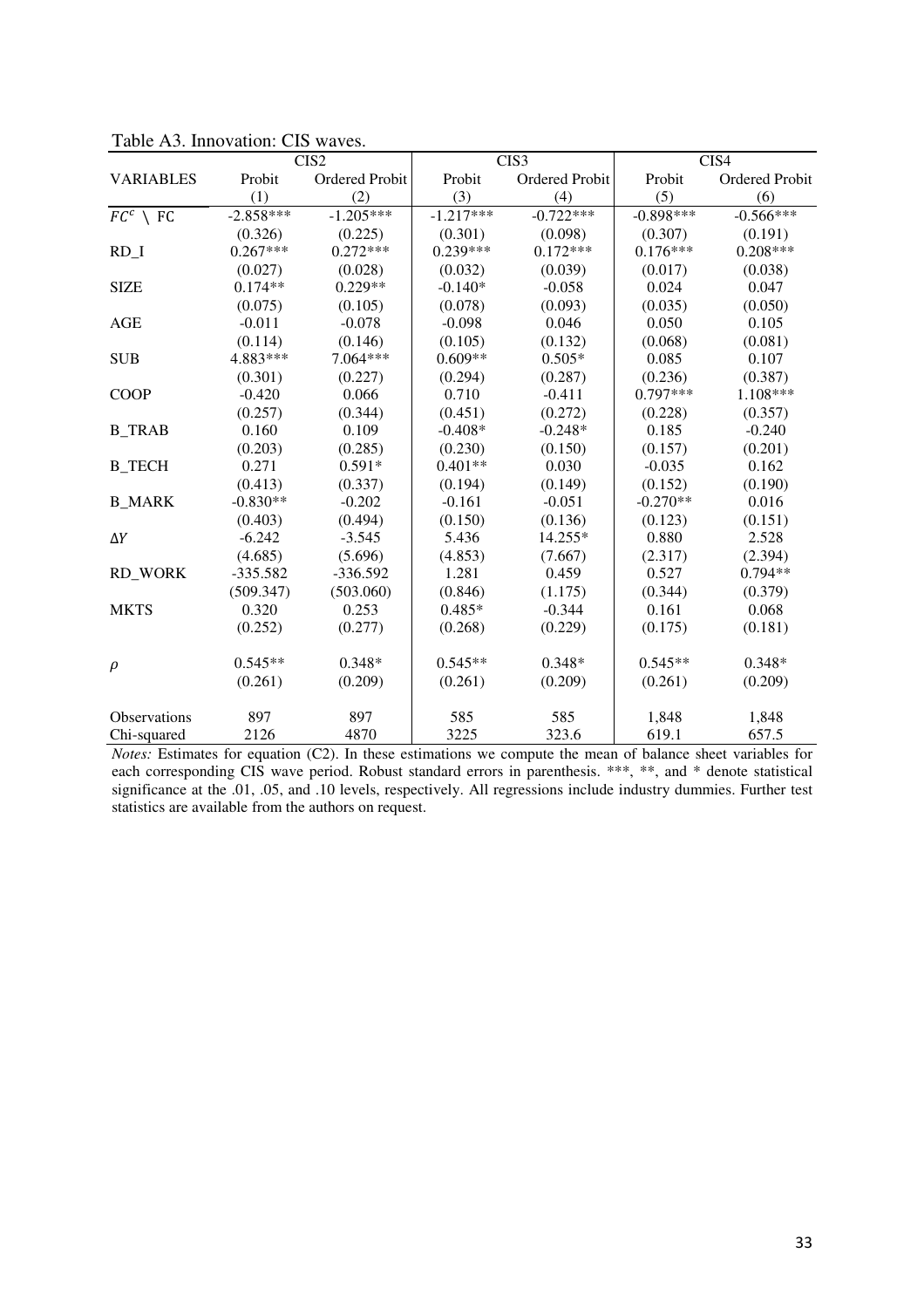|                     |             | Product        |             | Process        |
|---------------------|-------------|----------------|-------------|----------------|
| <b>VARIABLES</b>    | Probit      | Ordered Probit | Probit      | Ordered Probit |
|                     | (1)         | (2)            | (3)         | (4)            |
| $FC^c \setminus FC$ | $-0.974***$ | $-0.517***$    | $-0.919***$ | $-0.395**$     |
|                     | (0.163)     | (0.141)        | (0.203)     | (0.178)        |
| RD I                | $0.103***$  | $0.123***$     | $0.135***$  | $0.146***$     |
|                     | (0.007)     | (0.020)        | (0.009)     | (0.016)        |
| <b>SIZE</b>         | $-0.037$    | $-0.064$       | 0.037       | $0.121*$       |
|                     | (0.026)     | (0.053)        | (0.029)     | (0.071)        |
| AGE                 | $-0.011$    | $0.168**$      | $-0.040$    | $0.143*$       |
|                     | (0.043)     | (0.074)        | (0.049)     | (0.080)        |
| <b>SUB</b>          | $0.354***$  | 0.100          | 0.107       | $-0.002$       |
|                     | (0.097)     | (0.191)        | (0.122)     | (0.211)        |
| <b>COOP</b>         | $0.345***$  | $0.424***$     | $0.481***$  | $0.708***$     |
|                     | (0.089)     | (0.146)        | (0.102)     | (0.182)        |
| <b>B_TRAB</b>       | $-0.060$    | $-0.201$       | 0.070       | 0.255          |
|                     | (0.102)     | (0.197)        | (0.112)     | (0.232)        |
| <b>B_TECH</b>       | $-0.040$    | $-0.044$       | $0.284**$   | 0.298          |
|                     | (0.102)     | (0.209)        | (0.115)     | (0.240)        |
| <b>B MARK</b>       | 0.093       | 0.162          | 0.005       | 0.060          |
|                     | (0.079)     | (0.157)        | (0.090)     | (0.210)        |
| $\Delta Y$          | 1.892*      | 0.312          | $-2.677**$  | $-3.379*$      |
|                     | (1.092)     | (1.117)        | (1.109)     | (1.875)        |
| <b>RD WORK</b>      | $-0.113$    | 0.037          | $-0.308**$  | $-0.183$       |
|                     | (0.115)     | (0.280)        | (0.126)     | (0.335)        |
| <b>MKTS</b>         | $-0.080$    | $-0.352$       | $-0.097$    | $-0.114$       |
|                     | (0.122)     | (0.217)        | (0.119)     | (0.236)        |
|                     |             |                |             |                |
| $\rho$              | $0.723***$  | $0.897**$      | $0.645***$  | $0.522*$       |
|                     | (0.160)     | (0.409)        | (0.185)     | (0.311)        |
|                     |             |                |             |                |
| Observations        | 3,206       | 3,206          | 3,206       | 3,206          |
| Chi-squared         | 1227        | 360.2          | 1221        | 356.3          |

Table A4. Innovation: Product vs Process.

*Notes:* Estimates for equation (C2) using either product (columns 1-2) or process (columns 3-4) innovation as dependent variable. Robust standard errors in parenthesis.  $***$ ,  $**$ , and  $*$ denote statistical significance at the .01, .05, and .10 levels, respectively. All regressions include industry dummies. Further test statistics are available from the authors on request.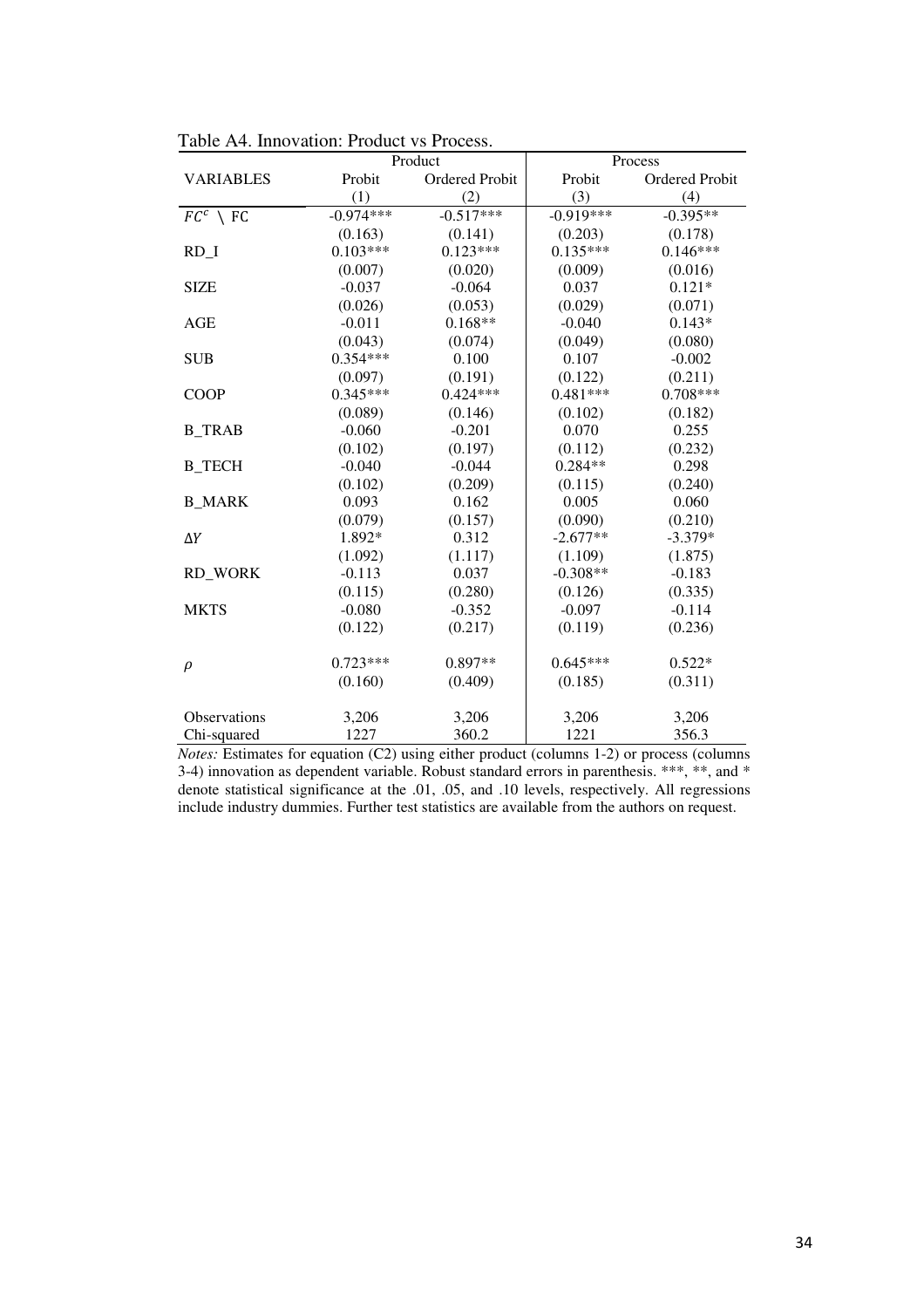|           |                  |                  | $\mathit{SUB}_{w-1}$ |        |                  |                  | SUB <sub>w</sub> |                 |
|-----------|------------------|------------------|----------------------|--------|------------------|------------------|------------------|-----------------|
|           | $FC_w$           | $\boldsymbol{0}$ |                      | Total  | $FC_{w-1}$       | $\boldsymbol{0}$ | 1                | Total           |
| Frequency |                  | 214              | 53                   | 267    |                  | 213              | 65               | 278             |
|           | $\boldsymbol{0}$ |                  |                      |        | $\boldsymbol{0}$ |                  |                  |                 |
| SUB $%$   |                  | 80.15            | 19.85                | 100.00 |                  | 76.62            | 23.38            | 100.00          |
| FC %      |                  | 48.09            | 39.26                | 46.03  |                  | 63.96            | 62.50            | 63.62           |
| Total%    |                  | 36.90            | 9.14                 | 46.03  |                  | 48.74            | 14.87            | 63.62           |
| Frequency |                  | 56               | 24                   | 80     |                  | 35               | 9                | 44              |
|           | $\mathbf{1}$     |                  |                      |        | $\mathbf{1}$     |                  |                  |                 |
| SUB $%$   |                  | 70.00            | 30.00                | 100.00 |                  | 79.55            | 20.45            | 100.00          |
| FC %      |                  | 12.58            | 17.78                | 13.79  |                  | 10.51            | 8.65             | 10.07           |
| Total%    |                  | 9.66             | 4.14                 | 13.79  |                  | 8.01             | 2.06             | 10.07           |
| Frequency |                  | $\overline{73}$  | $\overline{31}$      | 104    |                  | $\overline{41}$  | $\overline{10}$  | $\overline{51}$ |
|           | $\overline{2}$   |                  |                      |        | $\overline{2}$   |                  |                  |                 |
| SUB %     |                  | 70.19            | 29.81                | 100.00 |                  | 80.39            | 19.61            | 100.00          |
| FC %      |                  | 16.40            | 22.96                | 17.93  |                  | 12.31            | 9.62             | 11.67           |
| Total%    |                  | 12.59            | 5.34                 | 17.93  |                  | 9.38             | 2.29             | 11.67           |
| Frequency |                  | 102              | 27                   | 129    |                  | 44               | 20               | 64              |
|           | 3                |                  |                      |        | 3                |                  |                  |                 |
| SUB $%$   |                  | 79.07            | 20.93                | 100.00 |                  | 68.75            | 31.25            | 100.00          |
| FC $%$    |                  | 22.92            | 20.00                | 22.24  |                  | 13.21            | 19.23            | 14.65           |
| Total%    |                  | 17.59            | 4.66                 | 22.24  |                  | 10.07            | 4.58             | 14.65           |
| Frequency |                  | 231              | 82                   | 313    |                  | 120              | 39               | 159             |
|           | <b>YES</b>       |                  |                      |        | <b>YES</b>       |                  |                  |                 |
| SUB %     |                  | 73.80            | 26.20                | 100.00 |                  | 75.47            | 24.53            | 100.00          |
| FC $\%$   |                  | 51.91            | 60.74                | 53.97  |                  | 36.04            | 37.50            | 36.38           |
| Total%    |                  | 39.83            | 14.14                | 53.97  |                  | 27.46            | 8.92             | 36.38           |
| Frequency |                  | 455              | 135                  | 580    |                  | 333              | 104              | 437             |
|           | Total            |                  |                      |        | Total            |                  |                  |                 |
| SUB $%$   |                  | 76.72            | 23.28                | 100.00 |                  | 76.20            | 23.80            | 100.00          |
| FC %      |                  | 100.00           | 100.00               | 100.00 |                  | 100.00           | 100.00           | 100.00          |
| Total%    |                  | 76.72            | 23.28                | 100.00 |                  | 76.20            | 23.80            | 100.00          |

Table A5. Frequencies of FC and SUB: Lagged values

*Notes*: Frequencies of financial constraints (rows) and subsidies (columns). SUB % (FC %) are relative frequencies within rows (columns) of each cell. For the ordinal FC variable, higher values correspond to higher reported constraints (zero for absence of constraints). We compare current (w) values of FC and SUB with the corresponding CIS wave lagged values (w-1).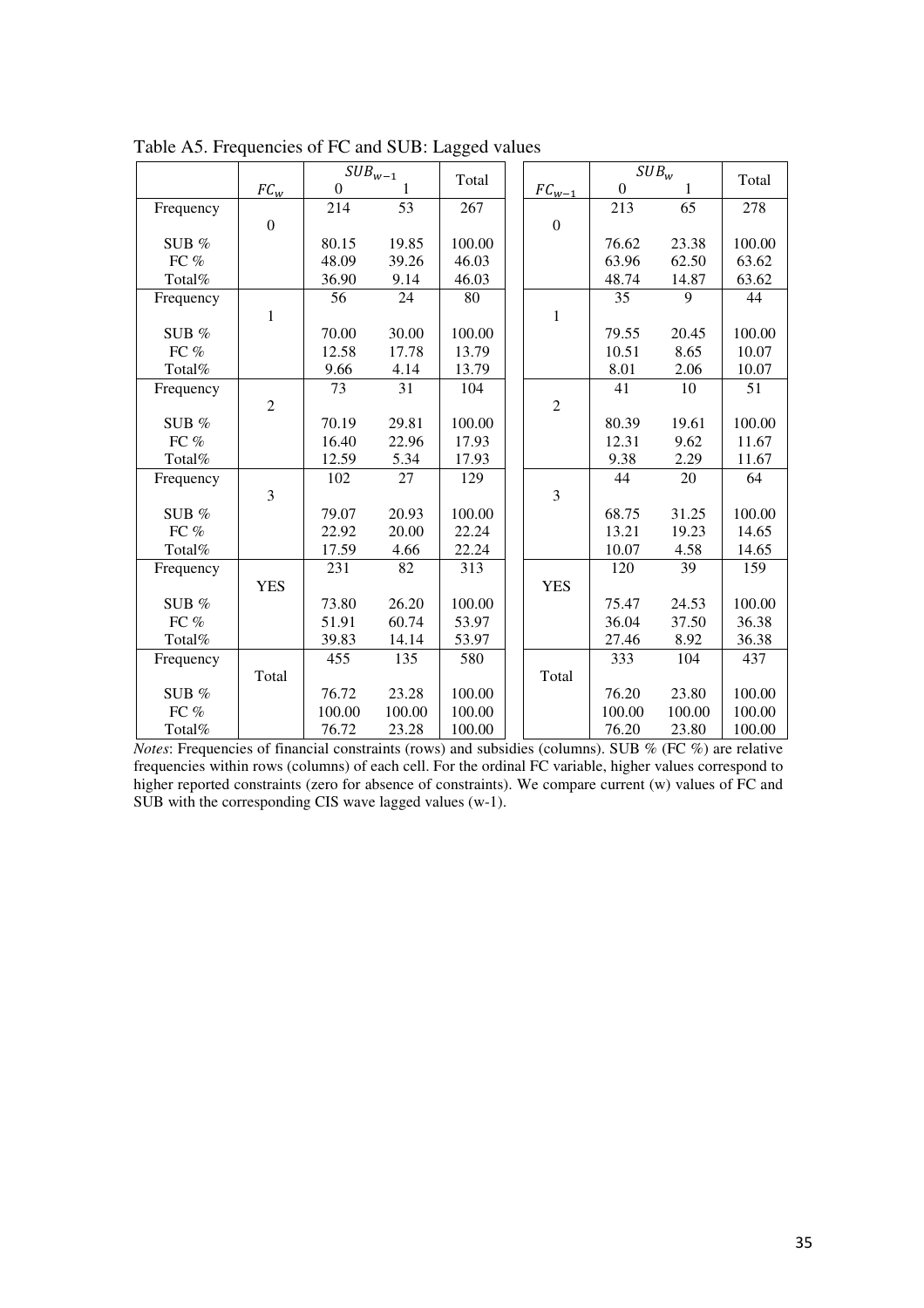| VARIABLES          |                   |                                |                  |                   |                   |                     |             |                     |              |             |            |                     |        |
|--------------------|-------------------|--------------------------------|------------------|-------------------|-------------------|---------------------|-------------|---------------------|--------------|-------------|------------|---------------------|--------|
| MODEL A            | $\Delta CS_{i,t}$ | $CF_{i,\underline{t}}$         | $\Delta y_{i,t}$ | $S_{i,t}$         | $I_{i,t}$         | $\Delta NWC_{i.t.}$ | $ISS_{i,t}$ | $\Delta INT_{i.t.}$ | $FinI_{i,t}$ | FC          | <b>SUB</b> | <i><b>INNOV</b></i> | RD     |
| $\Delta CS_{i.t}$  | 1.0000            |                                |                  |                   |                   |                     |             |                     |              |             |            |                     |        |
| $CF_{i.t.}$        | 0.0620            | 1.0000                         |                  |                   |                   |                     |             |                     |              |             |            |                     |        |
| $\Delta y_{i,t}$   | $0.1435*$         | $0.1900*$                      | 1.0000           |                   |                   |                     |             |                     |              |             |            |                     |        |
| $S_{i,t}$          | 0.0300            | $-0.0312$                      | 0.0473           | 1.0000            |                   |                     |             |                     |              |             |            |                     |        |
| $I_{i,t}$          | $-0.0001$         | $0.1987*$                      | $0.2170*$        | 0.0449            | 1.0000            |                     |             |                     |              |             |            |                     |        |
| $\Delta NWC_{i,t}$ | $-0.2171*$        | 0.0080                         | $-0.0108$        | $-0.0110$         | $-0.3578*$        | 1.0000              |             |                     |              |             |            |                     |        |
| ISS <sub>i.t</sub> |                   | $0.1021* -0.1067* 0.2313*$     |                  | 0.0027            |                   | $0.2261* -0.1203*$  | 1.0000      |                     |              |             |            |                     |        |
| $\Delta INT_{i,t}$ |                   | $-0.0035$ $-0.0689*$ $0.0791*$ |                  | $-0.0267$         | $-0.0470$         | 0.0101              | $0.2056*$   | 1.0000              |              |             |            |                     |        |
| $FinI_{i,t}$       | 0.0023            | $-0.0828* -0.0481$             |                  | $0.4019*$         | $-0.0157$         | $-0.0125$           | $-0.0155$   | $-0.0377$           | 1.0000       |             |            |                     |        |
| FC                 | $-0.0037$         | $-0.0890*$                     | 0.0353           | $-0.0413$         | $0.2043*$         | $-0.0862*$          | 0.0614      | $-0.0557$           | 0.0151       | 1.0000      |            |                     |        |
| <b>SUB</b>         | $-0.0074$         | 0.0571                         | 0.0540           | $0.1222*$         | $0.1096*$         | $-0.0256$           | 0.0412      | $-0.0198$           | 0.0457       | $0.0703*$   | 1.0000     |                     |        |
| <b>INNOV</b>       | $-0.0063$         | $0.0811*$                      | $0.0812*$        | $0.2069*$ 0.1321* |                   | $-0.0321$           | 0.0417      | $-0.0129$           | $0.0939*$    | 0.0359      | $0.3024*$  | 1.0000              |        |
| <b>RD</b>          | $-0.0025$         | $0.1017*$                      | 0.0598           |                   | $0.2558* 0.1230*$ | $-0.0472$           | 0.0344      | $-0.0441$           | $0.1345*$    | $0.0758*$   | $0.2675*$  | $0.6426*$           | 1.0000 |
|                    |                   |                                |                  |                   |                   |                     |             |                     |              |             |            |                     |        |
| <b>MODEL B</b>     | $RD_1$            | FC                             | <b>SIZE</b>      | AGE               | <b>EXP</b>        | Y_IN                | $\Delta Y$  | RD_WK               | <b>SUB</b>   | <b>COOP</b> |            |                     |        |
| $RD_1$             | 1.0000            |                                |                  |                   |                   |                     |             |                     |              |             |            |                     |        |
| FC                 | $-0.0764$         | 1.0000                         |                  |                   |                   |                     |             |                     |              |             |            |                     |        |
| <b>SIZE</b>        | $0.4384*$         | $-0.1282*$                     | 1.0000           |                   |                   |                     |             |                     |              |             |            |                     |        |
| AGE                | 0.0260            | 0.0230                         | $0.1493*$        | 1.0000            |                   |                     |             |                     |              |             |            |                     |        |
| <b>EXP</b>         | $0.1465*$         | $-0.0254$                      | $0.2506*$        | 0.0872            | 1.0000            |                     |             |                     |              |             |            |                     |        |
| $Y_N$              | $0.1492*$         | 0.0550                         | 0.0716           | 0.0213            | $0.1774*$         | 1.0000              |             |                     |              |             |            |                     |        |
| $\Delta Y$         | $-0.0240$         | $-0.0590$                      | 0.0528           | $0.1248*$         | 0.0580            | $-0.0512$           | 1.0000      |                     |              |             |            |                     |        |
| <b>RD_WORK</b>     | $0.1377*$         | $-0.0211$                      | $0.1360*$        | 0.0840            | $0.2034*$         | $0.1733*$           | 0.0133      | 1.0000              |              |             |            |                     |        |
| <b>SUB</b>         | $0.2116*$         | 0.0399                         | $0.1371*$        | 0.0446            | 0.1082            | $0.1261*$           | $-0.0049$   | $0.1640*$           | 1.0000       |             |            |                     |        |
| <b>COOP</b>        | $0.1800*$         | 0.0119                         | $0.1906*$        | 0.0204            | 0.0290            | $0.1191*$           | 0.0054      | $0.1582*$           | $0.2491*$    | 1.0000      |            |                     |        |

Table A6. Spearman's rank correlation matrix: Models A and B.

*Notes:* Rank correlation coefficients were calculated using Sidak's adjustment. \* denotes statistical significance at the .01 level.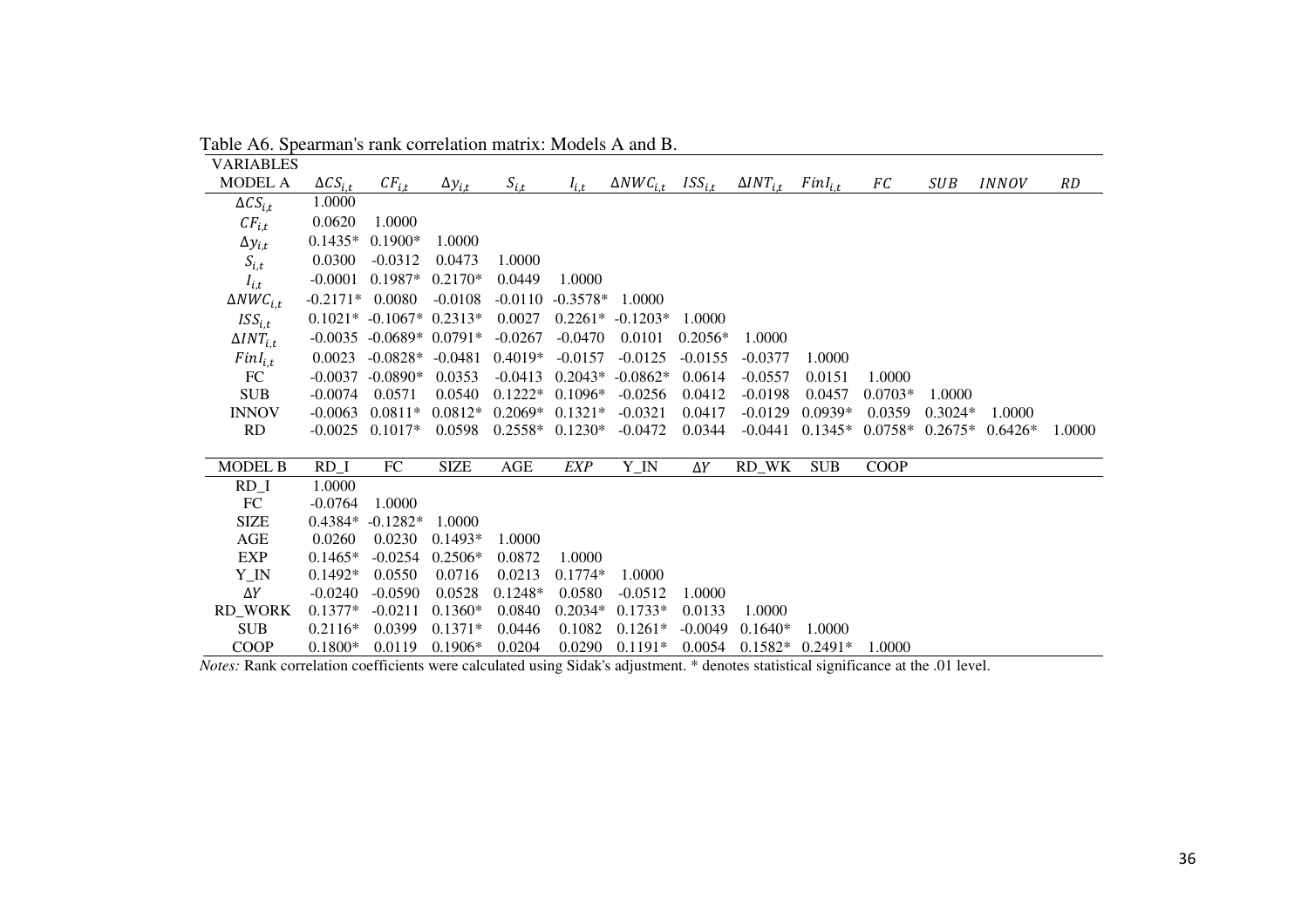| <b>INNOV</b>           | FC                                                                    | RD I                                                                     | <b>SIZE</b>                                                                              | <b>AGE</b>                                                                                                                      | <b>SUB</b>                              | <b>COOP</b>                                |                                                            |                                     |                                                  | $\Delta Y$                                 |                     |                     |                                        |             |
|------------------------|-----------------------------------------------------------------------|--------------------------------------------------------------------------|------------------------------------------------------------------------------------------|---------------------------------------------------------------------------------------------------------------------------------|-----------------------------------------|--------------------------------------------|------------------------------------------------------------|-------------------------------------|--------------------------------------------------|--------------------------------------------|---------------------|---------------------|----------------------------------------|-------------|
| 1.0000                 |                                                                       |                                                                          |                                                                                          |                                                                                                                                 |                                         |                                            |                                                            |                                     |                                                  |                                            |                     |                     |                                        |             |
| 0.0739                 |                                                                       |                                                                          |                                                                                          |                                                                                                                                 |                                         |                                            |                                                            |                                     |                                                  |                                            |                     |                     |                                        |             |
| $0.7713*$              |                                                                       | 1.0000                                                                   |                                                                                          |                                                                                                                                 |                                         |                                            |                                                            |                                     |                                                  |                                            |                     |                     |                                        |             |
|                        |                                                                       |                                                                          | 1.0000                                                                                   |                                                                                                                                 |                                         |                                            |                                                            |                                     |                                                  |                                            |                     |                     |                                        |             |
|                        |                                                                       |                                                                          | $0.1343*$                                                                                | 1.0000                                                                                                                          |                                         |                                            |                                                            |                                     |                                                  |                                            |                     |                     |                                        |             |
|                        |                                                                       |                                                                          |                                                                                          | 0.0374                                                                                                                          | 1.0000                                  |                                            |                                                            |                                     |                                                  |                                            |                     |                     |                                        |             |
| $0.4233*$              |                                                                       |                                                                          |                                                                                          | 0.0171                                                                                                                          | $0.3746*$                               | 1.0000                                     |                                                            |                                     |                                                  |                                            |                     |                     |                                        |             |
| $0.1117*$              |                                                                       |                                                                          |                                                                                          | 0.0261                                                                                                                          | 0.0677                                  |                                            | 1.0000                                                     |                                     |                                                  |                                            |                     |                     |                                        |             |
|                        |                                                                       |                                                                          |                                                                                          |                                                                                                                                 |                                         |                                            |                                                            | 1.0000                              |                                                  |                                            |                     |                     |                                        |             |
| 0.0572                 | $0.4963*$                                                             | 0.0125                                                                   | $-0.0502$                                                                                | 0.0130                                                                                                                          | 0.0280                                  | 0.0376                                     | $0.6756*$                                                  | $0.6842*$                           | 1.0000                                           |                                            |                     |                     |                                        |             |
| $0.1994*$              | 0.0131                                                                |                                                                          |                                                                                          |                                                                                                                                 |                                         |                                            | 0.0168                                                     | 0.0410                              | 0.0056                                           | 1.0000                                     |                     |                     |                                        |             |
|                        |                                                                       |                                                                          |                                                                                          |                                                                                                                                 |                                         |                                            |                                                            |                                     |                                                  |                                            |                     |                     |                                        |             |
|                        |                                                                       |                                                                          |                                                                                          |                                                                                                                                 |                                         |                                            |                                                            |                                     |                                                  |                                            |                     |                     |                                        |             |
|                        |                                                                       |                                                                          |                                                                                          |                                                                                                                                 |                                         |                                            |                                                            |                                     |                                                  |                                            |                     |                     |                                        |             |
|                        |                                                                       |                                                                          |                                                                                          |                                                                                                                                 |                                         |                                            |                                                            |                                     |                                                  |                                            |                     |                     |                                        |             |
| ${\rm FC}$             | <b>SUB</b>                                                            | <b>SIZE</b>                                                              | <b>AGE</b>                                                                               | PUB K FOR K                                                                                                                     |                                         | ΔΥ                                         | <b>CS</b>                                                  | CF                                  | <b>LEV</b>                                       | <b>ISS</b>                                 | <b>ANWC</b>         | $R$ -FinI           | <b>EXP</b>                             | <b>MKTS</b> |
| 1.0000                 |                                                                       |                                                                          |                                                                                          |                                                                                                                                 |                                         |                                            |                                                            |                                     |                                                  |                                            |                     |                     |                                        |             |
| 0.0729                 | 1.0000                                                                |                                                                          |                                                                                          |                                                                                                                                 |                                         |                                            |                                                            |                                     |                                                  |                                            |                     |                     |                                        |             |
| $-0.0403$              | $0.1534*$                                                             | 1.0000                                                                   |                                                                                          |                                                                                                                                 |                                         |                                            |                                                            |                                     |                                                  |                                            |                     |                     |                                        |             |
| 0.0363                 | 0.0386                                                                | $0.1325*$                                                                | 1.0000                                                                                   |                                                                                                                                 |                                         |                                            |                                                            |                                     |                                                  |                                            |                     |                     |                                        |             |
| $-0.0285$              | 0.0760                                                                |                                                                          | $0.1719* -0.1143*$                                                                       | 1.0000                                                                                                                          |                                         |                                            |                                                            |                                     |                                                  |                                            |                     |                     |                                        |             |
| $-0.0898*$             | 0.0104                                                                | $0.1839*$                                                                | 0.0177                                                                                   | 0.0195                                                                                                                          | 1.0000                                  |                                            |                                                            |                                     |                                                  |                                            |                     |                     |                                        |             |
| $-0.0336$              | $-0.0412$                                                             |                                                                          | $-0.0290$ $0.0965*$                                                                      | $-0.0032$                                                                                                                       | $-0.0316$                               | 1.0000                                     |                                                            |                                     |                                                  |                                            |                     |                     |                                        |             |
| $-0.0622$              |                                                                       | $-0.0545$ $-0.1410*$                                                     | $-0.0053$                                                                                | $-0.0881*$                                                                                                                      | 0.0221                                  | 0.0069                                     | 1.0000                                                     |                                     |                                                  |                                            |                     |                     |                                        |             |
| $-0.0785*0.0931*$      |                                                                       | 0.0073                                                                   | $-0.0673$                                                                                | $-0.0756$                                                                                                                       | 0.0721                                  | $-0.0532$                                  | $0.2049*$                                                  | 1.0000                              |                                                  |                                            |                     |                     |                                        |             |
|                        |                                                                       | $0.0947* -0.0969* -0.0907* -0.2132*$                                     |                                                                                          | $-0.0273$                                                                                                                       | $-0.0770$                               | $-0.0505$                                  | $-0.1682* -0.4140*$                                        |                                     | 1.0000                                           |                                            |                     |                     |                                        |             |
| $-0.0924*$             | $-0.0479$                                                             | 0.0232                                                                   | 0.0497                                                                                   | 0.0155                                                                                                                          | 0.0556                                  | $0.2448*$                                  | $-0.0334$                                                  | $-0.0156$                           | 0.0148                                           | 1.0000                                     |                     |                     |                                        |             |
| $0.1025*$              | 0.0747                                                                | 0.0337                                                                   | 0.0265                                                                                   | $-0.0099$                                                                                                                       | $-0.0063$                               | 0.0710                                     | $-0.0636$                                                  | 0.0336                              | 0.0212                                           | $0.1684*$                                  | 1.0000              |                     |                                        |             |
| $-0.0532$              | 0.0445                                                                | $0.2101*$                                                                | $0.2374*$                                                                                | 0.0662                                                                                                                          | $-0.0183$                               | 0.0118                                     | $-0.0632$                                                  | $-0.0373$                           | $-0.1040*$                                       | 0.0419                                     | 0.0186              | 1.0000              |                                        |             |
| $-0.0140$<br>$-0.0227$ | 0.0477                                                                | $0.1131* 0.2612*$<br>$-0.0733$                                           | 0.0709<br>0.0480                                                                         | $-0.0807*$<br>0.0199                                                                                                            | $0.2051*$<br>0.0633                     | 0.0368<br>$-0.0034$                        | $-0.0241$<br>0.0286                                        |                                     | $0.0855* -0.1392*$<br>$0.0940* -0.1318* -0.0181$ | 0.0307                                     | 0.0366<br>$-0.0131$ | $-0.0349$           | 1.0000<br>$-0.0288$ $0.1384*$          | 1.0000      |
| <b>RD_WORK</b>         | $0.1717*$<br>0.0174<br>$0.3551*$<br>$0.1272*$<br>$-0.1054*$<br>0.0449 | 1.0000<br>0.0711<br>$-0.0446$<br>0.0363<br>0.0723<br>0.0606<br>$-0.0214$ | $0.2451*$<br>0.0225<br>$0.5557*0.0874*$<br>$0.5489*$<br>$0.0965*$<br>$-0.0352$<br>0.0490 | $0.4299*$ $0.1542*$<br>$0.4561* 0.1881*$<br>$-0.0488$<br>$-0.0364$<br>$0.2397*$ 0.1612*<br>$-0.0789*$<br>$-0.0298$<br>$-0.0694$ | 0.0215<br>0.0735<br>$0.0945*$<br>0.0503 | 0.0654<br>$0.2105*$<br>$-0.0416$<br>0.0474 | $0.0850*$<br>$0.0776*$<br>$0.2216*$<br>$-0.0455$<br>0.0363 | $0.8064*$<br>$-0.0602$<br>$-0.0177$ | $-0.0549$<br>$-0.0293$                           | B_TRB B_TEC B_MK<br>$-0.0184$<br>$-0.0467$ | $-0.0338$<br>0.0735 | 1.0000<br>$-0.0031$ | <b>VARIABLES</b><br>RD_WK MKTS<br>1.00 |             |

Table A7. Spearman's rank correlation matrix: Models C.and D

*Notes:* Rank correlation coefficients were calculated using Sidak's adjustment. \* denotes statistical significance at the 0.01 level.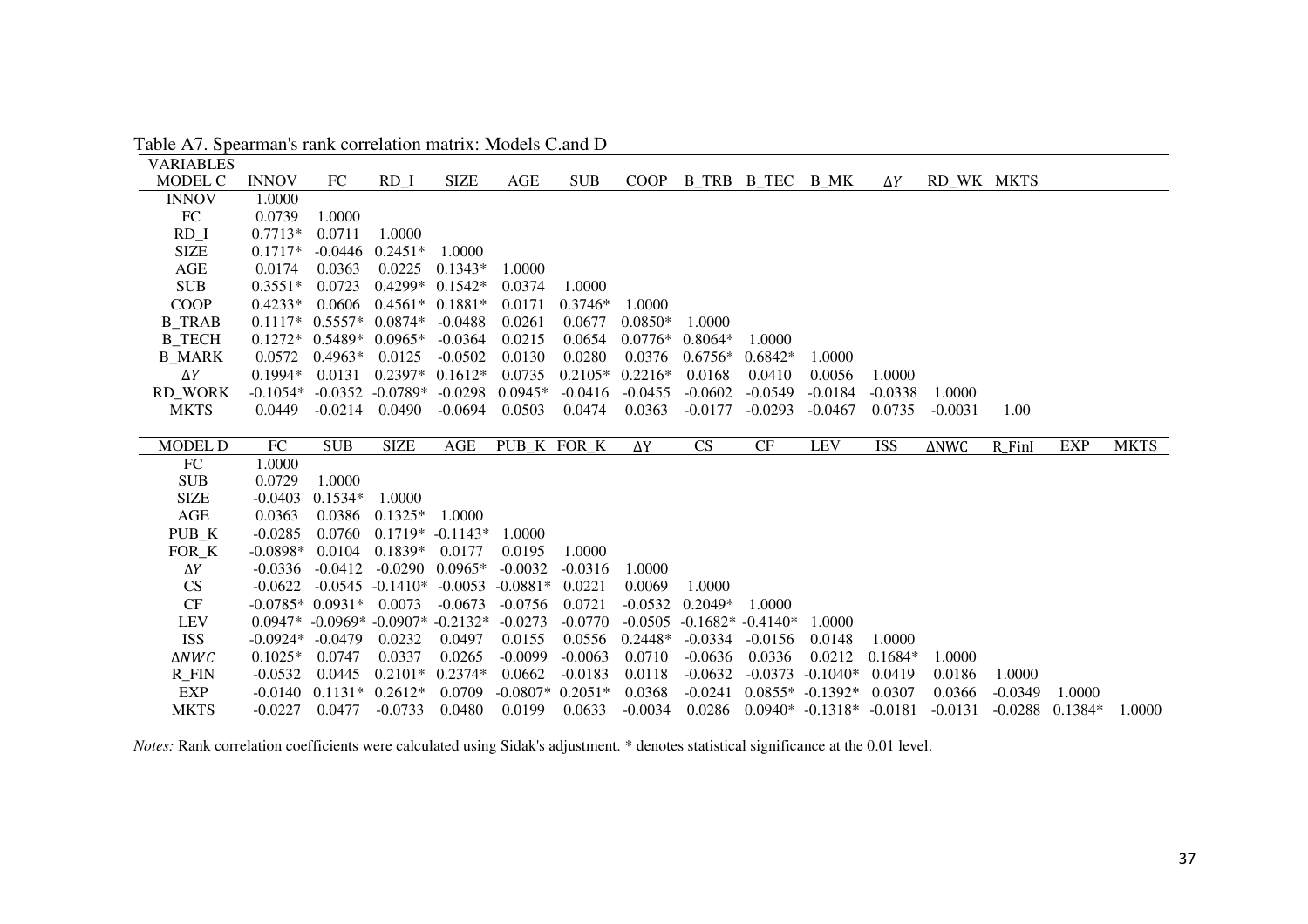## **TABLES**

| <b>VARIABLES</b> | Overall  | $INNOV=1$ | $INNOV=0$ | $RD=1$   | $RD=0$   | $SUB=1$  | $SUB=0$  |
|------------------|----------|-----------|-----------|----------|----------|----------|----------|
| $\Delta CS$      | 0.003    | 0.001     | 0.004     | 0.002    | 0.004    | 0.002    | 0.003    |
|                  | (0.060)  | (0.057)   | (0.064)   | (0.054)  | (0.065)  | (0.048)  | (0.061)  |
| CF               | 0.091    | 0.097     | 0.085     | 0.098    | 0.084    | 0.100    | 0.090    |
|                  | (0.091)  | (0.091)   | (0.091)   | (0.088)  | (0.094)  | (0.085)  | (0.092)  |
| $\Delta Y$       | 0.033    | 0.051     | 0.014     | 0.048    | 0.018    | 0.064    | 0.030    |
|                  | (0.270)  | (0.260)   | (0.278)   | (0.254)  | (0.284)  | (0.189)  | (0.277)  |
| S                | 16.080   | 16.409    | 15.740    | 16.499   | 15.670   | 16.670   | 16.021   |
|                  | (1.644)  | (1.646)   | (1.570)   | (1.605)  | (1.577)  | (1.569)  | (1.639)  |
| I                | 0.063    | 0.064     | 0.063     | 0.065    | 0.061    | 0.078    | 0.062    |
|                  | (0.087)  | (0.086)   | (0.088)   | (0.091)  | (0.082)  | (0.091)  | (0.086)  |
| $\triangle NWC$  | $-0.048$ | $-0.045$  | $-0.050$  | $-0.048$ | $-0.047$ | $-0.053$ | $-0.047$ |
|                  | (0.157)  | (0.146)   | (0.167)   | (0.145)  | (0.168)  | (0.131)  | (0.159)  |
| <b>ISS</b>       | 0.022    | 0.026     | 0.018     | 0.027    | 0.018    | 0.041    | 0.021    |
|                  | (0.161)  | (0.154)   | (0.167)   | (0.144)  | (0.175)  | (0.128)  | (0.163)  |
| $\Delta INT$     | $-0.001$ | $-0.001$  | $-0.002$  | $-0.001$ | $-0.001$ | $-0.001$ | $-0.001$ |
|                  | (0.007)  | (0.007)   | (0.008)   | (0.007)  | (0.008)  | (0.006)  | (0.008)  |
| FinI             | 0.046    | 0.052     | 0.041     | 0.055    | 0.038    | 0.050    | 0.046    |
|                  | (0.100)  | (0.104)   | (0.095)   | (0.109)  | (0.089)  | (0.097)  | (0.100)  |
|                  |          |           |           |          |          |          |          |
| Observations     | 3,941    | 2,003     | 1,938     | 1,947    | 1,994    | 356      | 3,585    |
|                  | 100%     | 51%       | 49%       | 49%      | 51%      | 9%       | 91%      |
| Number of firms  | 1,355    | 697       | 658       | 645      | 711      | 116      | 1,239    |

Table 1. Summary statistics: Model A.

 *Notes:* Mean values and standard deviations, given in parenthesis, of the main variables used to estimate equation (A1). Both total sample and subsamples' statistics are reported.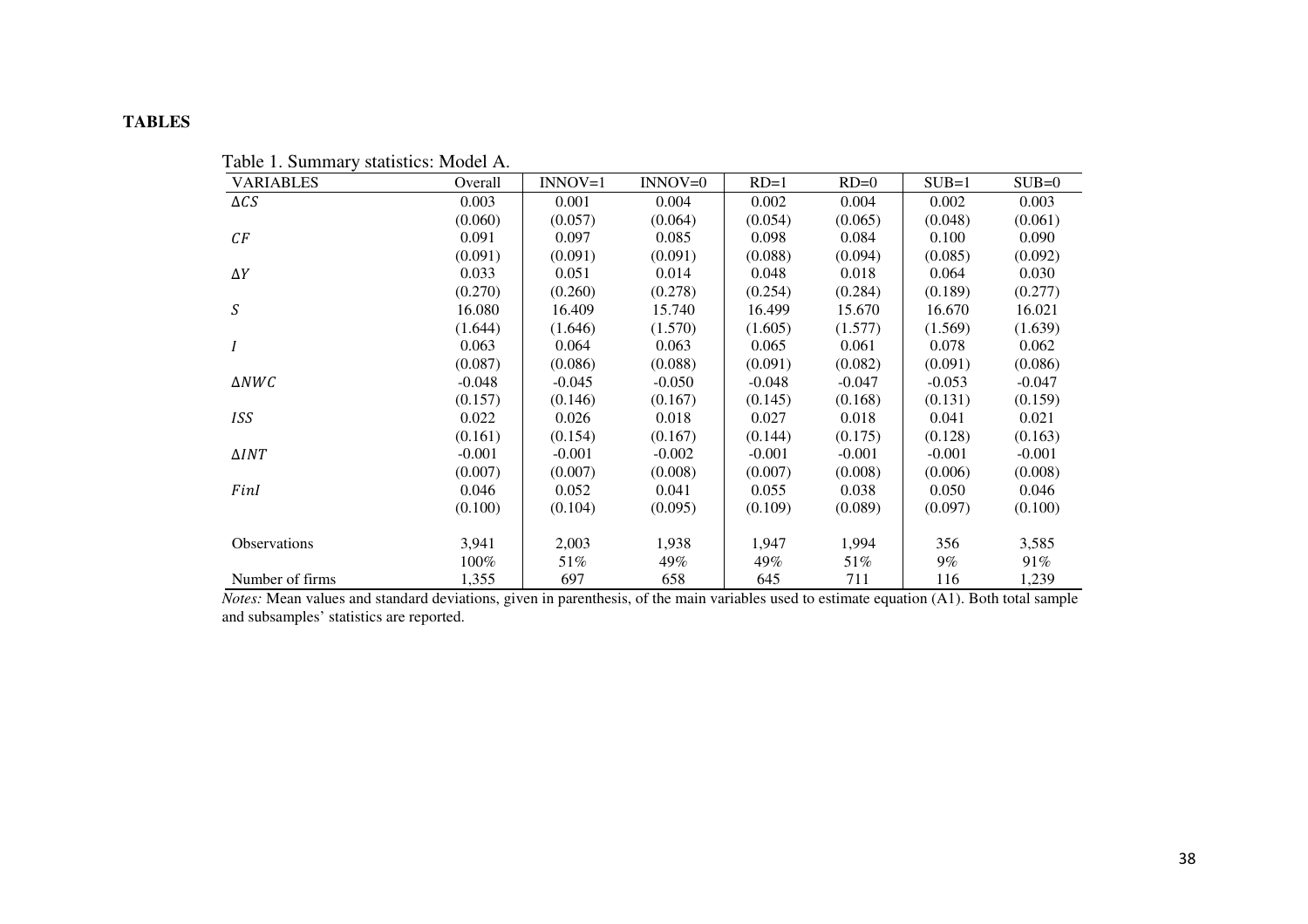| Model B        | Total    | $RD=0$   | $RD=1$   | Model C       | Total    | $INNOV=0$ | $INNOV=1$ | Model D              | Total    | $SUB=0$  | $SUB=1$  |
|----------------|----------|----------|----------|---------------|----------|-----------|-----------|----------------------|----------|----------|----------|
|                | (1)      | (2)      | (3)      |               | (4)      | (5)       | (6)       |                      | (7)      | (8)      | (9)      |
| $RD_1$         |          |          | 12.139   | <b>INNOV</b>  | 0.487    |           |           | ${\rm FC}$           | 0.903    | 0.872    | 1.122    |
|                |          |          | (2.012)  |               | (0.500)  |           |           |                      | (1.175)  | (1.166)  | (1.214)  |
| ${\rm FC}$     | 1.055    | 1.046    | 1.064    | ${\rm FC}$    | 0.907    | 0.828     | 0.991     | <b>SUB</b>           | 0.125    |          |          |
|                | (1.195)  | (1.185)  | (1.206)  |               | (1.175)  | (1.153)   | (1.191)   |                      | (0.331)  |          |          |
| <b>SIZE</b>    | 4.866    | 4.640    | 5.098    | $RD_1$        | 5.127    | 0.417     | 10.091    | <b>SIZE</b>          | 4.845    | 4.770    | 5.363    |
|                | (1.188)  | (1.139)  | (1.193)  |               | (6.119)  | (2.134)   | (4.907)   |                      | (1.180)  | (1.149)  | (1.260)  |
| <b>AGE</b>     | 3.083    | 3.061    | 3.105    | <b>SIZE</b>   | 4.823    | 4.616     | 5.041     | <b>AGE</b>           | 3.074    | 3.065    | 3.136    |
|                | (0.691)  | (0.667)  | (0.714)  |               | (1.195)  | (1.123)   | (1.229)   |                      | (0.702)  | (0.697)  | (0.735)  |
| <b>EXP</b>     | 0.279    | 0.242    | 0.317    | <b>AGE</b>    | 3.072    | 3.057     | 3.089     | PUB_K                | 4.580    | 4.064    | 8.184    |
|                | (0.502)  | (0.496)  | (0.506)  |               | (0.702)  | (0.695)   | (0.710)   |                      | (19.683) | (18.566) | (25.933) |
| Y_IN           | 0.113    | 0.030    | 0.199    | <b>SUB</b>    | 0.125    | 0.011     | 0.246     | FOR_K                | 12.501   | 12.583   | 11.928   |
|                | (0.256)  | (0.135)  | (0.317)  |               | (0.331)  | (0.103)   | (0.431)   |                      | (31.176) | (31.470) | (29.072) |
| $\Delta Y$     | $-0.032$ | $-0.013$ | $-0.052$ | <b>COOP</b>   | 0.164    | 0.011     | 0.325     | $\Delta Y$           | $-0.026$ | $-0.023$ | $-0.049$ |
|                | (0.289)  | (0.307)  | (0.268)  |               | (0.370)  | (0.106)   | (0.469)   |                      | (0.259)  | (0.263)  | (0.227)  |
| <b>RD_WORK</b> | 0.006    | 0.002    | 0.010    | <b>B_TRAB</b> | 0.471    | 0.417     | 0.528     | CS                   | 0.069    | 0.070    | 0.055    |
|                | (0.032)  | (0.015)  | (0.043)  |               | (0.499)  | (0.493)   | (0.499)   |                      | (0.101)  | (0.103)  | (0.083)  |
| <b>SUB</b>     | 0.149    | 0.020    | 0.282    | <b>B_TECH</b> | 0.426    | 0.364     | 0.490     | $\cal{CF}$           | 0.091    | 0.088    | 0.110    |
|                | (0.356)  | (0.141)  | (0.450)  |               | (0.495)  | (0.481)   | (0.500)   |                      | (0.096)  | (0.096)  | (0.092)  |
| <b>COOP</b>    | 0.195    | 0.038    | 0.356    | <b>B_MARK</b> | 0.536    | 0.508     | 0.565     | <b>LEV</b>           | 0.663    | 0.670    | 0.611    |
|                | (0.396)  | (0.192)  | (0.479)  |               | (0.499)  | (0.500)   | (0.496)   |                      | (0.258)  | (0.263)  | (0.210)  |
|                |          |          |          | RD_WORK       | 0.005    | 0.002     | 0.008     | <b>ISS</b>           | $-0.031$ | $-0.029$ | $-0.049$ |
|                |          |          |          |               | (0.030)  | (0.018)   | (0.039)   |                      | (0.157)  | (0.158)  | (0.151)  |
|                |          |          |          | $\Delta Y$    | $-0.026$ | $-0.003$  | $-0.050$  | $\Delta NWC$         | 0.001    | 0.001    | 0.002    |
|                |          |          |          |               | (0.259)  | (0.258)   | (0.258)   |                      | (0.006)  | (0.007)  | (0.006)  |
|                |          |          |          | <b>MKTS</b>   | 0.227    | 0.221     | 0.234     | $R$ <sub>-FinI</sub> | 0.001    | 0.001    | 0.001    |
|                |          |          |          |               | (0.270)  | (0.268)   | (0.273)   |                      | (0.003)  | (0.003)  | (0.002)  |
|                |          |          |          |               |          |           |           | <b>EXP</b>           | 0.290    | 0.279    | 0.369    |
|                |          |          |          |               |          |           |           |                      | (0.521)  | (0.520)  | (0.518)  |
|                |          |          |          |               |          |           |           | <b>MKTS</b>          | 0.227    | 0.225    | 0.245    |
|                |          |          |          |               |          |           |           |                      | (0.270)  | (0.269)  | (0.275)  |
| Observations   | 2,610    | 1,325    | 1,285    | Observations  | 3,247    | 1,666     | 1,581     | Observations         | 3,208    | 2,806    | 402      |
|                |          |          |          |               |          |           |           |                      |          |          |          |

Table 2. Summary statistics: Models B, C and D.

*Notes:* Mean values and standard deviations, given in parenthesis, of the main variables used to estimate models B, C and D.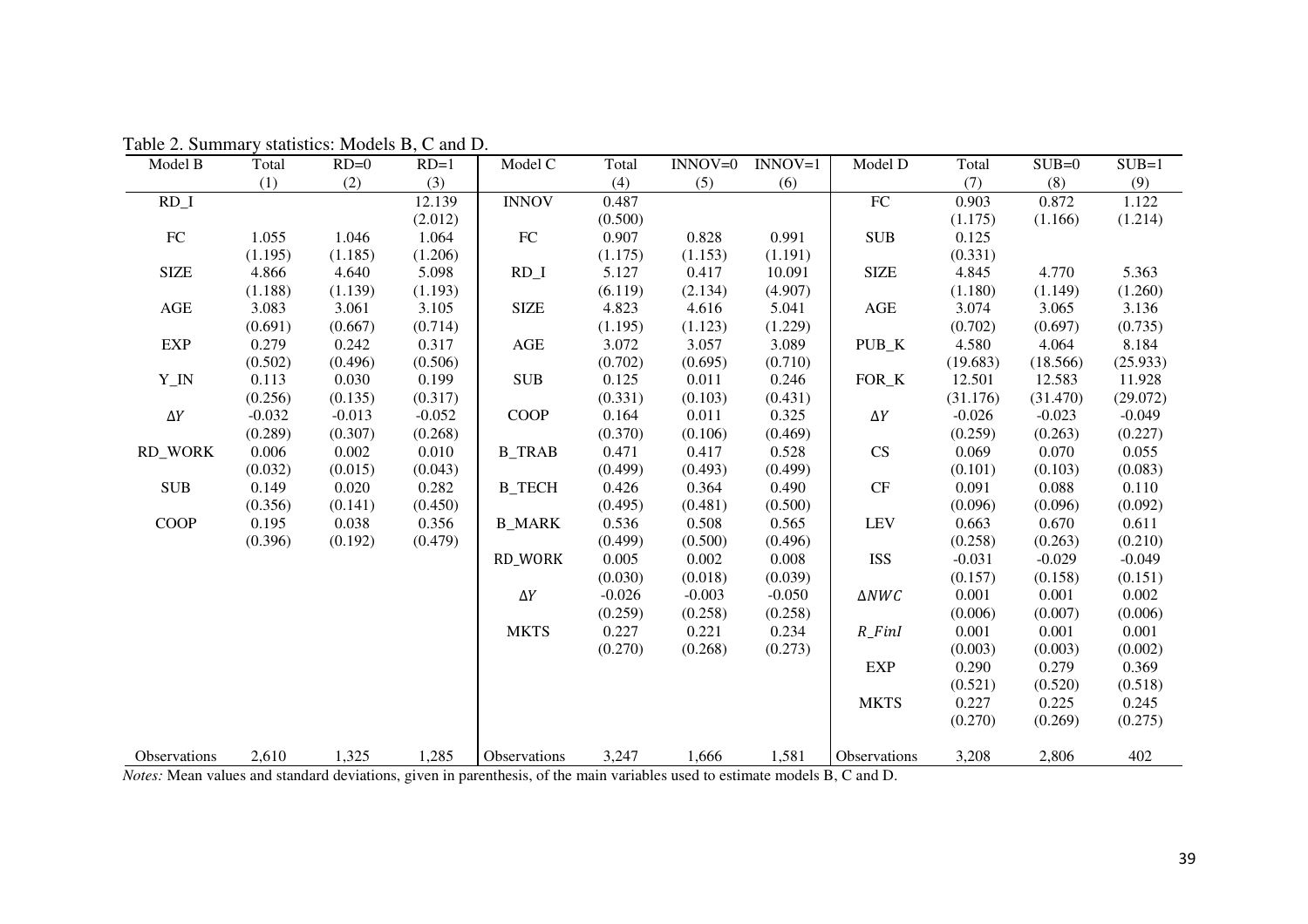| <b>VARIABLES</b>       | $(1)$ Overall      | (2) Innovators     | (3) Non-Innovators | (4) Potential      | (5) Hampered       | $(6)$ Unwilling    |
|------------------------|--------------------|--------------------|--------------------|--------------------|--------------------|--------------------|
| Potential innovators   | <b>Both</b>        | Yes                | <b>B</b> oth       | Yes                | Yes                | N <sub>o</sub>     |
| Innovators             | <b>Both</b>        | Yes                | N <sub>o</sub>     | Both               | N <sub>o</sub>     | No                 |
| $CF_{i,t}$             | $0.117***$         | $0.100*$           | $0.112*$           | $0.103**$          | $0.215*$           | $0.123*$           |
|                        | (0.043)            | (0.055)            | (0.064)            | (0.052)            | (0.117)            | (0.068)            |
|                        | $[0.046 - 0.189]$  | $[0.009 - 0.190]$  | $[0.007 - 0.218]$  | $[0.017 - 0.189]$  | $[0.023 - 0.407]$  | $[0.012 - 0.235]$  |
| $\Delta y_{i.t}$       | $0.024**$          | 0.019              | $0.023*$           | 0.018              | 0.010              | $0.026*$           |
|                        | (0.010)            | (0.012)            | (0.013)            | (0.011)            | (0.012)            | (0.014)            |
|                        | $[0.008 - 0.040]$  | $[-0.001 - 0.040]$ | $[0.002 - 0.044]$  | $[-0.000 - 0.036]$ | $[-0.009 - 0.029]$ | $[0.003 - 0.049]$  |
| $S_{i.t}$              | $0.018**$          | $0.021**$          | 0.015              | $0.019**$          | $-0.004$           | 0.023              |
|                        | (0.009)            | (0.010)            | (0.016)            | (0.009)            | (0.020)            | (0.018)            |
|                        | $[0.004 - 0.032]$  | $[0.005 - 0.037]$  | $[-0.012 - 0.042]$ | $[0.004 - 0.033]$  | $[-0.038 - 0.030]$ | $[-0.006 - 0.053]$ |
| $I_{i.t}$              | $-0.143***$        | $-0.152***$        | $-0.131***$        | $-0.162***$        | $-0.188***$        | $-0.112***$        |
|                        | (0.023)            | (0.031)            | (0.032)            | (0.029)            | (0.060)            | (0.034)            |
|                        | $[-0.180 - 0.105]$ | $[-0.203 - 0.101]$ | $[-0.183 - 0.079]$ | $[-0.209 - 0.115]$ | $[-0.286 - 0.090]$ | $[-0.167 - 0.057]$ |
| $\triangle NWC_{i.t.}$ | $-0.154***$        | $-0.123***$        | $-0.178***$        | $-0.124***$        | $-0.073$           | $-0.192***$        |
|                        | (0.018)            | (0.020)            | (0.026)            | (0.019)            | (0.045)            | (0.027)            |
|                        | $[-0.184 - 0.125]$ | $[-0.157 - 0.090]$ | $[-0.220 - 0.136]$ | $[-0.156 - 0.092]$ | $[-0.147 - 0.000]$ | $[-0.236 - 0.148]$ |
| $ISS_{i.t}$            | $0.035**$          | $0.069***$         | 0.010              | $0.065***$         | 0.039              | 0.004              |
|                        | (0.014)            | (0.019)            | (0.019)            | (0.018)            | (0.047)            | (0.020)            |
|                        | $[0.011 - 0.058]$  | $[0.038 - 0.100]$  | $[-0.021 - 0.041]$ | $[0.035 - 0.095]$  | $[-0.039 - 0.117]$ | $[-0.028 - 0.036]$ |
| $\Delta INT_{i.t}$     | $-0.090$           | $-0.116$           | $-0.186$           | $-0.072$           | $-0.172$           | $-0.297$           |
|                        | (0.280)            | (0.360)            | (0.375)            | (0.340)            | (0.559)            | (0.387)            |
|                        | $[-0.551 - 0.370]$ | $[-0.709 - 0.477]$ | $[-0.802 - 0.430]$ | $[-0.631 - 0.487]$ | $[-1.091 - 0.748]$ | $[-0.934 - 0.339]$ |
| $FinI_{i,t}$           | $-0.097***$        | $-0.120***$        | $-0.074$           | $-0.111***$        | $0.527**$          | $-0.092$           |
|                        | (0.034)            | (0.032)            | (0.090)            | (0.032)            | (0.266)            | (0.093)            |
|                        | $[-0.152 - 0.041]$ | $[-0.173 - 0.067]$ | $[-0.223 - 0.074]$ | $[-0.164 - 0.058]$ | $[0.090 - 0.964]$  | $[-0.245 - 0.060]$ |
| <b>Observations</b>    | 3,320              | 1,546              | 1,774              | 1,674              | 128                | 1646               |
| Number of firms        | 1,458              | 677                | 781                | 727                | 50                 | 731                |
| Hansen p-value         | 0.650              | 0.510              | 0.194              | 0.538              | 0.304              | 0.218              |
| R-squared              | 0.167              | 0.163              | 0.182              | 0.156              | 0.200              | 0.190              |

Table 3. Cash-Cash Flow Sensitivity estimation: Innovators and potential innovators

 *Notes:* All regressions use the specification of equation (A1). In column (1) we report the results for the full sample, while columns (2) and (3) report the estimates for firms that innovated and that did not, respectively. Of the non-innovating firms, columns (5) and (6) report the results for potential innovators (hampered) and for those firms that were unwilling to innovate, respectively. Column (4) reports the results for all potential innovators (either effective innovators or not). Robust standard errors in parenthesis and 90% confidence intervals in brackets. \*\*\*, \*\*, and \* denote statistical significance at the .01, .05, and .10 levels, respectively. Further test statistics and confidence intervals available from the authors on request.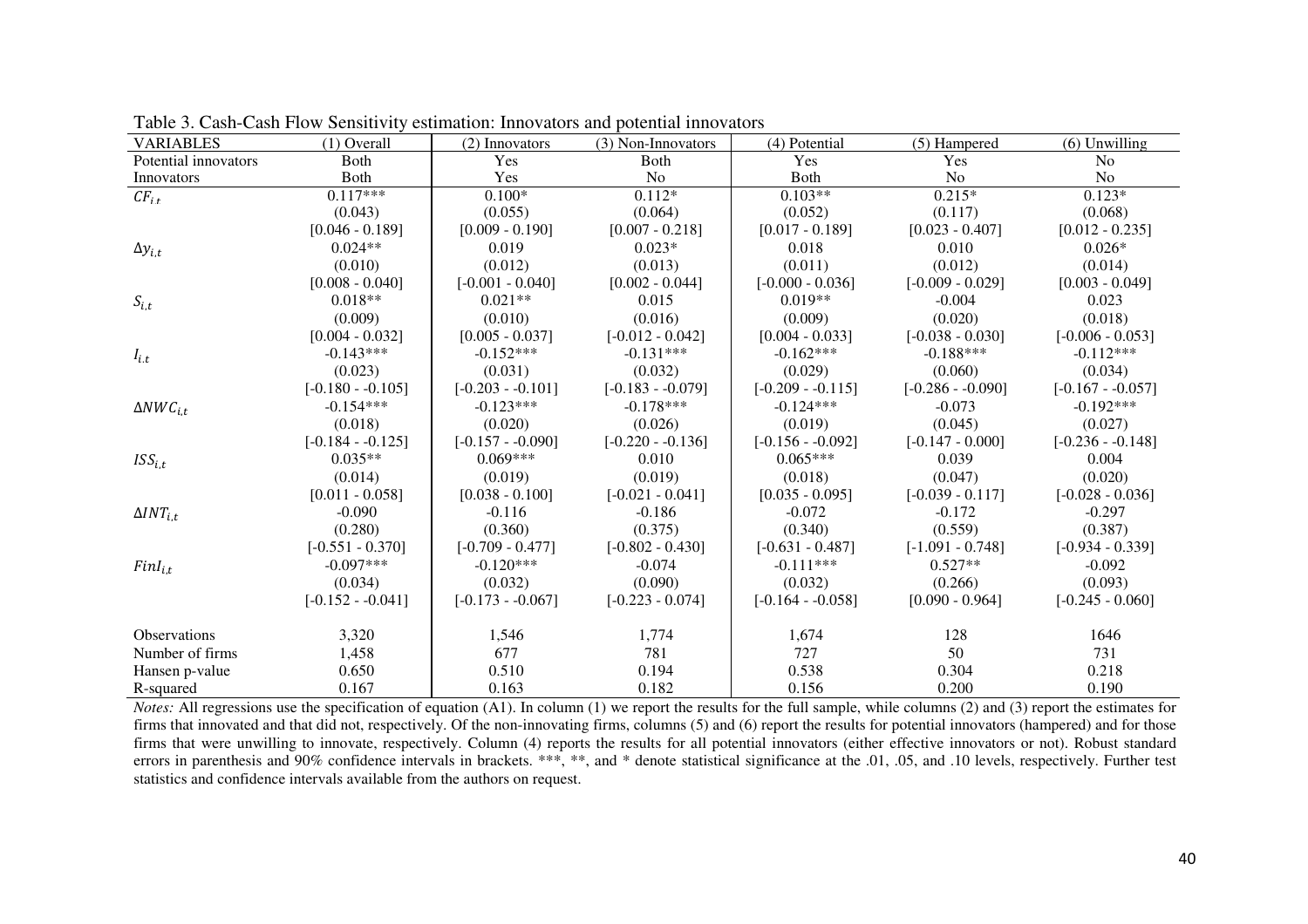| <b>VARIABLES</b>         | $RD=1$             | $RD=0$             | $SUB=1$            | $SUB=0$            | I RD        |
|--------------------------|--------------------|--------------------|--------------------|--------------------|-------------|
|                          | (1)                | (2)                | (3)                | (4)                | (5)         |
| $CF_{i,t}$               | 0.051              | $0.204***$         | 0.072              | $0.123***$         | $0.135***$  |
|                          | (0.056)            | (0.068)            | (0.141)            | (0.045)            | (0.045)     |
|                          | $[-0.041 - 0.143]$ | $[0.092 - 0.316]$  | $[-0.160 - 0.304]$ | $[0.049 - 0.196]$  |             |
| $I\_RD_{i.t}$            |                    |                    |                    |                    | 0.000       |
|                          |                    |                    |                    |                    | (0.001)     |
| $CF_{i,t} * I_R D_{i,t}$ |                    |                    |                    |                    | $-0.010*$   |
|                          |                    |                    |                    |                    | (0.006)     |
| $\Delta y_{i.t}$         | $0.020*$           | $0.030**$          | 0.007              | $0.024**$          | $0.024**$   |
|                          | (0.012)            | (0.014)            | (0.025)            | (0.010)            | (0.010)     |
|                          | $[0.001 - 0.039]$  | $[0.006 - 0.053]$  | $[-0.035 - 0.048]$ | $[0.008 - 0.041]$  |             |
| $S_{i.t}$                | $0.031***$         | 0.012              | 0.041              | $0.017**$          | $0.016*$    |
|                          | (0.012)            | (0.018)            | (0.031)            | (0.009)            | (0.009)     |
|                          | $[0.011 - 0.050]$  | $[-0.019 - 0.042]$ | $[-0.010 - 0.092]$ | $[0.003 - 0.032]$  |             |
| $I_{i.t}$                | $-0.131***$        | $-0.114***$        | $-0.081$           | $-0.146***$        | $-0.149***$ |
|                          | (0.028)            | (0.039)            | (0.056)            | (0.025)            | (0.023)     |
|                          | $[-0.178 - 0.085]$ | $[-0.178 - 0.049]$ | $[-0.174 - 0.011]$ | $[-0.186 - 0.106]$ |             |
| $\triangle NWC_{i,t}$    | $-0.110***$        | $-0.194***$        | $-0.089**$         | $-0.158***$        | $-0.154***$ |
|                          | (0.020)            | (0.027)            | (0.038)            | (0.019)            | (0.018)     |
|                          | $[-0.143 - 0.077]$ | $[-0.239 - 0.150]$ | $[-0.151 - 0.026]$ | $[-0.189 - 0.127]$ |             |
| ISS <sub>it</sub>        | $0.048***$         | 0.019              | 0.014              | $0.033**$          | $0.038***$  |
|                          | (0.019)            | (0.021)            | (0.043)            | (0.015)            | (0.014)     |
|                          | $[0.018 - 0.079]$  | $[-0.015 - 0.053]$ | $[-0.056 - 0.084]$ | $[0.008 - 0.058]$  |             |
| $\Delta INT_{i.t}$       | $-0.343$           | $-0.004$           | 0.390              | $-0.079$           | $-0.059$    |
|                          | (0.354)            | (0.404)            | (0.851)            | (0.288)            | (0.284)     |
|                          | $[-0.926 - 0.240]$ | $[-0.670 - 0.661]$ | $[-1.009 - 1.790]$ | $[-0.553 - 0.395]$ |             |
| $FinI_{i.t}$             | $-0.136***$        | $-0.019$           | $-0.268**$         | $-0.073**$         | $-0.098***$ |
|                          | (0.035)            | (0.126)            | (0.131)            | (0.033)            | (0.034)     |
|                          | $[-0.194 - 0.078]$ | $[-0.227 - 0.189]$ | $[-0.483 - 0.052]$ | $[-0.128 - 0.017]$ |             |
|                          |                    |                    |                    |                    |             |
| <b>Observations</b>      | 1,500              | 1,718              | 255                | 3,065              | 3,065       |
| Number of firms          | 649                | 815                | 116                | 1,342              | 1,342       |
| Hansen p-value           | 0.319              | 0.830              | 0.637              | 0.763              | 0.763       |
| R-squared                | 0.142              | 0.214              | 0.156              | 0.171              | 0.171       |

Table 4. Cash-Cash Flow Sensitivity estimation: R&D and Subsidies.

*Notes:* Regression of equation (A1) in columns (1-4) and of equation (A2) in column (5). Robust standard errors in parenthesis and 90% confidence intervals in brackets. \*\*\*, \*\*, and \* denote statistical significance at th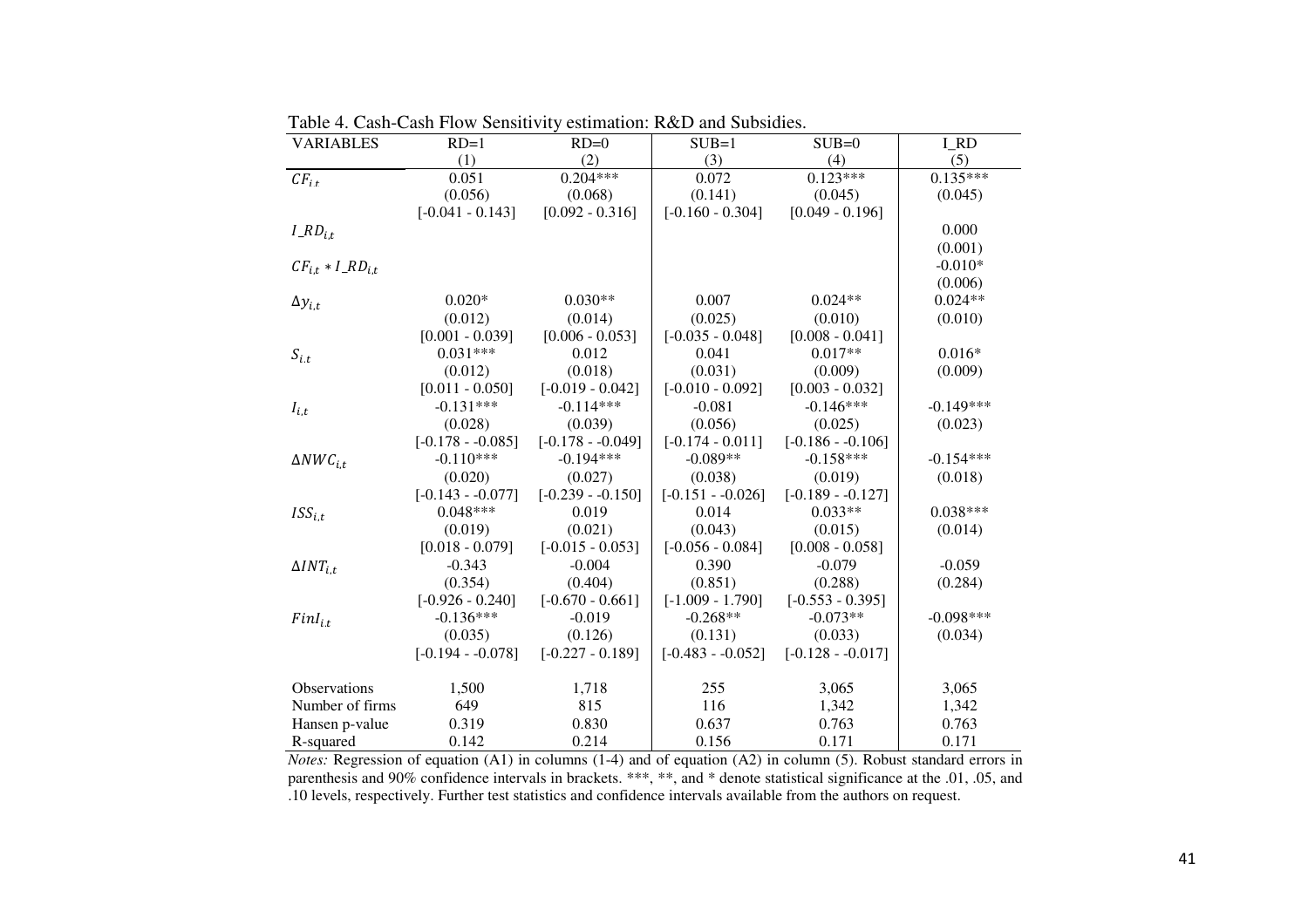| Estimation      | <b>OLS</b>   |            | Two parts "hurdle" | Two parts with endogeneity |              | Selection                           | Full Model B              |                          |
|-----------------|--------------|------------|--------------------|----------------------------|--------------|-------------------------------------|---------------------------|--------------------------|
| procedure       |              | Decision   | Volume             | Decision                   | Volume       | Heckman                             | last step $3.1$ )         | last step $3.2$ )        |
| Selection       | NO.          | NO         | NO                 | NO.                        | NO           | <b>YES</b>                          | <b>YES</b>                | <b>YES</b>               |
| Endogeneity     | $\rm NO$     | NO         | NO                 | <b>YES</b>                 | <b>YES</b>   | NO                                  | <b>YES</b>                | <b>YES</b>               |
| Dependent Var.  | $(1)$ $I_RD$ | $(2)$ RD   | $(3)$ RD_I         | $(4)$ RD                   | $(5)$ RD_I   | $(6)$ RD $\overline{\phantom{0}}$ I | $(7)$ RD_I                | $(8)$ RD_I               |
| $\overline{FC}$ | 0.073        | 0.046      | $0.395***$         | $-0.505***$                | $-0.561***$  | $-0.150$                            | $-0.637***$               | $-0.707***$              |
|                 | (0.303)      | (0.086)    | (0.152)            | (0.055)                    | (0.142)      | (0.115)                             | (0.238)                   | (0.271)                  |
| <b>SIZE</b>     | $0.758***$   | $0.101***$ | 1.527***           | 0.040                      | $0.684***$   | $0.995***$                          | $0.871***$                | $0.976***$               |
|                 | (0.109)      | (0.031)    | (0.055)            | (0.029)                    | (0.065)      | (0.049)                             | (0.059)                   | (0.069)                  |
| AGE             | $-0.229$     | $-0.045$   | $1.022***$         | $-0.007$                   | $-0.217**$   | $0.191**$                           | $0.134*$                  | $0.273***$               |
|                 | (0.162)      | (0.053)    | (0.091)            | (0.048)                    | (0.091)      | (0.081)                             | (0.086)                   | (0.098)                  |
| <b>EXP</b>      | 0.014        | $-0.008$   | 0.029              | $-0.045$                   | 0.016        | 0.007                               | 0.021                     | 0.028                    |
|                 | (0.273)      | (0.074)    | (0.166)            | (0.065)                    | (0.146)      | (0.129)                             | (0.116)                   | (0.124)                  |
| ${\bf Y\_IN}$   | $4.618***$   | 1.321***   | $1.180***$         | 1.076***                   | $0.938***$   | $1.501***$                          | $1.243***$                | 1.735***                 |
|                 | (0.612)      | (0.236)    | (0.313)            | (0.195)                    | (0.244)      | (0.233)                             | (0.315)                   | (0.348)                  |
| $\Delta Y$      | $-1.100***$  | $-0.255**$ | $-1.658***$        | $-0.215**$                 | $-0.504*$    | $-0.829***$                         | $-0.701***$               | $-0.923***$              |
|                 | (0.406)      | (0.113)    | (0.436)            | (0.098)                    | (0.273)      | (0.213)                             | (0.215)                   | (0.251)                  |
| <b>RD_WORK</b>  | $6.834***$   | 2.972      | 8.122***           | 2.681                      | 5.018***     | 5.198***                            | $5.221***$                | 5.579***                 |
|                 | (2.566)      | (2.020)    | (1.331)            | (1.749)                    | (1.108)      | (1.448)                             | (0.936)                   | (1.176)                  |
| <b>SUB</b>      | $3.577***$   | $1.051***$ | $0.301*$           | $0.863***$                 | $0.593***$   | $1.059***$                          | $0.876***$                | 1.203***                 |
|                 | (0.347)      | (0.145)    | (0.176)            | (0.128)                    | (0.151)      | (0.171)                             | (0.209)                   | (0.228)                  |
| <b>COOP</b>     | 4.018***     | $1.120***$ | 0.157              | $0.872***$                 | 0.091        | $0.874***$                          | $0.456**$                 | $0.886***$               |
|                 | (0.332)      | (0.109)    | (0.169)            | (0.105)                    | (0.130)      | (0.177)                             | (0.221)                   | (0.25)                   |
| Endogeneity &   |              |            |                    | $0.935***(\hat{\rho})$     | 13.439       | $1.597***(\hat{\gamma})$            | $0.827**({\hat{\gamma}})$ | $1.685***(\hat{\gamma})$ |
| Selection tests |              |            |                    | (0.151)                    | 0.0002       | (0.249)                             | (0.409)                   | (0.457)                  |
| Observations    | 2,608        | 2,608      | 1,285              | 2,567                      | 1,270        | 2,608                               | 1,270                     | 1,270                    |
| Chi-squared     | $0.663$ (R2) | 339.5      | $0.966$ (R2)       | 755.2                      | $0.191$ (R2) | 18987                               | $0.972$ (R2)              | $0.973$ (R2)             |

Table 5. Investment in R&D.

*Notes:* Estimates for Model B. Robust standard errors in parenthesis—bootstrapped (999 replications) for columns (7-8). \*\*\*, \*\*, and \* denote statistical significance at the .01, .05, and .10 levels, respectively. All regressions include industry dummies. The estimates of the selection variable RD, the dummy variable that represents firms' decision to invest, as well as further test statistics, are available from the authors on request. In this table we omit the controls LPROD, LEV, MKTS and other barriers to innovation (see section 4.2) in columns (1-2) and (4) for simplicity of presentation. In columns (1-3) and (6) the binary  $FC<sup>c</sup>$  variable is used instead of ordinal FC. Estimation in columns (4-5) and (8) use the procedure 3.2) of Section 4.2 to take into account FC endogeneity, while in column (7) we use procedure 3.1). Statistically significant  $\hat{p}$  (column 4) and  $\hat{p}$  (columns 6-8) coefficients indicate the presence of endogeneity and selection, respectively, while in column (5) we report a Chi-squared and corresponding p-value of the endogeneity test.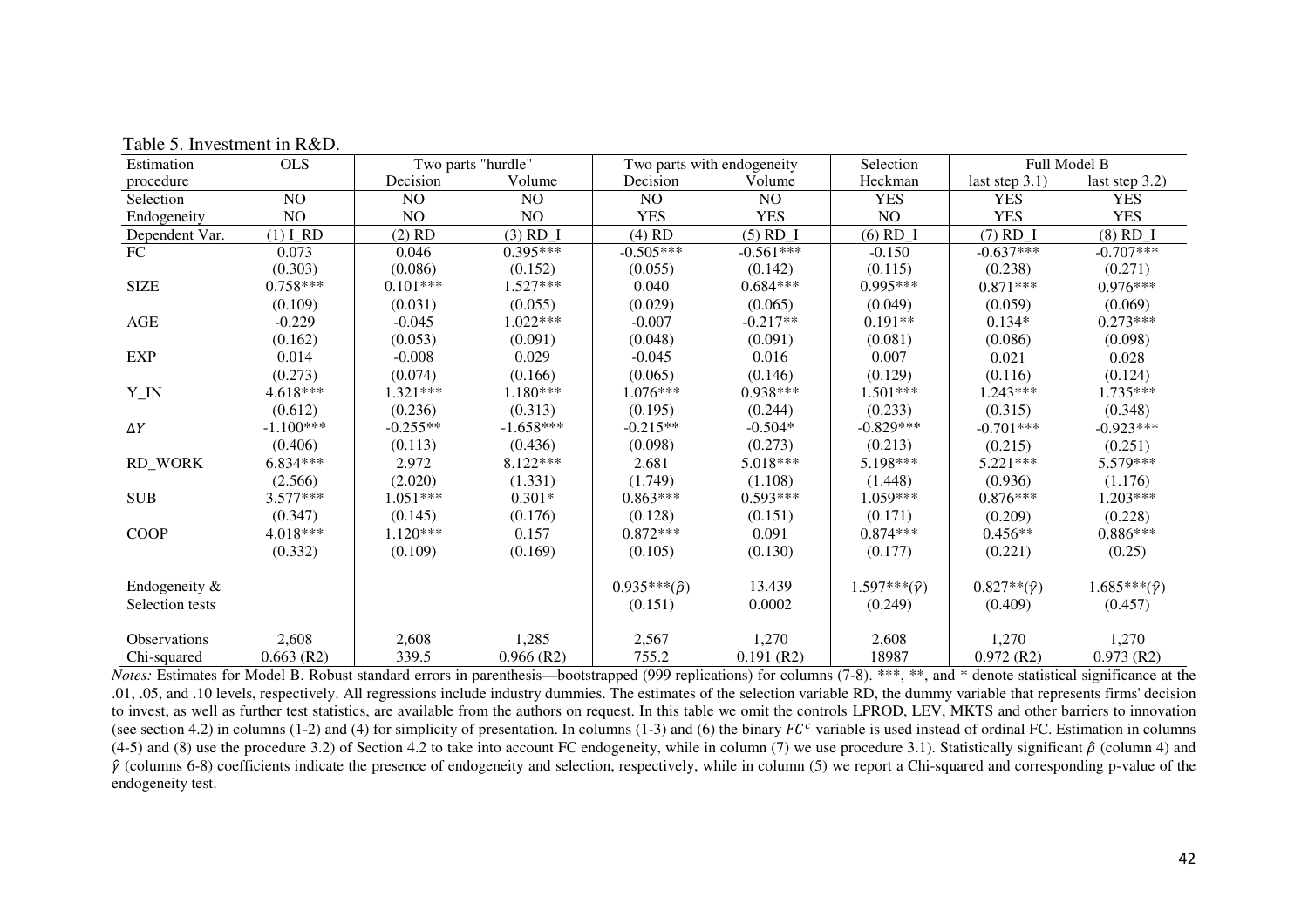| <b>VARIABLES</b>    | Exogenous FC |             | Endogenous FC  |
|---------------------|--------------|-------------|----------------|
|                     | Probit       | Probit      | Ordered Probit |
|                     | (1)          | (2)         | (3)            |
| $FC^c \setminus FC$ | $-0.066$     | $-0.815***$ | $-0.463***$    |
|                     | (0.092)      | (0.303)     | (0.125)        |
| $RD_1$              | $0.209***$   | $0.193***$  | $0.239***$     |
|                     | (0.008)      | (0.015)     | (0.017)        |
| <b>SIZE</b>         | 0.010        | 0.006       | $0.092*$       |
|                     | (0.034)      | (0.032)     | (0.051)        |
| AGE                 | $-0.094*$    | $-0.032$    | 0.037          |
|                     | (0.052)      | (0.059)     | (0.073)        |
| <b>SUB</b>          | 0.237        | 0.276       | 0.475          |
|                     | (0.230)      | (0.215)     | (0.350)        |
| <b>COOP</b>         | $0.836***$   | $0.741***$  | $0.547*$       |
|                     | (0.201)      | (0.193)     | (0.293)        |
| <b>B_TRAB</b>       | 0.099        | 0.090       | $-0.245$       |
|                     | (0.142)      | (0.134)     | (0.183)        |
| <b>B_TECH</b>       | 0.152        | 0.127       | 0.283          |
|                     | (0.138)      | (0.127)     | (0.179)        |
| <b>B MARK</b>       | $-0.102$     | $-0.080$    | $0.467***$     |
|                     | (0.107)      | (0.097)     | (0.135)        |
| $\Delta Y$          | $-0.982$     | $-1.111$    | 1.714          |
|                     | (1.485)      | (1.338)     | (1.752)        |
| <b>RD_WORK</b>      | $-0.166$     | $-0.172$    | $-0.164$       |
|                     | (0.147)      | (0.142)     | (0.212)        |
| <b>MKTS</b>         | $-0.021$     | $-0.039$    | $-0.055$       |
|                     | (0.136)      | (0.135)     | (0.142)        |
|                     |              | $0.545**$   | $0.348*$       |
| $\rho$              |              |             |                |
|                     |              | (0.261)     | (0.209)        |
| Observations        | 3,247        | 3,206       | 3,206          |
| Chi-squared         | 852.2        | 1096        | 818.5          |

Table 6. Innovation.

*Notes:* Estimates for equation (C2). Robust standard errors in parenthesis. \*\*\*, \*\*, and \* denote statistical significance at the .01, .05, and .10 levels, respectively. All regressions include industry dummies. Further test statistics are available from the authors on request.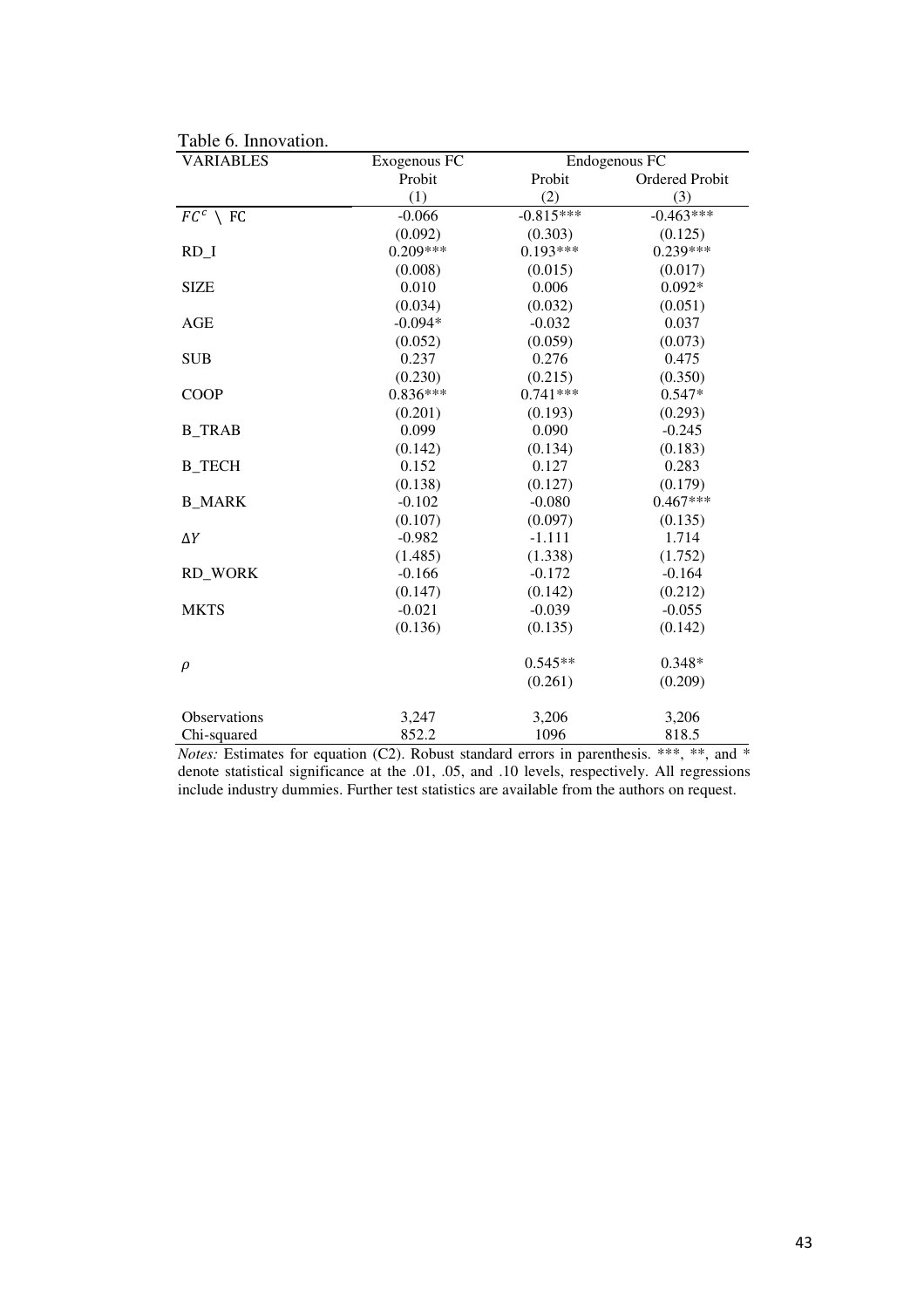|                      |             |             | х               | SUB treated as endogenous |                 |             |
|----------------------|-------------|-------------|-----------------|---------------------------|-----------------|-------------|
| Dependent Var.       | <b>FC</b>   |             | FC <sup>c</sup> | FC                        | FC <sup>c</sup> | FC          |
| CIS wave lag         | (1) NO      | $(2)$ YES   | (3) NO          | (4) NO                    | $(5)$ YES       | $(6)$ YES   |
| <b>SUB</b>           | $0.174**$   | 0.139       | $0.476***$      | $0.769***$                | $-0.628$        | $-0.064$    |
|                      | (0.074)     | (0.135)     | (0.175)         | (0.297)                   | (0.571)         | (0.860)     |
| <b>SIZE</b>          | $-0.050**$  | $-0.022$    | $-0.062**$      | $-0.108***$               | 0.037           | $-0.061$    |
|                      | (0.023)     | (0.058)     | (0.024)         | (0.028)                   | (0.083)         | (0.101)     |
| <b>AGE</b>           | 0.051       | $-0.024$    | 0.048           | 0.057                     | $-0.037$        | $-0.110$    |
|                      | (0.039)     | (0.096)     | (0.039)         | (0.042)                   | (0.094)         | (0.116)     |
| PUB K                | $-0.002$    | $-0.003$    | $-0.002$        | $-0.002$                  | $-0.003$        | $-0.003$    |
|                      | (0.001)     | (0.003)     | (0.001)         | (0.001)                   | (0.003)         | (0.003)     |
| FOR K                | $-0.003***$ | 0.000       | $-0.003***$     | $-0.004***$               | $-0.000$        | $-0.002$    |
|                      | (0.001)     | (0.002)     | (0.001)         | (0.001)                   | (0.002)         | (0.002)     |
| $\Delta Y$           | $-0.121$    | $-0.121$    | $-0.115$        | $-0.115$                  | $-0.106$        | $-0.260$    |
|                      | (0.102)     | (0.225)     | (0.102)         | (0.116)                   | (0.224)         | (0.274)     |
| CS                   | $-1.018***$ | $-2.002***$ | $-1.005***$     | $-0.930***$               | $-1.990***$     | $-1.644**$  |
|                      | (0.283)     | (0.689)     | (0.283)         | (0.300)                   | (0.664)         | (0.737)     |
| CF                   | $-0.662**$  | $-0.765$    | $-0.639**$      | $-1.059***$               | $-0.720$        | $-0.908$    |
|                      | (0.318)     | (0.726)     | (0.317)         | (0.345)                   | (0.734)         | (0.836)     |
| <b>LEV</b>           | $0.226**$   | 0.185       | $0.226**$       | $0.493***$                | 0.227           | $0.607*$    |
|                      | (0.108)     | (0.259)     | (0.107)         | (0.123)                   | (0.254)         | (0.311)     |
| <b>ISS</b>           | $-0.375**$  | $-0.130$    | $-0.356**$      | $-0.296$                  | $-0.101$        | 0.101       |
|                      | (0.170)     | (0.356)     | (0.169)         | (0.200)                   | (0.350)         | (0.445)     |
| $\triangle INT$      | 12.341***   | 13.252      | 12.542***       | 10.454**                  | 15.049*         | 15.722      |
|                      | (3.727)     | (8.843)     | (3.717)         | (4.586)                   | (8.628)         | (12.121)    |
| $R$ <sub>-FinI</sub> | $-11.000$   | 5.257       | $-10.751$       | $-16.506$                 | 6.545           | $-1.368$    |
|                      | (12.050)    | (22.711)    | (11.981)        | (11.969)                  | (21.959)        | (22.696)    |
| <b>EXP</b>           | $-0.049$    | $-0.308***$ | $-0.056$        | $-0.065$                  | $-0.330***$     | $-0.367***$ |
|                      | (0.060)     | (0.105)     | (0.060)         | (0.065)                   | (0.106)         | (0.131)     |
| <b>MKTS</b>          | $-0.165$    | $-0.033$    | $-0.179*$       | $-0.159$                  | 0.025           | 0.286       |
|                      | (0.101)     | (0.179)     | (0.101)         | (0.114)                   | (0.184)         | (0.242)     |
|                      |             |             |                 |                           |                 |             |
| Q                    |             |             | $-0.227*$       | $-0.203*$                 | 0.390           | 0.052       |
|                      |             |             | (0.119)         | (0.109)                   | (0.404)         | (0.324)     |
| Observations         | 3,208       | 556         | 3,180           | 3,180                     | 549             | 549         |
| Log-likelihood       | $-1701$     | $-377.3$    | $-2105$         | $-1222$                   | $-509.9$        | $-320.6$    |

Table 7. Financial constraints: The impact of subsidies.

*Notes:* Columns (1-2) report estimates from an ordered probit regression, columns (3) and (5) those from an instrumental variables probit and columns (4) and (6) report the results for equation (D1). Robust standard errors in parenthesis. \*\*\*, \*\*, and \* denote statistical significance at the .01, .05, and .10 levels, respectively. All regressions include industry dummies.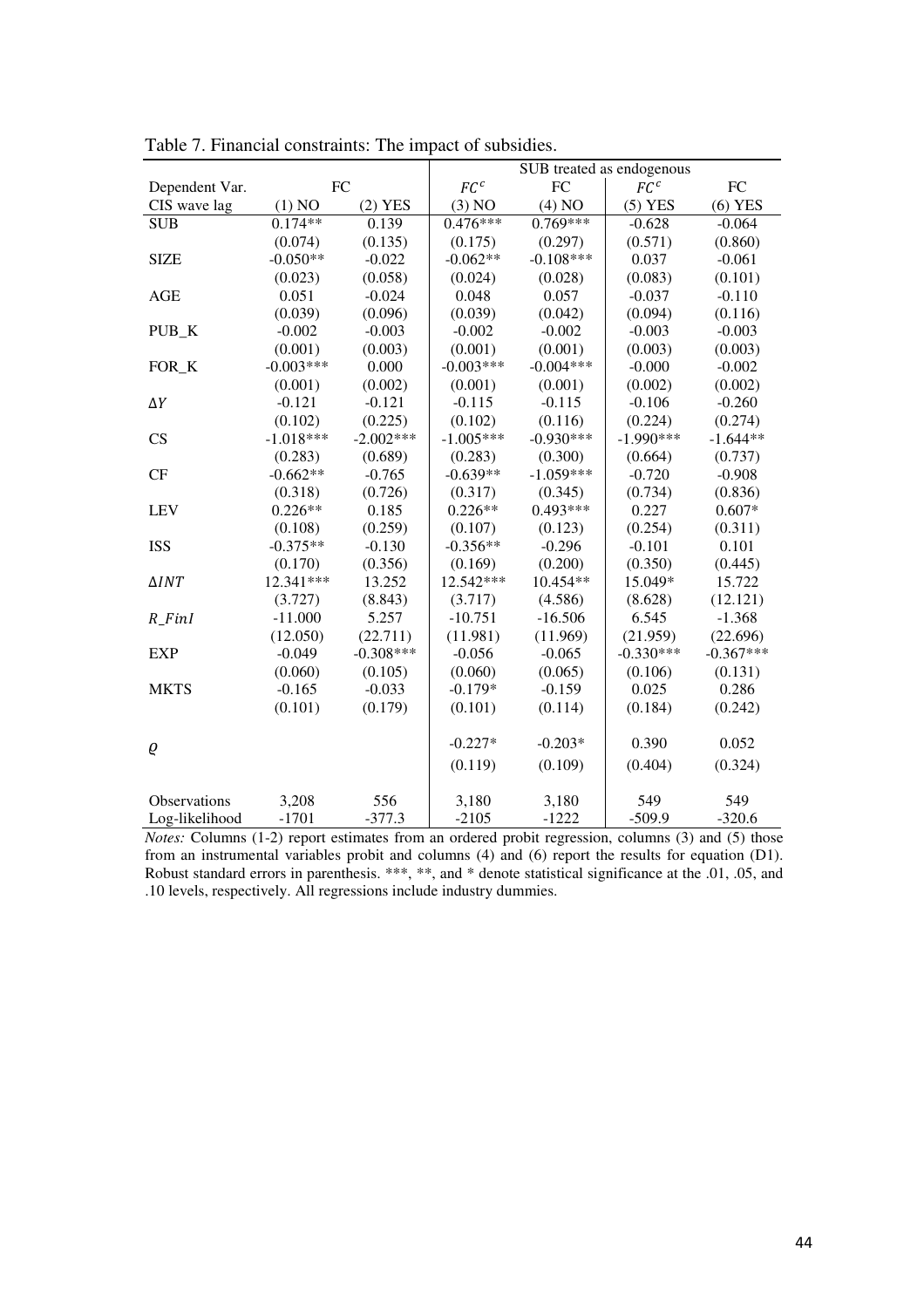|           |                |                | <b>SUB</b> | Total  |
|-----------|----------------|----------------|------------|--------|
|           | FC             | $\overline{0}$ | 1          |        |
| Frequency | $\Omega$       | 1,781          | 201        | 1,982  |
| SUB $%$   |                | 89.86          | 10.14      | 100    |
| FC $%$    |                | 56.68          | 47.41      | 55.58  |
| Total%    |                | 49.94          | 5.64       | 55.58  |
| Frequency | $\mathbf{1}$   | 393            | 53         | 446    |
| SUB $%$   |                | 88.12          | 11.88      | 100.00 |
| FC %      |                | 12.51          | 12.50      | 12.51  |
| Total%    |                | 11.02          | 1.49       | 12.51  |
| Frequency | $\overline{2}$ | 462            | 89         | 551    |
| SUB $%$   |                | 83.85          | 16.15      | 100.00 |
| FC $%$    |                | 14.70          | 20.99      | 15.45  |
| Total%    |                | 12.96          | 2.50       | 15.45  |
| Frequency | 3              | 506            | 81         | 587    |
| SUB $%$   |                | 86.20          | 13.80      | 100.00 |
| FC $%$    |                | 16.10          | 19.10      | 16.46  |
| Total%    |                | 14.19          | 2.27       | 16.46  |
| Frequency | <b>YES</b>     | 1,361          | 223        | 1,584  |
| SUB $%$   |                | 85.92          | 14.08      | 100.00 |
| FC $%$    |                | 43.32          | 52.59      | 16.46  |
| Total%    |                | 38.17          | 6.25       | 16.46  |
| Frequency | Total          | 3,142          | 424        | 3,566  |
| SUB $%$   |                | 88.11          | 11.89      | 100.00 |
| FC %      |                | 100.00         | 100.00     | 100.00 |
| Total%    |                | 88.11          | 11.89      | 100.00 |

Table 8. Frequencies of FC and SUB

*Notes*: Frequencies of financial constraints (rows) and subsidies (columns). SUB % (FC %) are relative frequencies within rows (columns) of each cell. For the ordinal FC variable, higher values correspond to higher reported constraints (zero for absence of constraints).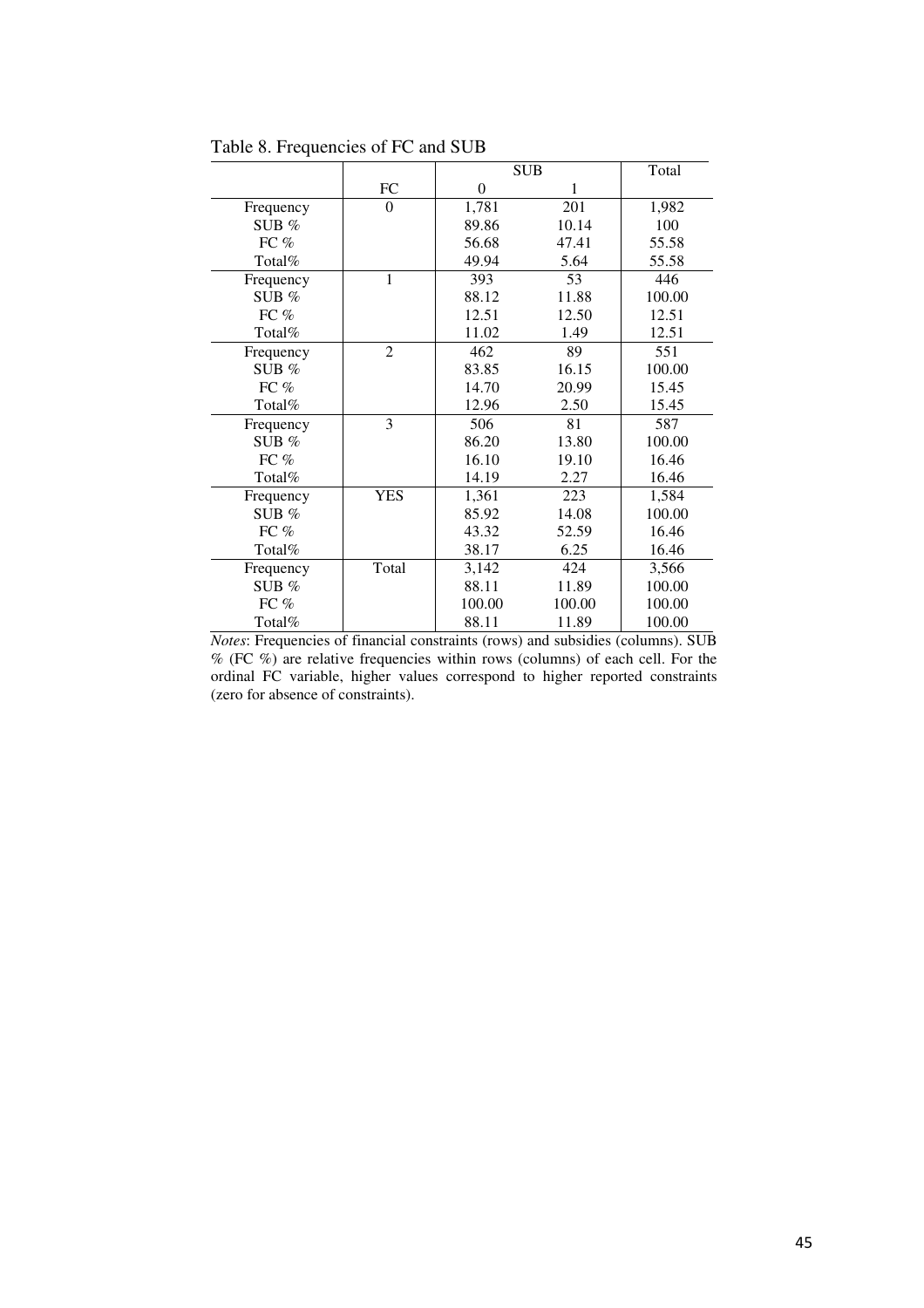# **ESTUDOS DO G.E.M.F.**

*(Available on-line at http://gemf.fe.uc.pt)* 

|         | 2011-10 Do financial constraints threat the innovation process? Evidence from Portuguese firms                                                        |
|---------|-------------------------------------------------------------------------------------------------------------------------------------------------------|
|         | - Filipe Silva & Carlos Carreira                                                                                                                      |
| 2011-09 | The State of Collective Bargaining and Worker Representation in Germany: The Erosion                                                                  |
|         | Continues                                                                                                                                             |
|         | - John T. Addison, Alex Bryson, Paulino Teixeira, André Pahnke & Lutz Bellmann                                                                        |
|         | 2011-08 From Goal Orientations to Employee Creativity and Performance: Evidence from Frontline                                                        |
|         | Service Employees                                                                                                                                     |
|         | - Filipe Coelho & Carlos Sousa                                                                                                                        |
| 2011-07 | The Portuguese Business Cycle: Chronology and Duration Dependence<br>- Vitor Castro                                                                   |
| 2011-06 | Growth Performance in Portugal Since the 1960's: A Simultaneous Equation Approach with                                                                |
|         | <b>Cumulative Causation Characteristics</b>                                                                                                           |
|         | - Elias Soukiazis & Micaela Antunes                                                                                                                   |
|         | 2011-05 Heteroskedasticity Testing Through Comparison of Wald-Type Statistics                                                                         |
|         | - José Murteira, Esmeralda Ramalho & Joaquim Ramalho<br>2011-04 Accession to the European Union, Interest Rates and Indebtedness: Greece and Portugal |
|         | - Pedro Bação & António Portugal Duarte                                                                                                               |
|         | 2011-03 Economic Voting in Portuguese Municipal Elections                                                                                             |
|         | - Rodrigo Martins & Francisco José Veiga                                                                                                              |
|         | 2011-02 Application of a structural model to a wholesale electricity market: The Spanish market                                                       |
|         | from January 1999 to June 2007                                                                                                                        |
|         | - Vítor Marques, Adelino Fortunato & Isabel Soares                                                                                                    |
| 2011-01 | A Smoothed-Distribution Form of Nadaraya-Watson Estimation                                                                                            |
|         | - Ralph W. Bailey & John T. Addison                                                                                                                   |
|         |                                                                                                                                                       |
|         |                                                                                                                                                       |
|         | 2010-22 Business Survival in Portuguese Regions                                                                                                       |
|         | - Alcina Nunes & Elsa de Morais Sarmento                                                                                                              |
|         | 2010-21 A Closer Look at the World Business Cycle Synchronization                                                                                     |
|         | - Pedro André Cerqueira                                                                                                                               |
|         | 2010-20 Does Schumpeterian Creative Destruction Lead to Higher Productivity? The effects of firms'                                                    |
|         | entry<br>- Carlos Carreira & Paulino Teixeira                                                                                                         |
| 2010-19 | How Do Central Banks React to Wealth Composition and Asset Prices?                                                                                    |
|         | - Vítor Castro & Ricardo M. Sousa                                                                                                                     |
|         | 2010-18 The duration of business cycle expansions and contractions: Are there change-points in                                                        |
|         | duration dependence?                                                                                                                                  |
|         | - Vítor Castro                                                                                                                                        |
|         | 2010-17 Water Pricing and Social Equity in Portuguese Municipalities                                                                                  |
|         | - Rita Martins, Carlota Quintal, Eduardo Barata & Luís Cruz                                                                                           |
| 2010-16 | Financial constraints: Are there differences between manufacturing and services?                                                                      |
| 2010-15 | - Filipe Silva & Carlos Carreira                                                                                                                      |
|         | Measuring firms' financial constraints: Evidence for Portugal through different approaches<br>- Filipe Silva & Carlos Carreira                        |
|         | 2010-14 Exchange Rate Target Zones: A Survey of the Literature                                                                                        |
|         | - António Portugal Duarte, João Sousa Andrade & Adelaide Duarte                                                                                       |
| 2010-13 | Is foreign trade important for regional growth? Empirical evidence from Portugal                                                                      |
|         | - Elias Soukiazis & Micaela Antunes                                                                                                                   |
|         | 2010-12 MCMC, likelihood estimation and identifiability problems in DLM models<br>- António Alberto Santos                                            |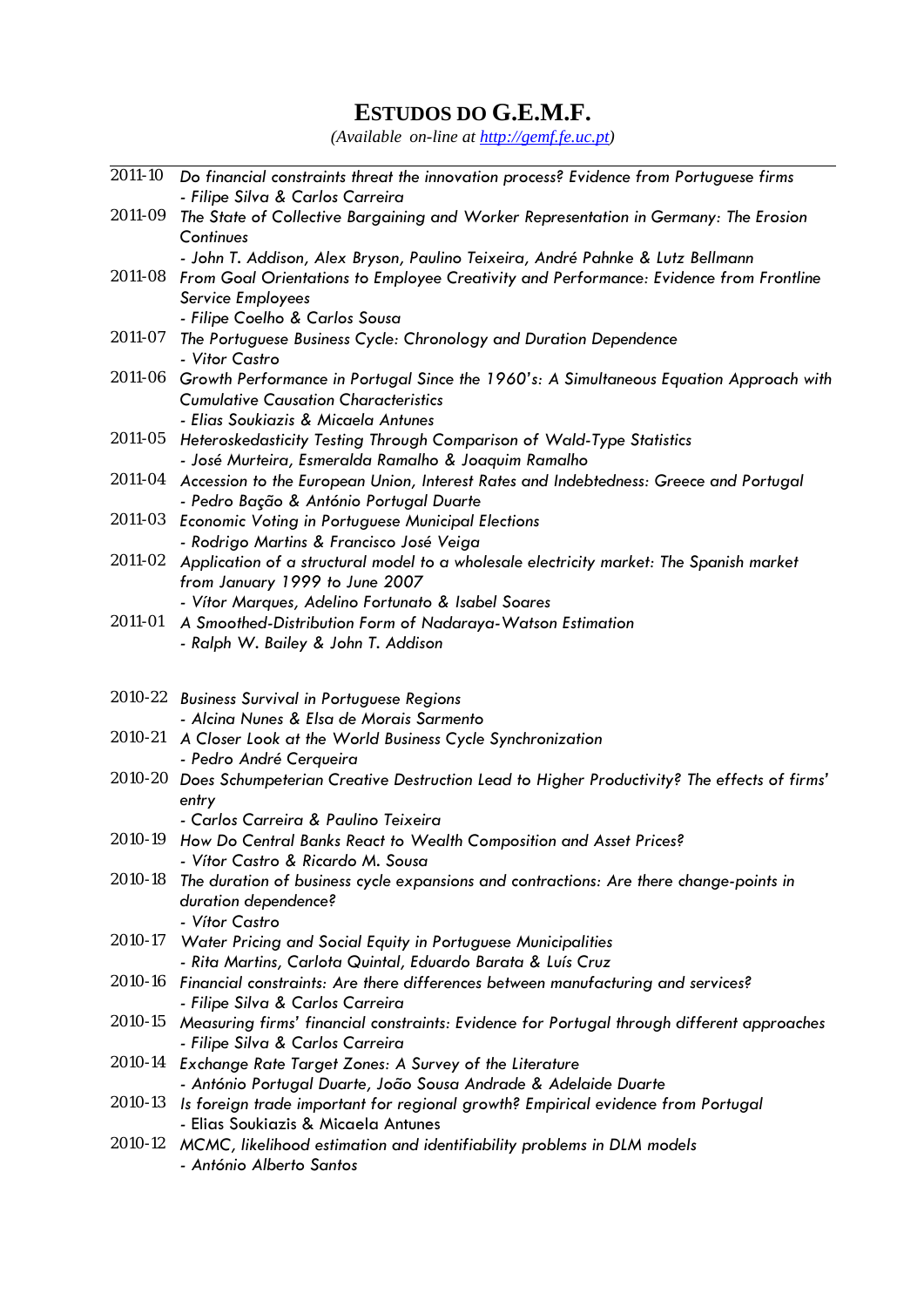|         | 2010-11 Regional growth in Portugal: assessing the contribution of earnings and education<br>inequality                                                                                     |
|---------|---------------------------------------------------------------------------------------------------------------------------------------------------------------------------------------------|
|         | - Adelaide Duarte & Marta Simões                                                                                                                                                            |
| 2010-10 | Business Demography Dynamics in Portugal: A Semi-Parametric Survival Analysis<br>- Alcina Nunes & Elsa Sarmento                                                                             |
|         | 2010-09 Business Demography Dynamics in Portugal: A Non-Parametric Survival Analysis<br>- Alcina Nunes & Elsa Sarmento                                                                      |
|         | 2010-08 The impact of EU integration on the Portuguese distribution of employees' earnings<br>- João A. S. Andrade, Adelaide P. S. Duarte & Marta C. N. Simões                              |
|         | 2010-07 Fiscal sustainability and the accuracy of macroeconomic forecasts: do supranational<br>forecasts rather than government forecasts make a difference?<br>- Carlos Fonseca Marinheiro |
|         | 2010-06 Estimation of Risk-Neutral Density Surfaces                                                                                                                                         |
|         | - A. M. Monteiro, R. H. Tütüncü & L. N. Vicente                                                                                                                                             |
|         | 2010-05 Productivity, wages, and the returns to firm-provided training: who is grabbing the biggest<br>share?                                                                               |
|         | - Ana Sofia Lopes & Paulino Teixeira                                                                                                                                                        |
|         | 2010-04 Health Status Determinants in the OECD Countries. A Panel Data Approach with<br><b>Endogenous Regressors</b>                                                                        |
|         | - Ana Poças & Elias Soukiazis<br>2010-03 Employment, exchange rates and labour market rigidity                                                                                              |
|         | - Fernando Alexandre, Pedro Bação, João Cerejeira & Miguel Portela                                                                                                                          |
| 2010-02 | Slip Sliding Away: Further Union Decline in Germany and Britain                                                                                                                             |
|         | - John T. Addison, Alex Bryson, Paulino Teixeira & André Pahnke                                                                                                                             |
| 2010-01 | The Demand for Excess Reserves in the Euro Area and the Impact of the Current Credit                                                                                                        |
|         | Crisis                                                                                                                                                                                      |
|         | - Fátima Teresa Sol Murta & Ana Margarida Garcia                                                                                                                                            |
|         |                                                                                                                                                                                             |
|         | 2009-16 The performance of the European Stock Markets: a time-varying Sharpe ratio approach<br>- José A. Soares da Fonseca                                                                  |
|         | 2009-15 Exchange Rate Mean Reversion within a Target Zone: Evidence from a Country on the                                                                                                   |
|         | Periphery of the ERM                                                                                                                                                                        |
|         | - António Portugal Duarte, João Sousa Andrade & Adelaide Duarte                                                                                                                             |
| 2009-14 | The Extent of Collective Bargaining and Workplace Representation: Transitions between                                                                                                       |
|         | States and their Determinants. A Comparative Analysis of Germany and Great Britain                                                                                                          |
|         | - John T. Addison, Alex Bryson, Paulino Teixeira, André Pahnke & Lutz Bellmann                                                                                                              |
|         | 2009-13 How well the balance-of- payments constraint approach explains the Portuguese growth                                                                                                |
|         | performance. Empirical evidence for the 1965-2008 period                                                                                                                                    |
|         | - Micaela Antunes & Elias Soukiazis                                                                                                                                                         |
|         | 2009-12 Atypical Work: Who Gets It, and Where Does It Lead? Some U.S. Evidence Using the<br>NLSY79                                                                                          |
|         | - John T. Addison, Chad Cotti & Christopher J. Surfield                                                                                                                                     |
| 2009-11 | The PIGS, does the Group Exist? An empirical macroeconomic analysis based on the Okun<br>Law                                                                                                |
|         | - João Sousa Andrade                                                                                                                                                                        |
|         | 2009-10 A Política Monetária do BCE. Uma estratégia original para a estabilidade nominal<br>- João Sousa Andrade                                                                            |
|         | 2009-09 Wage Dispersion in a Partially Unionized Labor Force                                                                                                                                |
|         | - John T. Addison, Ralph W. Bailey & W. Stanley Siebert                                                                                                                                     |
|         | 2009-08 Employment and exchange rates: the role of openness and technology                                                                                                                  |
|         | - Fernando Alexandre, Pedro Bação, João Cerejeira & Miguel Portela                                                                                                                          |
|         | 2009-07 Channels of transmission of inequality to growth: A survey of the theory and evidence from                                                                                          |
|         | a Portuguese perspective<br>- Adelaide Duarte & Marta Simões                                                                                                                                |